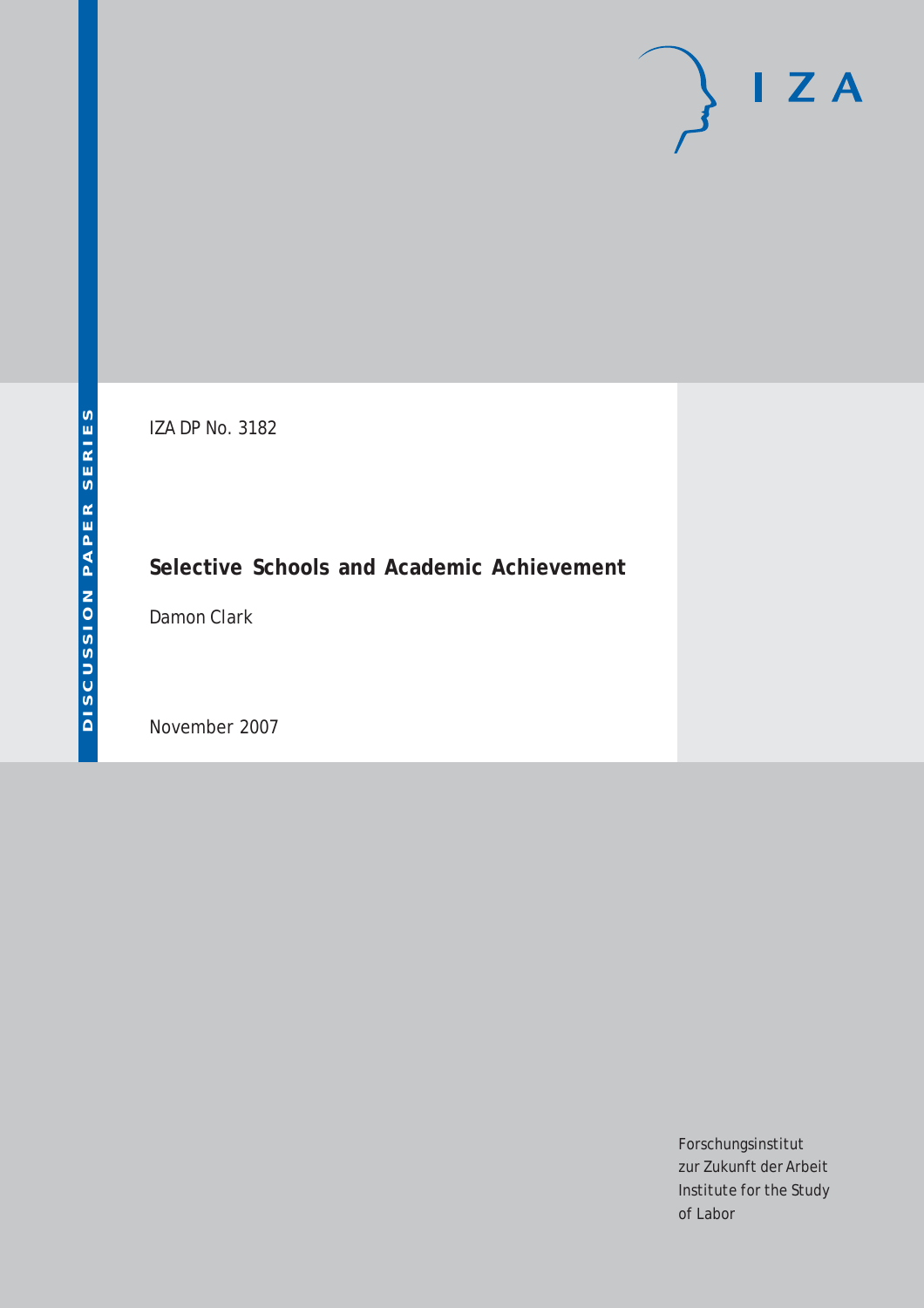# **Selective Schools and Academic Achievement**

**Damon Clark** 

*University of Florida and IZA* 

Discussion Paper No. 3182 November 2007

IZA

P.O. Box 7240 53072 Bonn Germany

Phone: +49-228-3894-0 Fax: +49-228-3894-180 E-mail: [iza@iza.org](mailto:iza@iza.org)

Any opinions expressed here are those of the author(s) and not those of the institute. Research disseminated by IZA may include views on policy, but the institute itself takes no institutional policy positions.

The Institute for the Study of Labor (IZA) in Bonn is a local and virtual international research center and a place of communication between science, politics and business. IZA is an independent nonprofit company supported by Deutsche Post World Net. The center is associated with the University of Bonn and offers a stimulating research environment through its research networks, research support, and visitors and doctoral programs. IZA engages in (i) original and internationally competitive research in all fields of labor economics, (ii) development of policy concepts, and (iii) dissemination of research results and concepts to the interested public.

IZA Discussion Papers often represent preliminary work and are circulated to encourage discussion. Citation of such a paper should account for its provisional character. A revised version may be available directly from the author.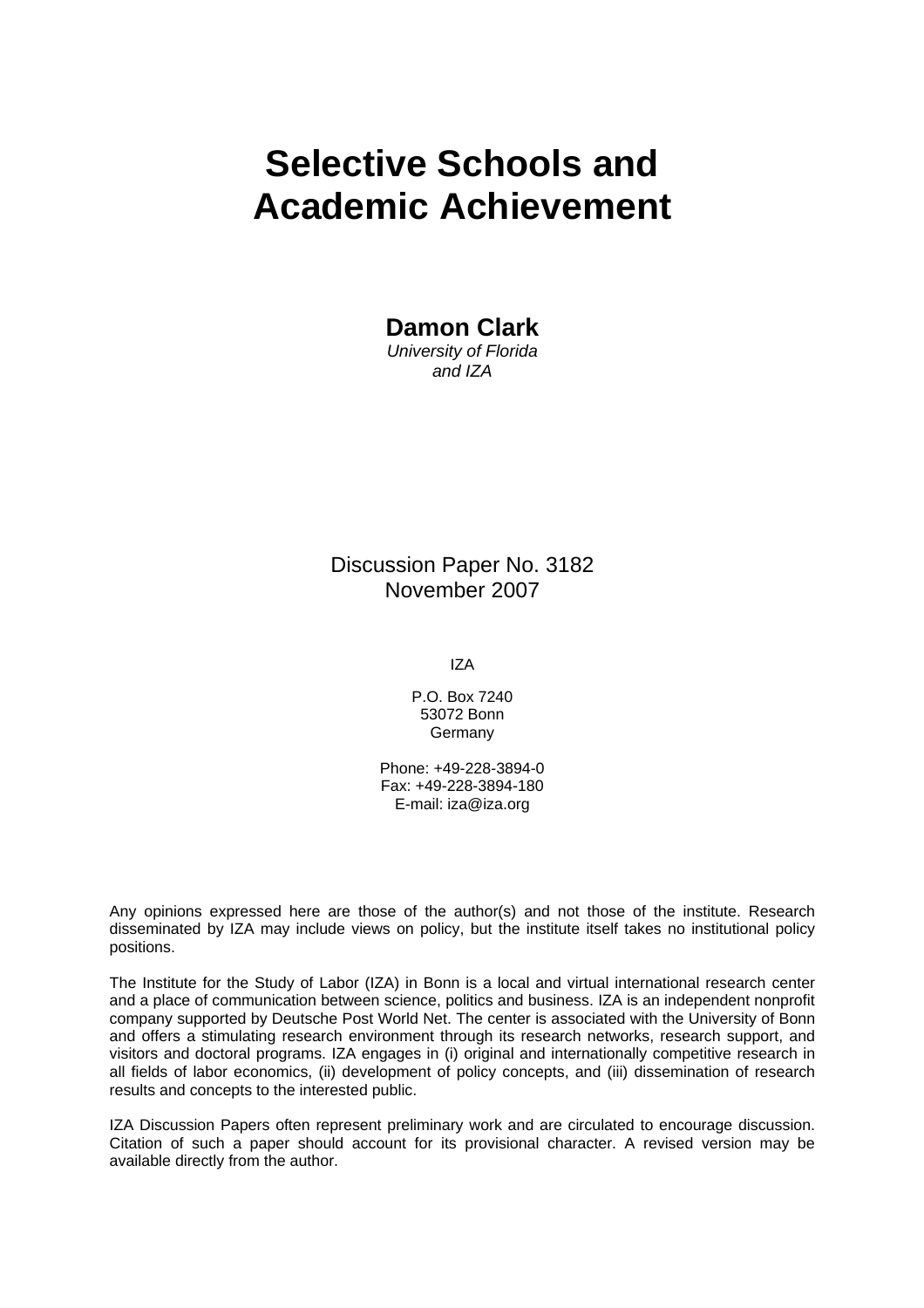IZA Discussion Paper No. 3182 November 2007

# **ABSTRACT**

### **Selective Schools and Academic Achievement[\\*](#page-2-0)**

In this paper I consider the impact of attending a selective high school in the UK. Students are assigned to these schools on the basis of a test taken in primary school and, using data on these assignment test scores for a particular district, I exploit this rule to estimate the causal effects of selective schools on test scores, high school course taking and university enrollment. Despite the huge peer advantage enjoyed by selective school students, I show that four years of selective school attendance generates at best small effects on test scores. Selective schools do however have positive effects on course-taking and university enrollment, evidence suggesting they may have important longer run impacts.

JEL Classification: C21, I21

Keywords: selective schools, education, instrumental variables

Corresponding author:

Damon Clark Department of Economics University of Florida PO Box 117140 Gainesville, FL 32611-7140 USA E-mail: [damon.clark@cba.ufl.edu](mailto:damon.clark@cba.ufl.edu)

<span id="page-2-0"></span> $\overline{a}$ \* I thank Liangliang Jiang and Matt Masten for excellent research assistance and David Card, Ken Chay, Julie Cullen, David Figlio, Jason Fletcher, Caroline Hoxby, Larry Kenny, David Lee, Tom Lemieux, Jens Ludwig and seminar participants at the University of Florida, University of California, Berkeley, University of British Columbia, New York University, NBER Spring Education Meetings 2007, Society of Labor Economics Meetings 2007, Lancaster University, Bristol University and the Institute of Education for helpful comments and suggestions. I also thank various former teachers and administrators that talked to me about the schools being studied in this paper, especially Michael Mortimore. I also thank Ofer Malamud for help with the university enrolment data. Partial funding for this work was provided by a National Academy of Education/Spencer Post-Doctoral Research Fellowship.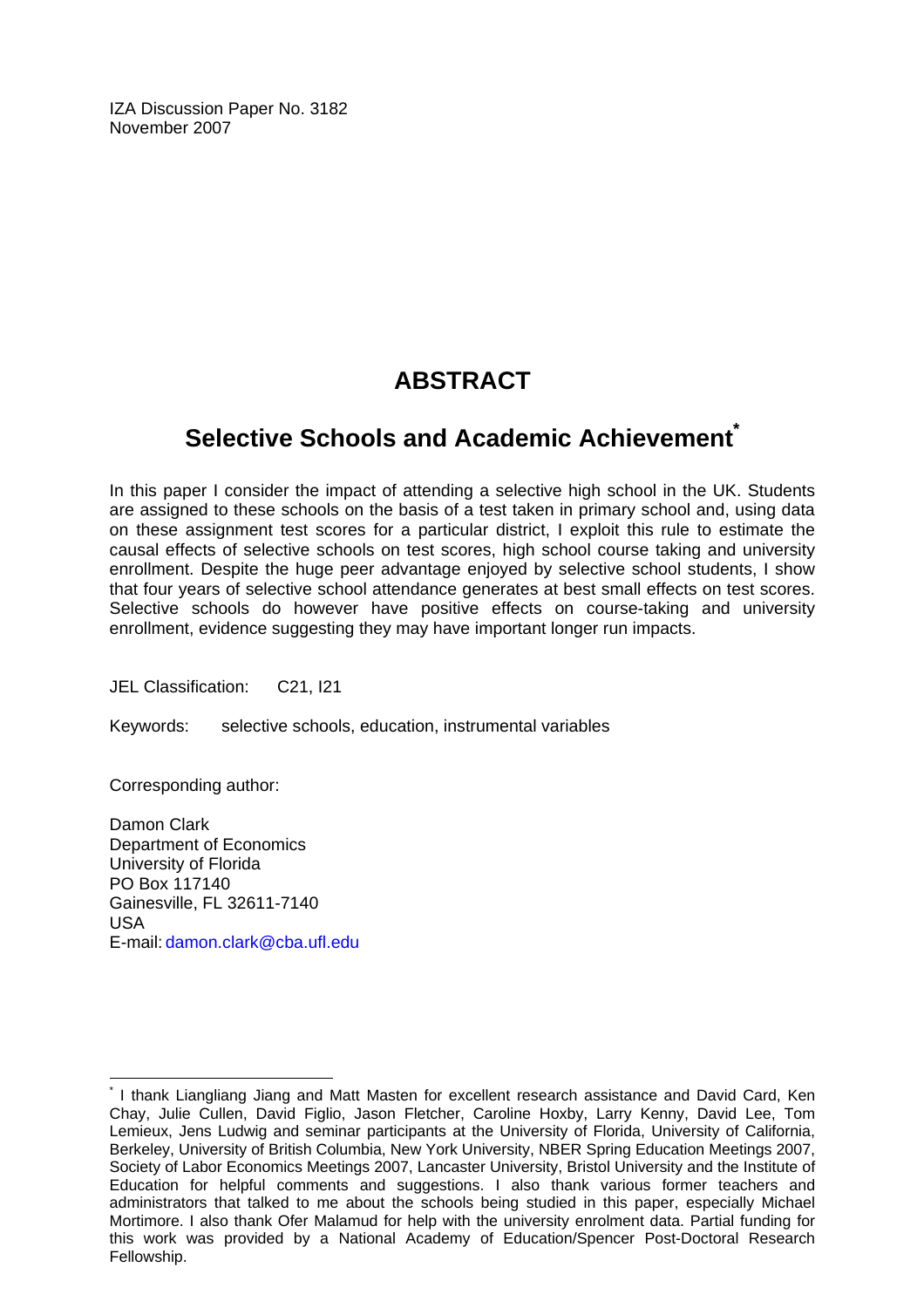#### 1 Introduction

In several European countries including France, Germany, Holland, Italy and parts of the UK, different types of students are tracked into different types of high school based on academic ability as perceived at the end of primary school. In the US, this type of academic tracking was traditionally confined to academically selective high schools in large cities, such as the Boston Latin School and New York's Stuyvesant High School. More recently, and partly in response to the pressures imposed by school desegregation and accountability requirements, the number of school districts offering academically selective magnet high school programs has grown rapidly. These programs, which provide advanced education in either a range of courses (such as the International Baccalaureate) or a more specialized field (such as Science or I.T.), can only be followed by students that have satisfied GPA as well as other requirements.<sup>1</sup>

These various types of selective high school share three features: academically able students, a specialized academic curriculum and, usually, highly-qualified teachers.2 The presence of these schools raises two questions. First, what is their impact on the overall distribution of student outcomes? Second, what is their impact on the students that attend them? An answer to the first question would paint a complete picture of their impacts, but across-district variation in the presence of selective schools is likely confounded by other differences.<sup>3</sup> An answer to the second question would pin down the partial impacts of selective schools. These partial impacts are an important part of the overall impact; they are also of independent interest, since they add to the wider literature on the effects of attending different types of high school. One strand of this literature, begun by Coleman, Hoffer, and Kilgore (1982), considers the impacts of attending a private high school in the US. Coleman, Hoffer, and Kilgore (1982) found that private schools improved test scores; more recent evidence points to small test score effects (Altonji, Elder, and Taber (2005)) but larger effects on longer-run outcomes (Evans and Schwab (1995), Neal (1997) and Altonji, Elder, and Taber (2005)). The

<sup>&</sup>lt;sup>1</sup>Hoffman (2007) reports that in 2005-06, of the 97,382 schools in the US, 2,796 were magnet schools. Although the number of academically selective magnet high schools is not reported, Planty, Provasnik, and Daniel (2007) report that in 2002-3, of the 16,500 high schools in the US, 390 offered the International Baccalaureate. According to figures from the International Baccalaureate Organization, the number of high schools offering the IB program increased by more than 50% between 2002 and 2007, from 390 to 555 (personal communication).

<sup>&</sup>lt;sup>2</sup>Although there are no formal national requirements for teachers teaching in magnet schools or teaching IB programs in the US, because these advanced courses cover college-level material, teachers will usually be expected to have at least a Bachelors degree in a related field. The College Board offer similar guidelines for Advanced Placement (AP) teachers. Milewski and Gillie (2002) report that 69.7% of AP teachers hold a masters degree, compared to 38% of teachers overall.

 $3$ For the UK, this is demonstrated convincingly by Manning and Pischke (2006). Woessman and Hanushek (2006) offer perhaps the best approach to this problem, comparing test score progression across countries.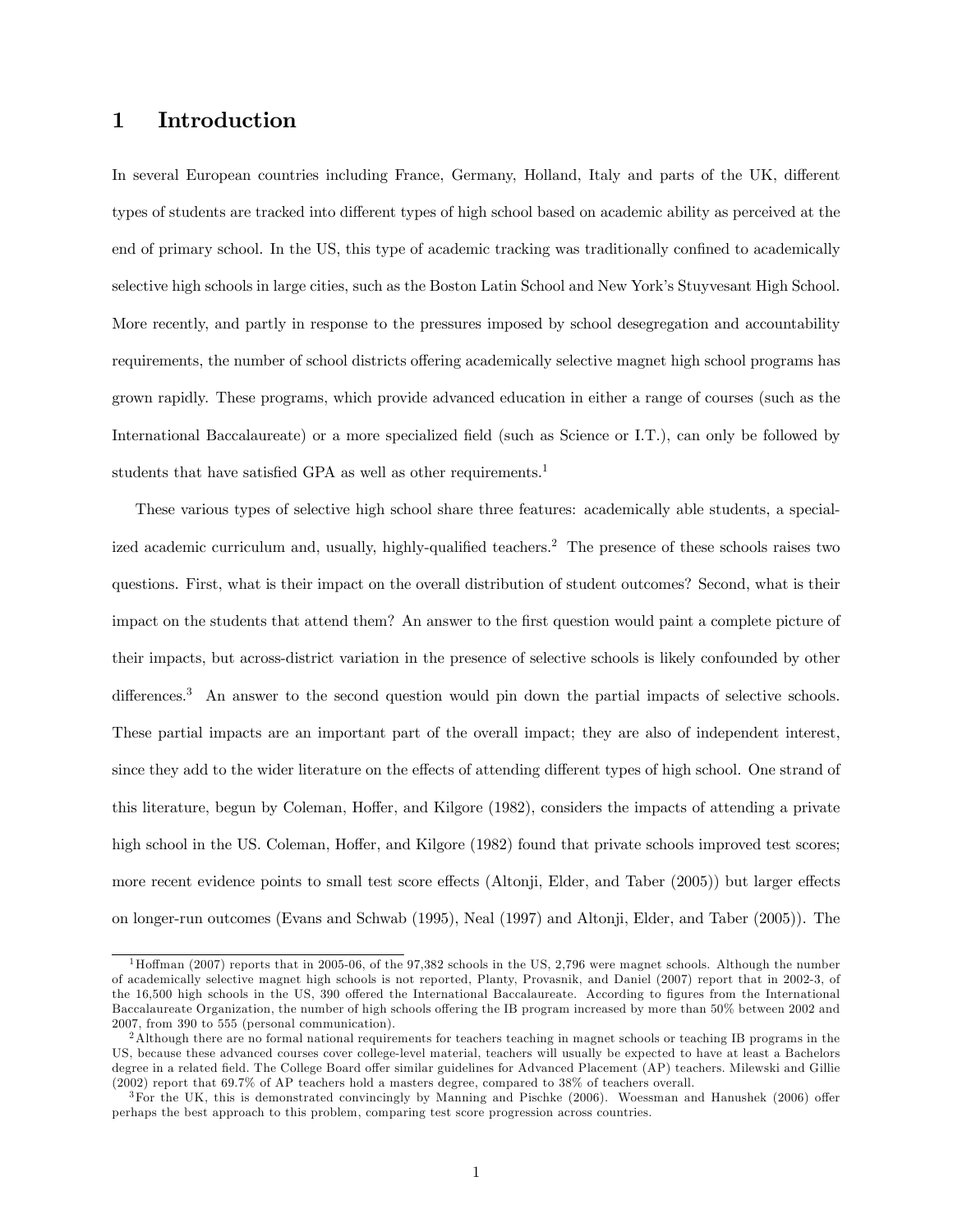other strand of this literature considers the impact of attending a high-achieving public school, defined as one with more able students. Coleman, Hoffer, and Kilgore (1982) showed that test score growth between tenth and twelfth grade was similar across high- and low-achieving public high schools; compelling evidence from the Chicago Public Schools suggests that the causal effects of attending high-achieving public schools are, at best, small (Cullen, Jacob, and Levitt (2005), Cullen, Jacob, and Levitt (2006)).

A comparison of the defining characteristics of selective schools, private schools and high-achieving public schools suggests that a selective school analysis could make two important contributions to this literature. First, because the difference between peer quality in selective and non-selective schools is extreme, a linearin-means peer effects model - a model of student achievement that was an additive linear function of own ability and school-mean ability - would predict large selective school test score impacts. As such, analysis of these impacts provides a powerful test of this linear-in-means specification, the workhorse model in the education literature (Hoxby and Weingarth (2005)). Second, because selective schools are defined in terms of characteristics that parents may associate with private and high-achieving public schools - able students and an academically-oriented curriculum - an analysis of longer run selective school effects could help to explain why parents incur costs to enroll their children in private and high-achieving public schools despite evidence pointing to small test score effects.4 It seems reasonable to suppose that parents care at least as much about college and labor market prospects as they do about high school test scores, and there are several channels through which selective schools could affect these outcomes without affecting test scores. Some, such as peer effects on college enrollment, could operate in a world in which the high school curriculum was standardized. Others could be the result of the specialized curriculum offered by selective schools, to the extent that this attracts a premium in the labor market or is favored by college admission rules.5

At present, we know little about the impacts of attending selective schools, a reflection of the challenges facing researchers attempting to estimate them. First, programs are often heterogeneous and, in many cases, were established fairly recently. This is especially true in the US, where the number of students in magnet programs tripled between 1982 and 1991 (Steel and Levine (1996)) and where programs differ by curricula

<sup>4</sup>Coleman, Hoffer, and Kilgore (1982) showed that both offer a disproportionate number of Advanced Placement courses. More recently, Klopfenstein (2004) documented large differences in the number of Advanced Placement courses offered by schools.

<sup>&</sup>lt;sup>5</sup>? show that choice of high school course can have large impacts on earnings. ? argue that many colleges upweight the high school GPAs of students with Advanced Placement credits.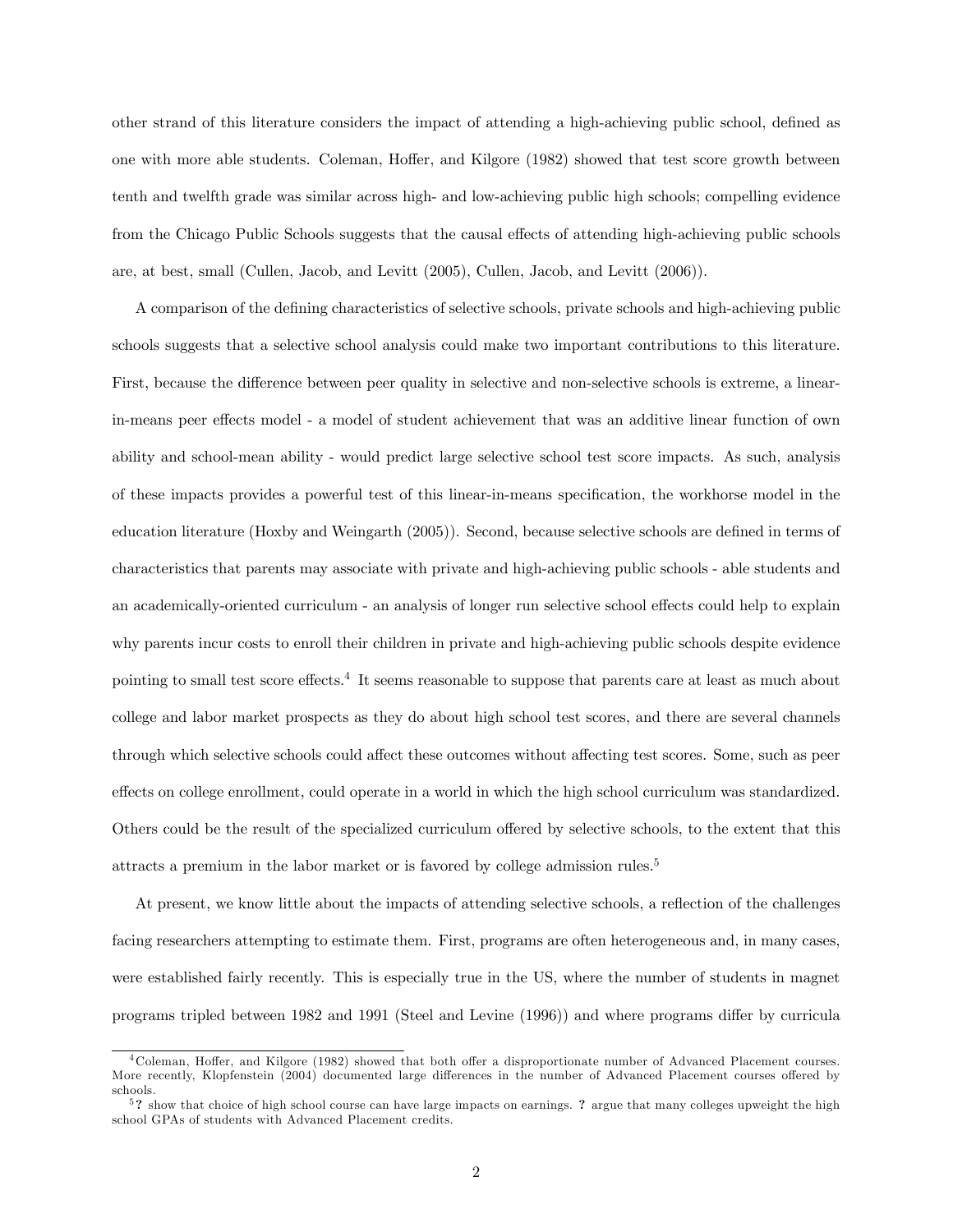and admissions procedures.<sup>6</sup> Second, researchers often lack a convincing research design, without which it is difficult to disentangle the causal effects of these programs from the superior abilities of the students that attend them. The lotteries used by some US districts provide the ideal tool for dealing with this problem, but lotteries are rarely used outside of the US.7 Instead, high school assignments are typically based on discussions between parents, primary schools and high schools.<sup>8</sup>

In this paper I evaluate the impact of attending selective schools in the UK. There are at least three reasons to be interested in the UK setting. First, in contrast to the US, selective schools in the UK, known as grammar schools, are well-defined and well-established. In particular, they have since at least the 1940s taught an advanced academic curriculum to the top 20% of students in districts where they operate. More generally, the UK high school setting is a relatively clean one, in that there is no grade retention and no dropout before the end of the grade in which students reach the minimum school leaving age. Since private school enrollment is low (around 7%) and non-selective schools are relatively homogenous, the estimated effect of attending a selective high school for four years can be given a straightforward interpretation. Second, in contrast to other European countries, students must, by law, be selected objectively. In general, this means that assignment is almost always dominated by an assignment test taken in the final primary school grade. In the particular district that I study, the only one for which these assignment test scores are available, assignment was based on an assignment test and a primary school order of merit. I show that this assignment mechanism generated a sharp change in the probability of attending selective school over a narrow range of assignment test scores and I use instrumental variables and regression discontinuity methods to exploit this sharp change and produce credible estimates of the causal effects of attending selective schools on a range of outcomes. These outcomes include standardized test scores, detailed information on course-taking and, for a subset of students, university enrollment.

I find that attending a selective school for four years had small effects on standardized test scores. Ordinary least squares estimates suggest effects of around one third of a standard deviation. While these

<sup>6</sup> Based on an analysis of the National Educational Longitudinal Study (NELS), Gamoran (1996) finds that students in city magnet schools (stand-alone and school-within-school) enjoyed higher science, reading and social studies test scores then students in urban comprehensive public high schools.

<sup>7</sup> Ballou, Goldring, and Liu (2006) study magnet schools using administrative data from a school district that uses lotteries to allocate magnet school places, but they conclude that attrition biases are too large to make strong statements about their effects.

<sup>&</sup>lt;sup>8</sup> See Brunello and Checchi (2007) for a review of the European evidence. Some papers (e.g., Dustmann (2004)) consider the role played by parents in this decision in mediating the relationship between family background and later outcomes.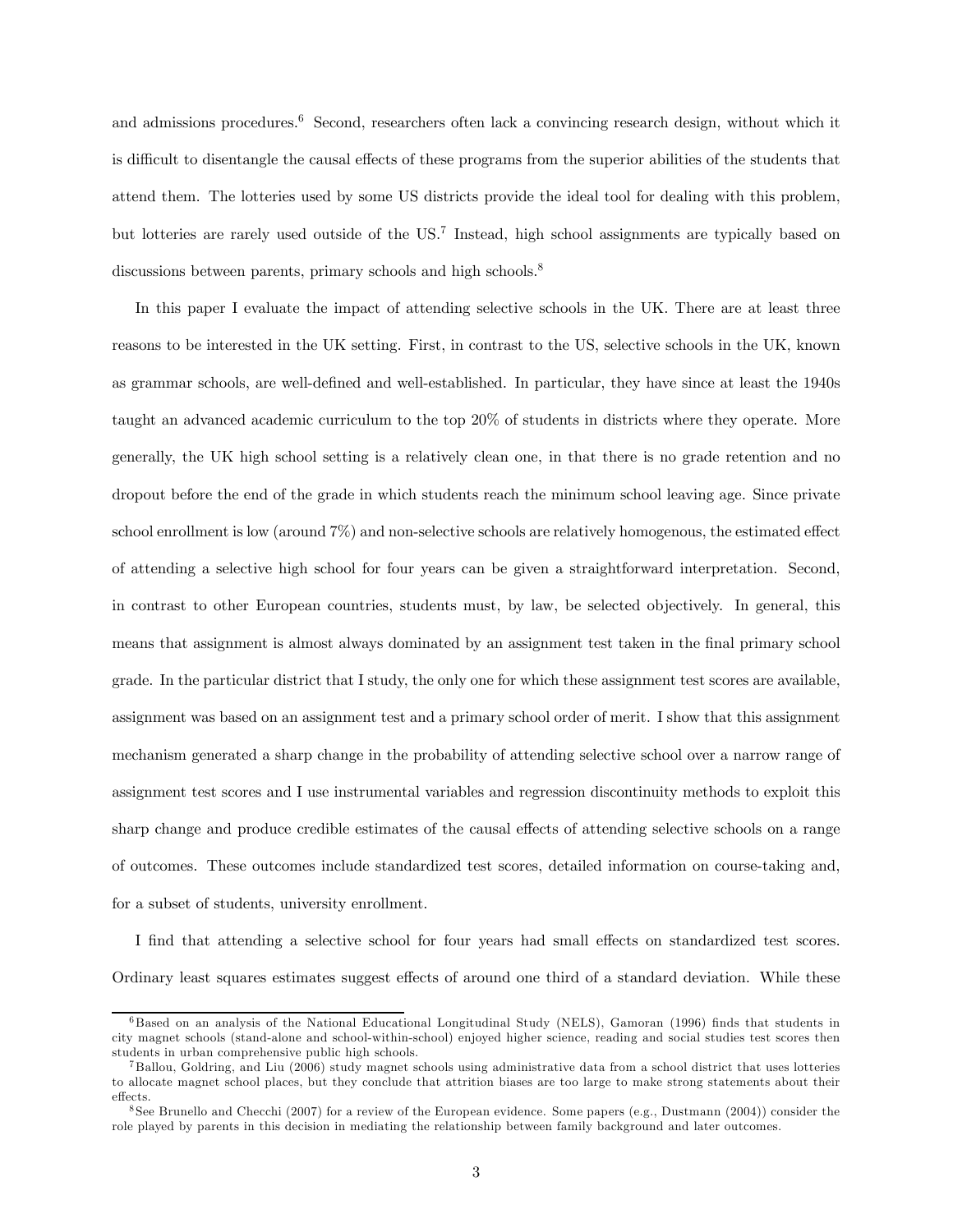are close to those found in the previous UK literature (Sullivan and Heath (2004)), instrumental variables estimates suggest effects of around one sixth of a standard deviation, with confidence intervals failing to rule out zero effects and consistently ruling out effects larger than the least squares estimates. This implies that for these outcomes, attending a selective school was less beneficial than having high-SES or highly-educated parents, since both social class and parental education are more strongly correlated with test outcomes even conditional on assignment test scores. The test score effects are especially small in relation to the difference in peer quality between selective and non-selective school students, which is twice as large as the difference in peer quality between students entering high- and low-achievement high schools in Chicago. Despite the absence of any test score effects, I present evidence consistent with the hypothesis that selective schools improved longer run outcomes. In particular, I find that selective schools had large effects on course-taking, enabling students to pursue advanced courses only offered in selective schools and increasing the probability that they studied academic courses available in all types of schools. Given UK rules governing progression into post-compulsory education, these course effects would be expected to generate effects on university enrollment and I provide evidence that suggests this is the case.

My finding of small test score effects despite huge differences in peer quality is in line with evidence on the test score effects of attending private and high-achieving public schools in the US. Since my findings suggest these results may generalize to other countries and other settings in which across-school peer differences are even larger, they add weight to the view that high school peers and teachers have more subtle effects than those implied by linear-in-means specifications of the education production function. Although I argue that the selective schools that I study likely improved longer run outcomes it would not be sensible to generalize from these results to the likely long-run effects of other types of selective schools in other settings. Among other things, these will depend on the interaction between the curriculum offered and the downstream rules governing college admissions. A more appropriate and more general conclusion is that other varieties of selective school could also improve longer run outcomes without improving test scores. This is consistent with the difference between test score and longer run outcomes found for US private schools. Moreover, to the extent that parents associate high-achieving public schools with selective school characteristics, it could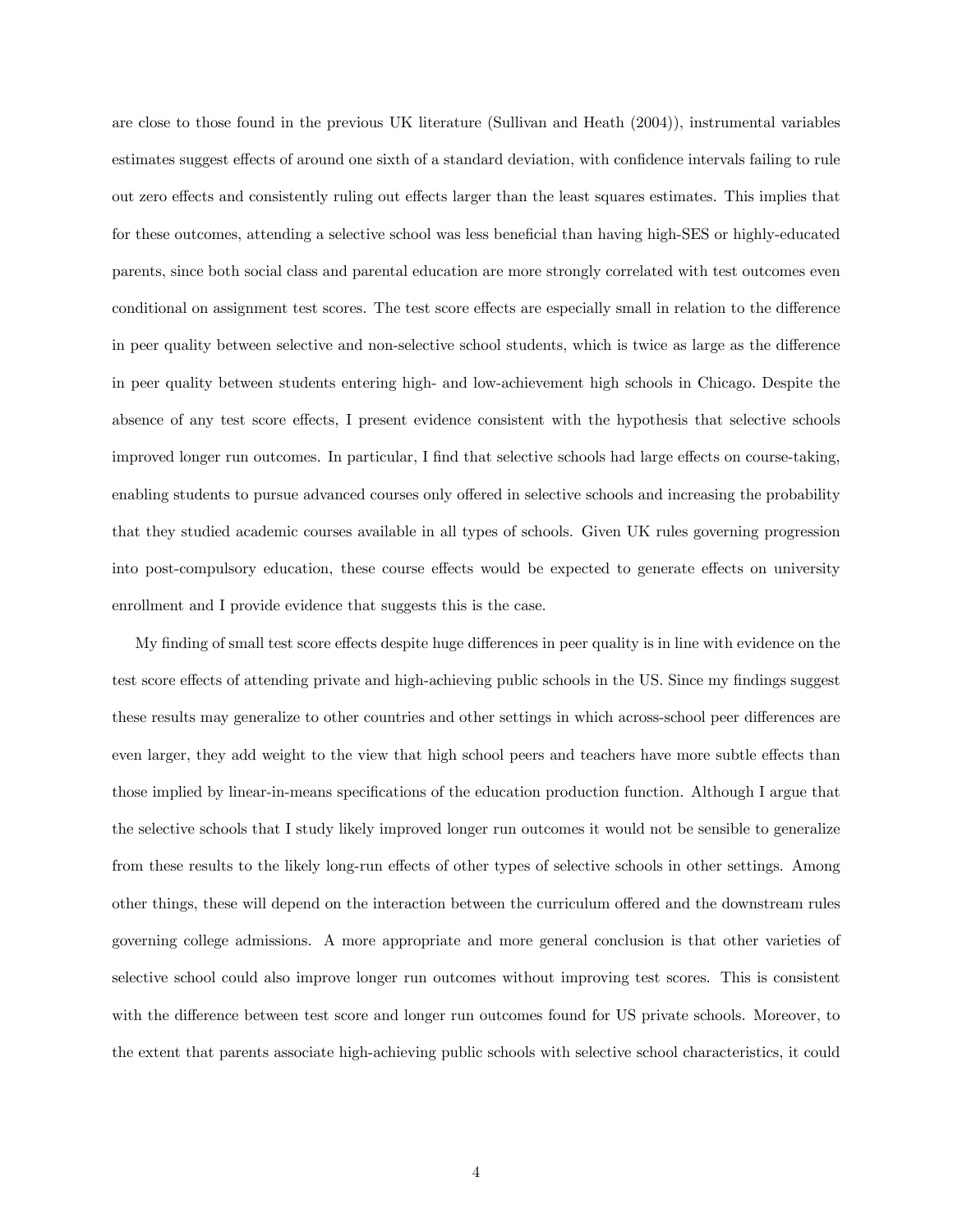partly explain why parents choose these schools despite evidence pointing to small test score effects.9

#### 2 Conceptual Framework

Before describing UK selective schools and estimating their effects, I sketch a simple conceptual framework that helps clarify the mechanisms underpinning selective school effects and the caveats that must accompany their interpretation. Consistent with the definition introduced above, I assume selective schools offer an advanced academic curriculum and admit only able students. To be more precise, assume that student ability, a, is distributed according to a standard uniform distribution and that students wishing to attend selective schools must demonstrate they have ability greater than  $a^*$ . By assuming that a fraction p of eligible students are admitted to selective school, I cover the case in which access is rationed by lottery (as in some US districts) and the case in which all eligible students are admitted (as in the UK, described in more detail below).

Consider first the selective school impact on standardized test scores. This will depend on the education production function which, for expositional purposes, we can assume depends on some function of own ability and the ability of school peers:  $T_{ij} = f(a_i, a_{-ij})$ , where  $T_{ij}$  is the test score of student i in school j,  $a_i$  is student i's own ability and  $a_{-ij}$  is the vector of abilities of all other students in the school. As noted above, in the special case in which this function is linear in means  $(T_{ij} = b_0 + b_1 a_i + b_2 \overline{a_{-ij}})$  and peer effects are important  $(b_2 > 0)$ , selective schools will have large test score impacts. These can be written as:  $E(selectric|a_i \in [a^*,1]) = b_2E[\overline{a_{-ij}}|sel] - E[\overline{a_{-ij}}|non] = \frac{b_2}{2}[\frac{a^*}{a^*+(1-p)(1-a^*)}] > 0$ , where the last step involves substituting expected mean ability in the two schools calculated using the properties of the standard uniform distribution. Notice that for a given cutoff, the difference in mean ability is increasing in the fraction that attend the selective school and, for a given fraction, increasing with the cutoff. In the case in which  $p = 1$ (all eligible students attend selective schools), the difference is  $\frac{1}{2}$ .

With this algebra in mind, it is obvious that the finding of small selective school effects should be

 $9$ One explanation put forward to explain the combination of strong parental demand and weak academic achievement effects is that these schools confer non-academic benefits (Cullen, Jacob, and Levitt (2006) show that students that opt-out have lower self-reported disciplinary incidences and arrest rates). Another is that academic achievement might improve for students whose parents choose with academic achievement in mind (Hastings, Kane, and Staiger (2006) find some evidence for this explanation among elementary school students in Charlotte-Mecklenberg).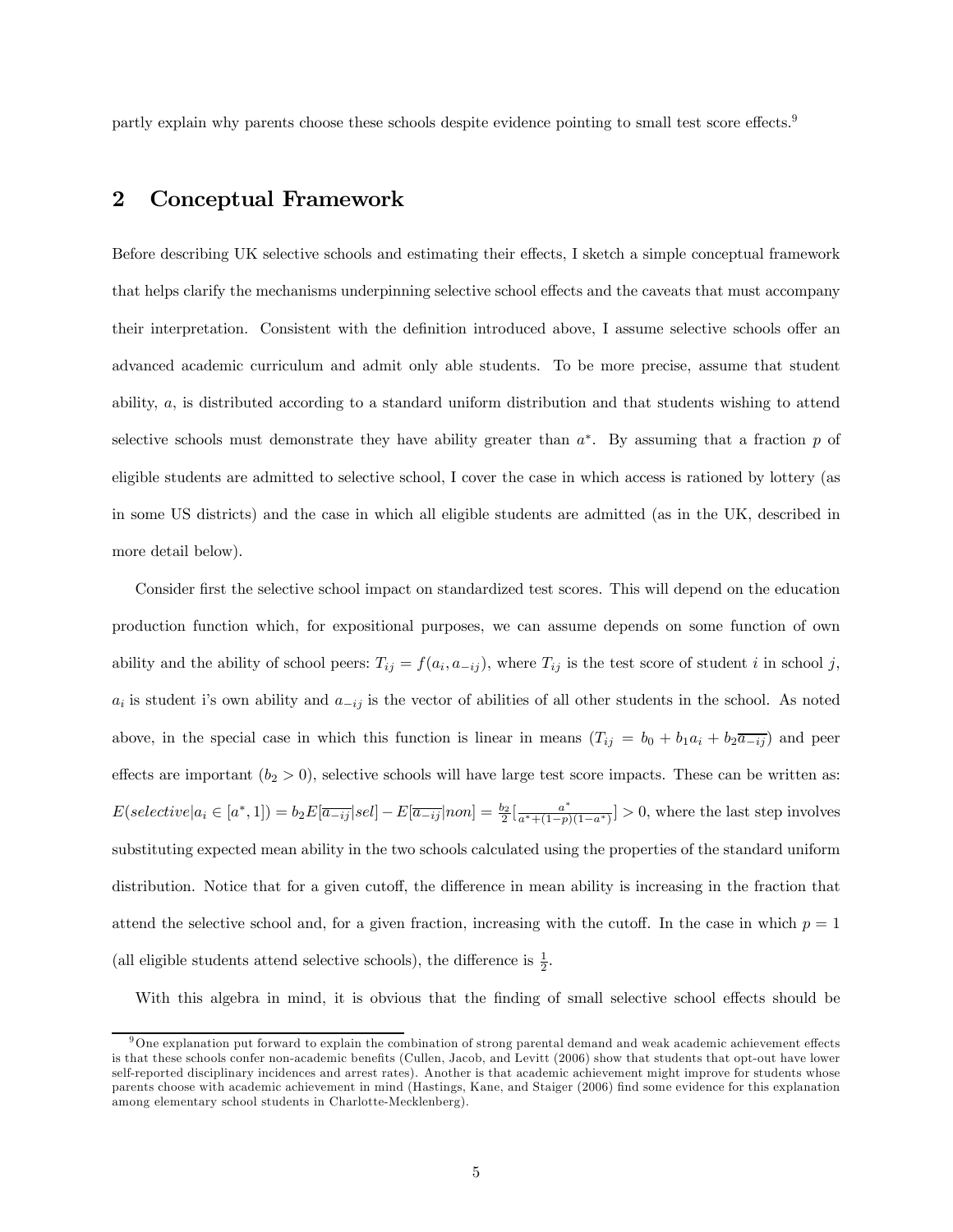interpreted as a rejection of the hypothesis that peer effects are both important ( $\beta_2 > 0$ ) and linear in means  $(f(a_i, a_{-ij}) = \beta_0 + \beta_1 a_i + \beta_2 \overline{a_{-ij}})$ . Two simple counter-examples demonstrate that non-positive selective school test score effects could be consistent with differently structured yet important peer effects. Suppose first that test scores depend on own ability and the ability of the most able student in the school  $(T_{ij} = c_0 + c_1 a_i + c_2 \max(a_{-ij})$ . These effects, labelled "shining light" by Hoxby and Weingarth (2005), could be driven by more able students inspiring less able students to increase effort and improve performance. In that case, provided  $p > 0$  and there were similar numbers of high-ability students in selective and nonselective schools, selective school effects would be zero despite peer effects being important  $(c_2 > 0)$ . Suppose next that peer effects depend on own ability relative to school-mean ability  $(T_{ij} = d_0 + d_1 a_i + d_2 (a_i - \overline{a_{-ij}}))$ . These effects, labelled "invidious comparison" by Hoxby and Weingarth (2005), would be consistent with individuals drawing confidence from being of high relative ability. In that case, as specified in this example, selective school effects would be negative  $\left(-\frac{d_2}{2}\left[\frac{a^*}{a^*+(1-p)(1-a^*)}\right] < 0\right)$  despite peer effects being important  $(d_2 > 0)$ . Of course these different effects need not operate in isolation: selective schools could, for example, exert positive linear-in-means effects on all selective school students but negative invidious comparison effects on selective school students of lower-than-average ability. The general point is that small selective school test score effects reject a particular model of peer effects, not their existence. Although the same point could be made in the context of private and high-achieving public school comparisons - changes in the first moment of the peer ability distribution will be associated with changes in other characteristics of the distribution including maximum peer ability and relative peer ability - those concerns are especially relevant in the selective schools context, in which selective school student ability is bounded from below. They are especially relevant in the UK selective schools context, in which all eligible students are admitted to selective schools  $(p = 1)$ .

Consider next the selective school impact on college enrollment. To simplify, consider college enrollment decisions assuming that all students graduate high school. This is reasonable, since we can only identify selective school effects for students eligible for selective schools, all of whom will presumably graduate high schools of any type with high probability (this is true in the UK data). Assume students enroll in college when some (normalized) utility index is positive, and write this as:  $U_{ij}^* = V[Q(a_i, (1+A_j)T_{ij})] - C(a_i, a_{-ij}).$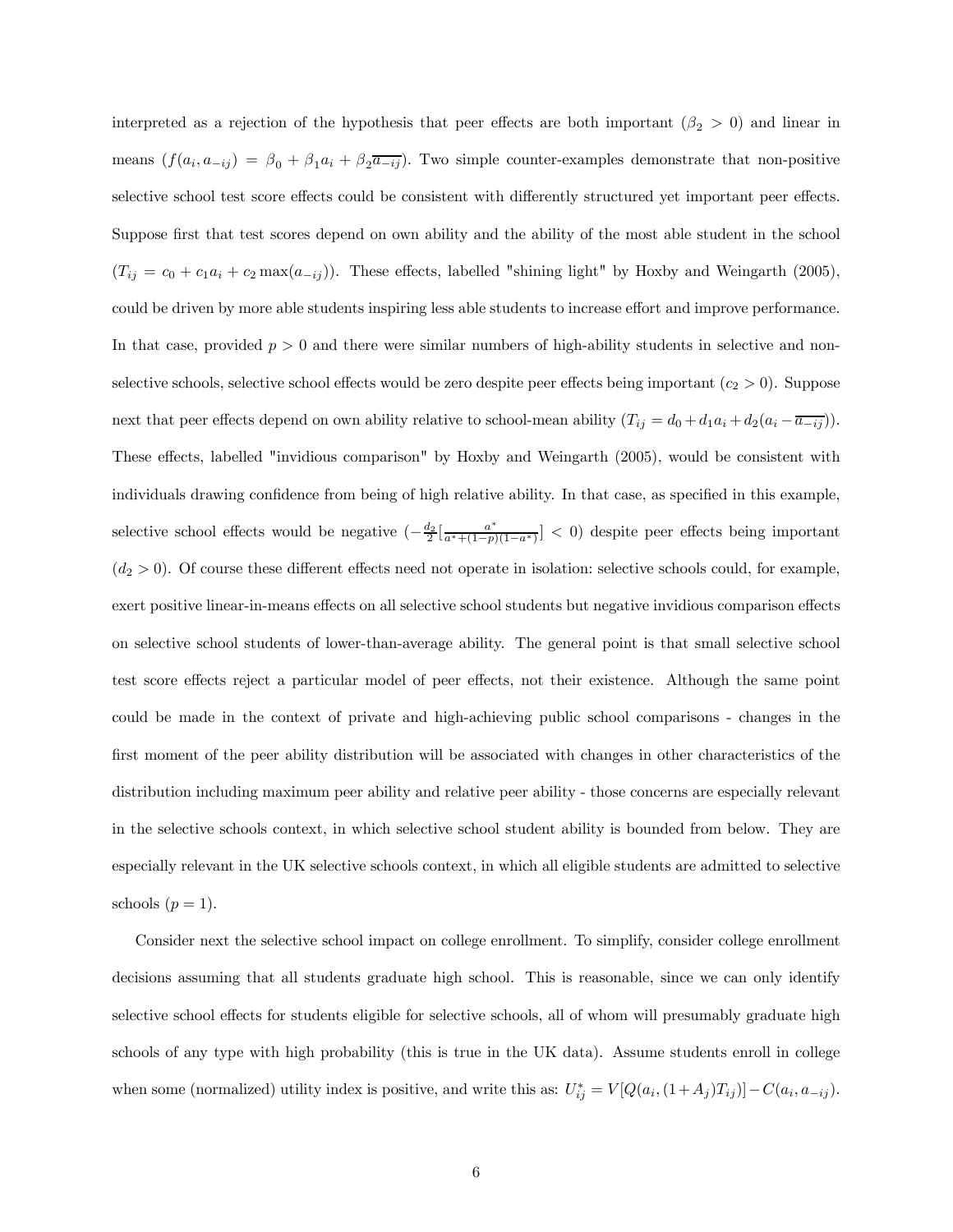The function  $C(.)$  represents the consumption costs of attending college, abstracting from tuition costs. The function  $Q(.)$  measures college quality (or selectivity) and is allowed to depend on student ability (as measured for example by SAT score) and high school GPA (assumed correlated with standardized test scores), mediated by  $A_j$ , an indicator for whether school j offers an advanced academic curriculum. The function  $V(.)$  maps college quality to utility. Assuming this function is increasing, students will choose the highest quality college to which they are admitted; provided the highest-quality college generates positive utility, they will attend college.

This framework points to two mechanisms by which selective schools can influence college enrollment prospects independent of test score effects. First, because the cost function  $C(.)$  is allowed to depend on the abilities of other students in the school, the consumption costs of college enrollment can be influenced by peers. Second, the high school curriculum can, depending on  $Q(.)$ , influence college quality. This would not be the case if college admission decisions are based solely on ability (e.g., SAT scores) but would be the case if colleges up-weight the GPAs of students that have studied advanced curricula. For the US, Klopfenstein and Thomas (2006) argue that many colleges do upweight high school GPA to take account of Advanced Placement courses. As discussed below, in the period that I study, UK college admission rules were even more tightly linked to the school curriculum, since there was no equivalent to the SAT and high school courses set students on a narrow path to university degrees. An important implication of the dependence of longer run selective school effects on the function  $Q(.)$  is that these effects will depend on the interaction between the particular curriculum offered and college admission rules. As such, longer-run selective schools effects will be setting-specific. For example, it may be that UK selective schools have different effects on longer run outcomes in the 1990s than they did in the 1970s (the period from which my data are drawn); it may be that US magnet schools offering science programs have different effects than US magnet schools offering the IB program.

Finally, consider the selective school impact on labor market earnings. For students that attend college, there will be selective school effects on earnings independent of selective school effects on test scores provided earnings are associated with college selectivity or quality (as found by Hoekstra (2007) although not Dale and Krueger (2002)). In addition, there will be selective school earnings effects for students that do not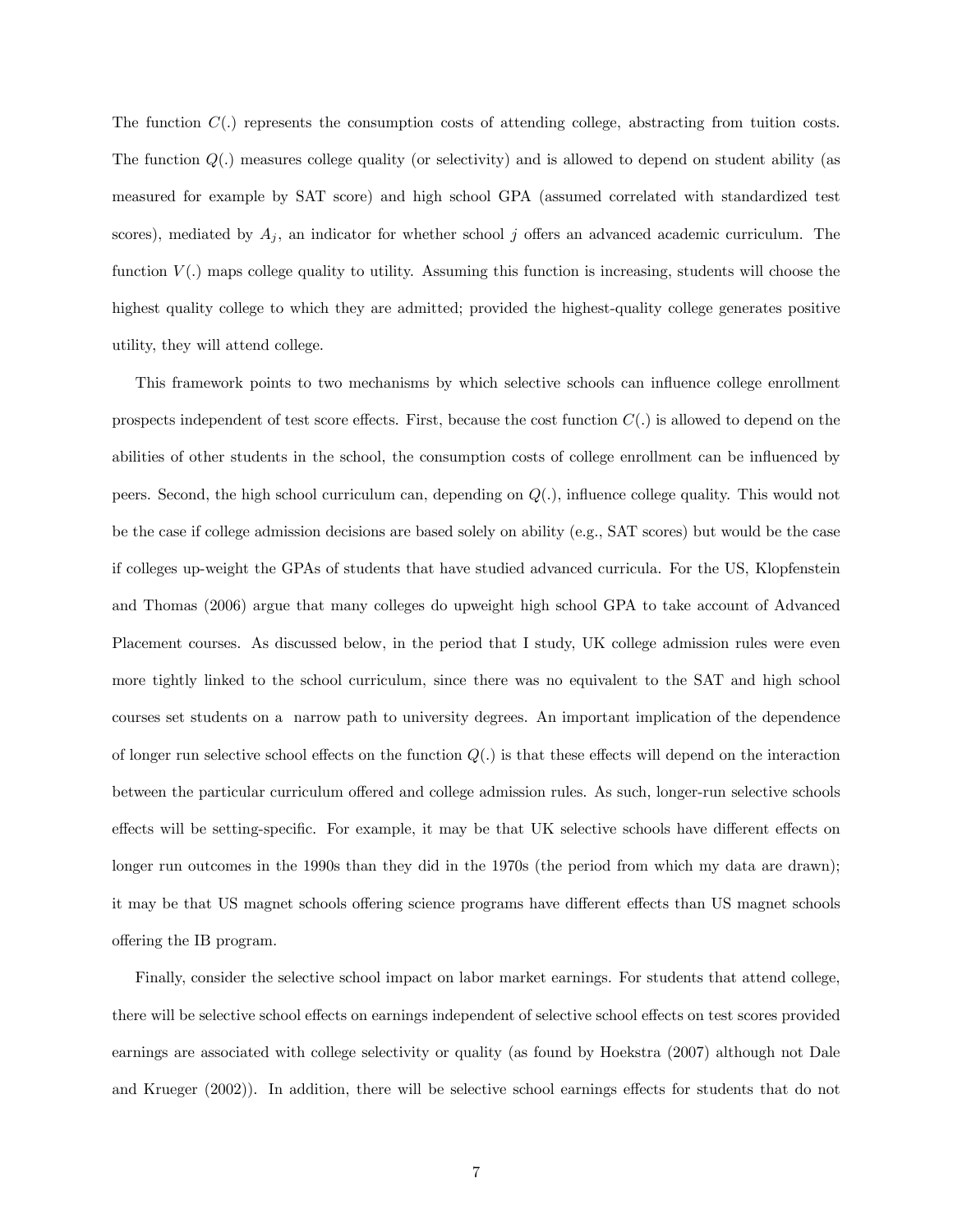attend college provided advanced academic curricula attract a labour market premium (as found by Betts and Rose (1996)). The overall impact of selective schools on earnings includes both of these effects plus the selective school effect on college enrollment. Again, the selective schools context is not the only one in which longer run effects can operate independent of effects on high school test scores, and the literature on US private schools is consistent with such a divergence. Nevertheless, since the high school curriculum is an important channel through which these effects may flow, and since selective schools are defined in terms of the advanced academic curriculum that they provide, the divergence between test score and longer run outcomes may be especially marked in this context. Moreover, since curricula and college admission rules may differ across selective school settings, it is clear that these longer run effects may be setting-specific.

#### 3 Selective High Schools in the UK

Selective high schools in the UK, known as grammar schools, were established by the 1944 Education Act. Before the Act, grammar schools were a class of private schools that offered some scholarships in exchange for some financial support from the local school district; after the Act, they received all of their funding from the district, were not allowed to charge fees and were required to admit students on the basis of academic potential assessed in grade five (at age ten or eleven).10 At its simplest, this involved all students in a district taking a test (the 'eleven plus'), with the grammar places going to the top-scoring students. The non-selective schools, known as modern schools, remained broadly unchanged, the important caveat being that where they previously educated all but those students that won scholarships to grammar schools, they now educated all students that "failed" the test.  $^{11,12}$ 

Most of the attention in this paper is focused on the East Ridings, a large school district in the northeast of England and the only one for which assignment test scores are available.13 Until 1974, students were assigned to the district's grammar schools on the basis of two pieces of information: a district-wide

 $10$  Some grammar schools rejected this bargain and became completely independent.

<sup>&</sup>lt;sup>11</sup> Roman Catholic and Church of England schools are part of the UK public education system and also contained a mixture of elite Grammar and non-elite Modern schools.

 $12\,\text{By}$  1965, opposition to this system had grown, and the Labour Government passed a law requiring school districts to move to a "comprehensive" system in which school assignment was based on factors other than academic potential. The transition from tracked to comprehensive systems took place only gradually. Districts that abolished the tracked system typically replaced it with a neighborhood assignment system similar to those commonly used in the US.

 $13$ The schools were gradually integrated after 1974, but all of the students in these data had left school by that time.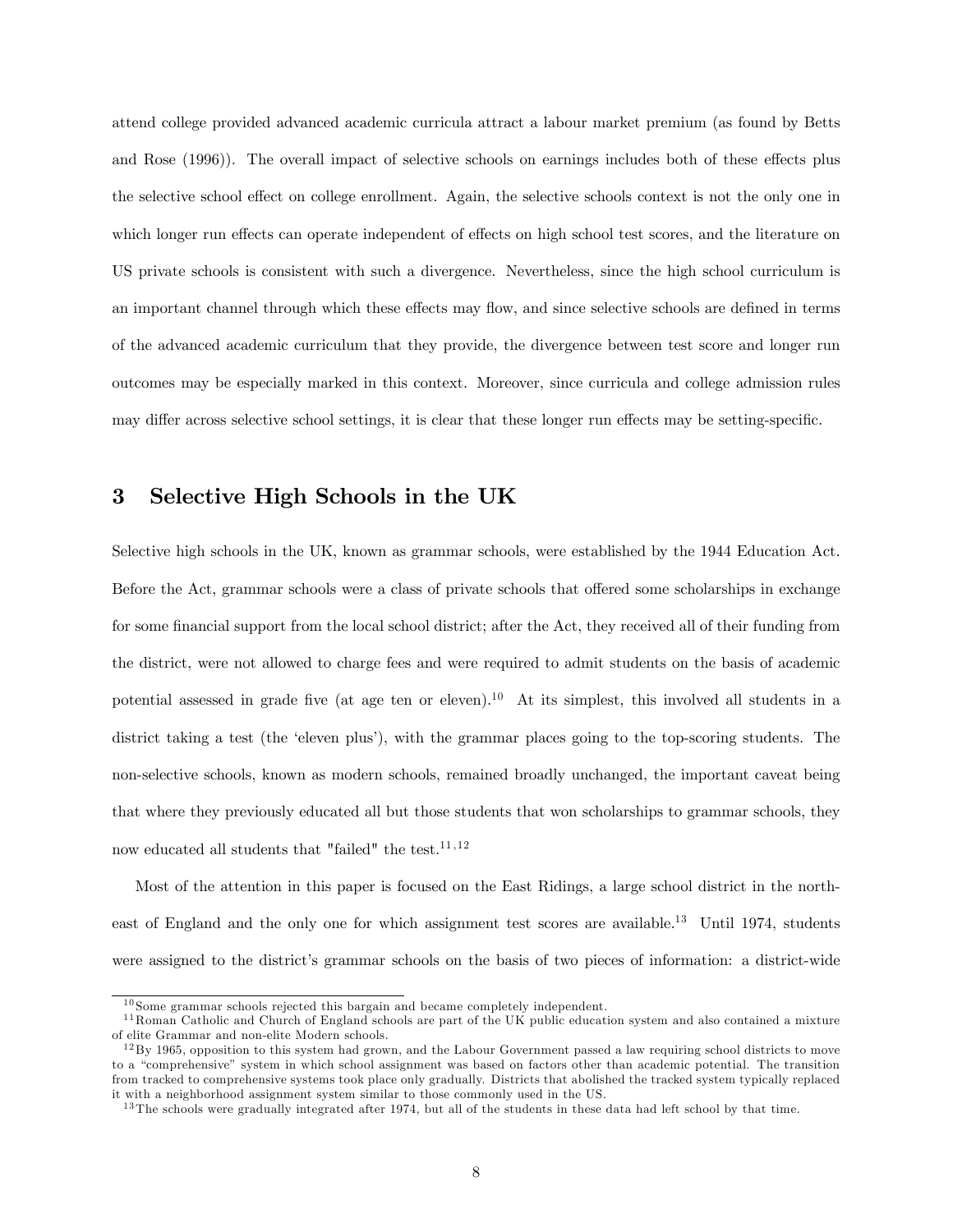assignment test taken in grade five and a primary school order of merit supplied by the primary school Head Teacher.14 On the basis of this information, a district-wide order of merit was compiled by district administrators and passed to an "Allocations Panel" composed of teachers and district officers. This panel decided which students could be immediately awarded places and passed the names of borderline students to a second "Assessors Panel". This gave detailed consideration to borderline students, those that had been referred for special investigation and those that showed a disparity between the assignment test score and the primary school order of merit. Once the remaining selective school places had been determined, students were allocated to the school (of relevant type) closest to their parents' home. Parents were able to request a different school and the district promised to honor these preferences where possible.

If test scores and primary rank were perfectly correlated, and selective school places were never turned down, one would expect the relationship between the assignment test score and the probability of selective school attendance to be discontinuous. Since primary rank and assignment test score is likely to be highly but not perfectly correlated, and since some parents may have turned down a selective school place, it is not surprising that the relationship is as presented in Figure 1a: not discontinuous, but with the probability of attendance increasing sharply over a narrow interval. The change is even sharper when plotted separately by sex and cohort, since there were in effect separate competitions by sex and cohort.<sup>15</sup> The next section discusses the econometric implications of this assignment procedure in more detail.

The four grammar schools in East Ridings were typical of grammar schools across the UK. First, the assignment mechanism ensured peer quality was high: as seen in the top panel of Figure 1b, students with assignment test scores to the right of the marginal interval attended schools in which peer quality was roughly two standard deviations higher than in the schools attended by students with scores to the left of this interval. Second, in keeping with their private school traditions, the schools were single-sex, gave principals (Head Teachers) a large measure of autonomy and employed teachers who were, on average, better qualified. This can be seen in the middle panel of Figure 1b, which shows that students with assignment test scores to the right of the marginal interval attended schools in which teachers were more likely to have

<sup>&</sup>lt;sup>14</sup>This primary school order of merit was adjusted so as to enable comparisons across primary schools, although it is not clear exactly how this adjustment was done (Secondary and Further Education Sub-Committee (1964)). For the purposes of the empirical strategy discussed below, the important point is that eligibility was based on two pieces of information, only one of which is in my dataset.

 $15$ The data used to generate Figure 1 are described in more detail below.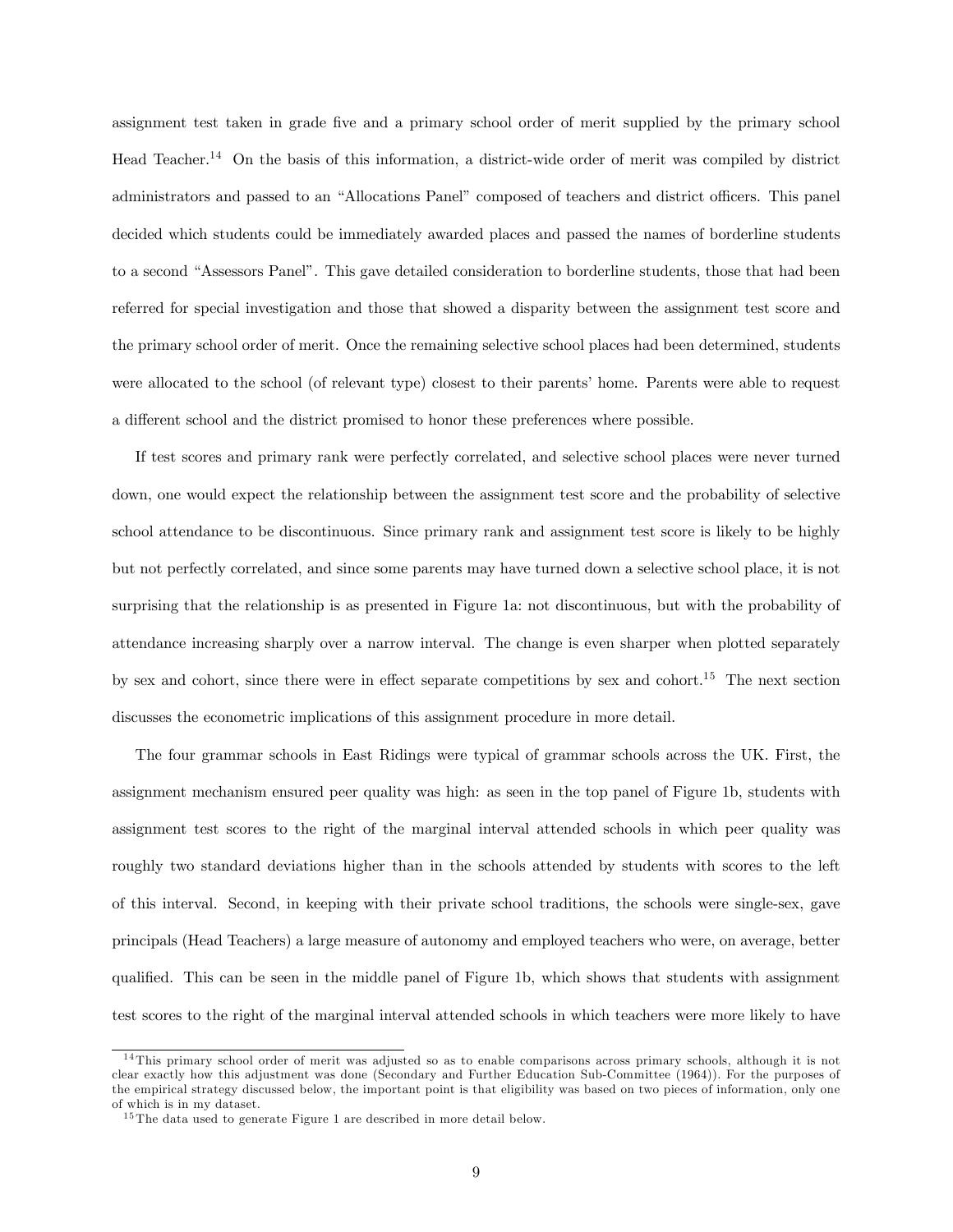attended Universities rather than teacher training colleges.16 Along other dimensions including teacher age, teacher experience and teacher turnover, across-school differences were much smaller.17 The third panel of Figure 1b suggests there was no consistent difference in the amount of homework assigned to students: according to the estimates of Miles and Skipworth (1974), boys with higher assignment test scores attended schools that assigned slightly more homework, girls with higher assignment test scores attended schools that assigned slightly less.

Although this paper focuses on these twenty selective and non-selective schools, the East Ridings had two "bilateral" high schools and three private schools. Ignoring these would cause problems if selective school eligibility influenced whether parents enrolled their children in them (hence whether they appeared in the sample), but the bilateral schools (which contained selective and non-selective tracks) were geographically isolated and probably not a realistic option for most of the children that eventually attended schools in the sample.<sup>18</sup> Private school may have been a realistic option for wealthier parents, and since I do not have data on private school students, one might worry that a disproportionate number of these will be children from high-SES families that narrowly failed to secure a selective school place. There is some anecdotal evidence to support this story and the relationship between assignment test score and SES seen in Figure 1a is also consistent with it.<sup>19</sup> There are however two reasons for thinking that while data on students in private schools would be useful, they would almost certainly have no effect on the main results. First, private schools enrolled only around 8% of the district's students. Among the students we are most concerned about - those that narrowly failed to secure a selective place - this fraction may be even smaller.<sup>20</sup> Second, while my estimated selective school effects are small (at least for test scores), this type of phenomenon would bias estimated selective school impacts upwards: if it is true that students otherwise bound for non-selective

 $16$  According to a former master at one of the boys elite schools, nearly all of the teachers in this school were graduates of Oxford or Cambridge Universities (personal communication). See Mortimore (1999) for a fascinating history of this school. <sup>17</sup>Results available upon request.

<sup>&</sup>lt;sup>18</sup>These schools were built in the 1950s in response to strong population growth in a geographically isolated part of the district (from which it was difficult to commute even to the nearest elite school). The School District explicitly stated that these schools would not compete for students with existing schools

 $19$ Anecdotal evidence from private correspondence with Michael Mortimore. To the extent that SES is higher among marginal students that attend elite rather than non-elite schools (confirmed in regression-based models of the relationship between assignment test score, SES and the probability of attending elite school), it suggests that some high-SES students that failed to secure an elite school place may have enrolled in private school.

<sup>&</sup>lt;sup>20</sup>This number is based on data for individual schools from 1964 edition of the Education Authorities and Schools Directory. In particular, I calculate the total number of students in private schools in the East Ridings in this year (1345) and assume a drop out rate of 20% in order to arrive at a number per grade of around 200 (around 8% of the per-grade sample of around 2500). This could be an under-estimate if some students attend private schools in another district and an over-estimate if a greater number of non-district residents attend these private schools.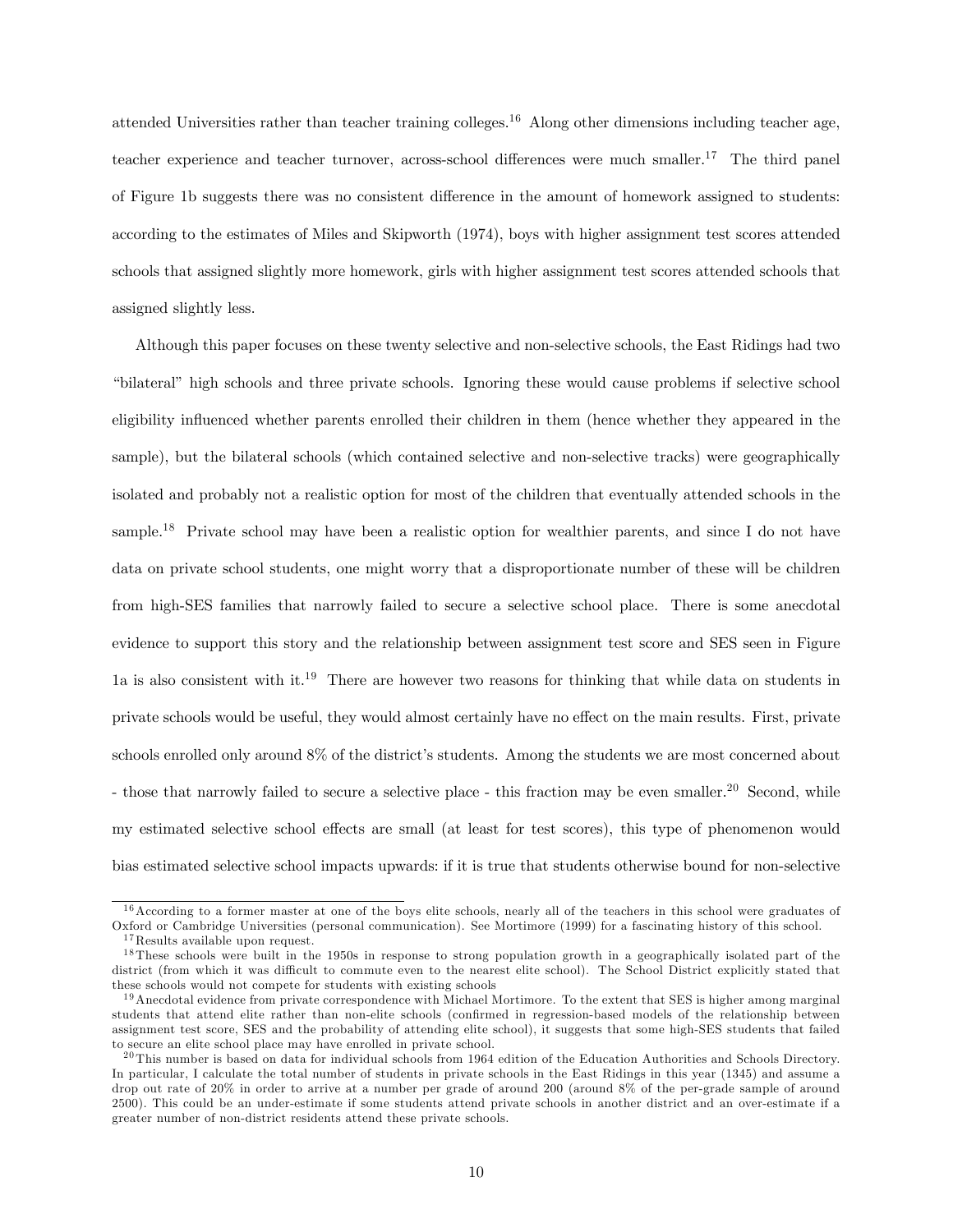schools choose private school, then the true selective school effects will be even smaller.

Like other UK grammar schools, the East Ridings grammar schools provided an advanced academic curriculum. Students were expected to stay in school until the end of tenth grade (one year later than the compulsory leaving age) and, in the final two grades, pursue a set of externally evaluated academic courses (O levels). All students were expected to study a core set of courses, including Mathematics, English Language, one foreign language and two sciences; higher-ability students could study more advanced courses such as Additional Mathematics, Latin and Greek. In the non-selective schools, practice varied by ability: lower-ability students would be expected to leave at the compulsory leaving age and would, in their final grade, take non-examined lower-level courses;<sup>21</sup> high-ability students would be encouraged to stay the extra year and pursue the same type of academic courses as selective school students. All non-selective schools offered Mathematics and English Language courses, but few offered more advanced courses such as English Language, Physics and Chemistry, and none offered advanced courses such as Additional Mathematics and Classics. Appendix Figure 1, based on data discussed below, supports this taxonomy of courses into those routinely offered by non-selective schools (English), those occasionally offered by selective schools (English Literature) and those never offered by selective schools (Advanced Mathematics and Classics). Since these graphs are based on the (selected) sample of students observed taking at least one course (discussed in more detail below), one cannot interpret these across-school differences as the causal effects of selective schools. Below, I use the full sample of students to estimate the causal effects of selective schools on various course-taking outcomes.

Students wishing to continue in education beyond grade ten could pursue two-year "A level" courses and, if they applied and were accepted, attend university or Higher Education colleges. Students' choice of university degree would depend on A level choices. In turn, students' A level choices would, to a large extent, be determined by their choice of high school course. Rarely would a student apply to study physics at university without studying physics at A level; rarely would a student choose an A level physics course had they not taken and passed the high school physics course. As a result, it is likely that selective school effects on high school course-taking influenced the type of university course that students applied for and

 $21$  These were called Certificates of Secondary Education (CSE).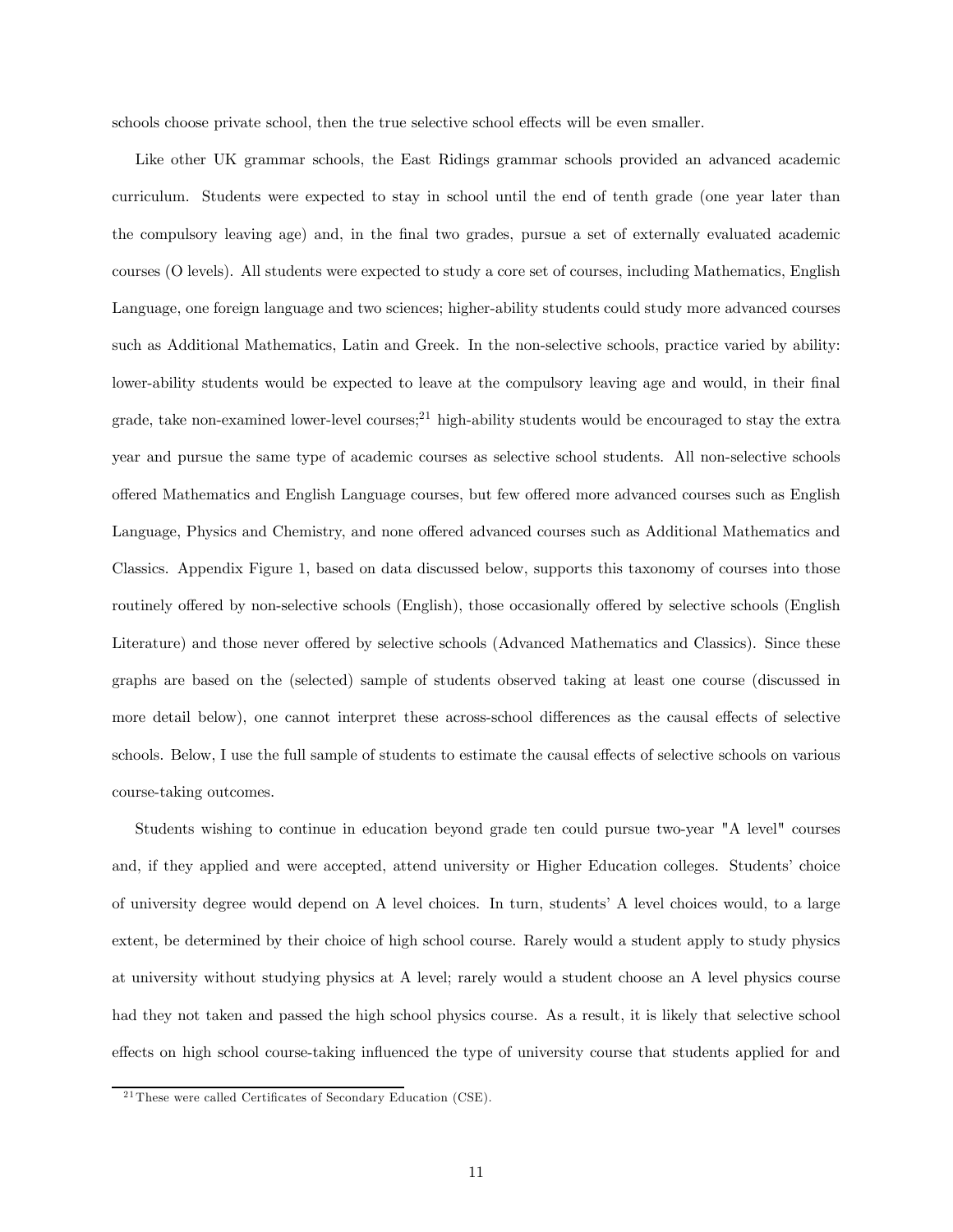the probability that they applied for a university course. The structure of the UK selective school system is illustrated in the Web Appendix.

#### 4 Empirical Strategy

As noted above, assignment to UK selective schools was based primarily on the scores obtained in primary school assignment tests. In the East Ridings, it was based on these test scores and a primary school order of merit. To motivate the strategy used to identify effects in this context suppose, for expositional purposes, that the true relationship between selective school attendance and some outcome  $y_i$  is:

$$
y_i = \beta_0 + \beta_1 d_i + a_i + \varepsilon_i \tag{1}
$$

where  $d_i$  is a dummy variable indicating whether or not individual i attended a selective school,  $a_i$  is ability and  $\varepsilon_i$  is a random disturbance term. Since ability is unobserved, least squares estimation of equation (1) will not identify the causal effect of attending selective school. Instead, estimates will probably be upward-biased because of the positive correlation between selective school attendance and ability. This will be the case even after controlling for observable family characteristics thought to proxy ability, such as socioeconomic status, since there is likely to be a positive correlation between the component of ability that cannot be predicted by family characteristics, the probability of selective school attendance and the future outcome. In the setting considered here, the same problem might also arise if we also control for these family characteristics and also the assignment test score, since there will be a component of ability (the primary school ranking) that is correlated with the probability of selective school attendance and perhaps with future outcomes. This is the familiar ability bias associated with least squares estimation of the return to years of schooling, except that in this case we are considering a particular type of schooling.

#### 4.1 Identification

The key to identifying the causal effect of selective school attendance is the use of across-t variation in the probability of attending selective school, where t refers to the assignment test score. To see this more clearly,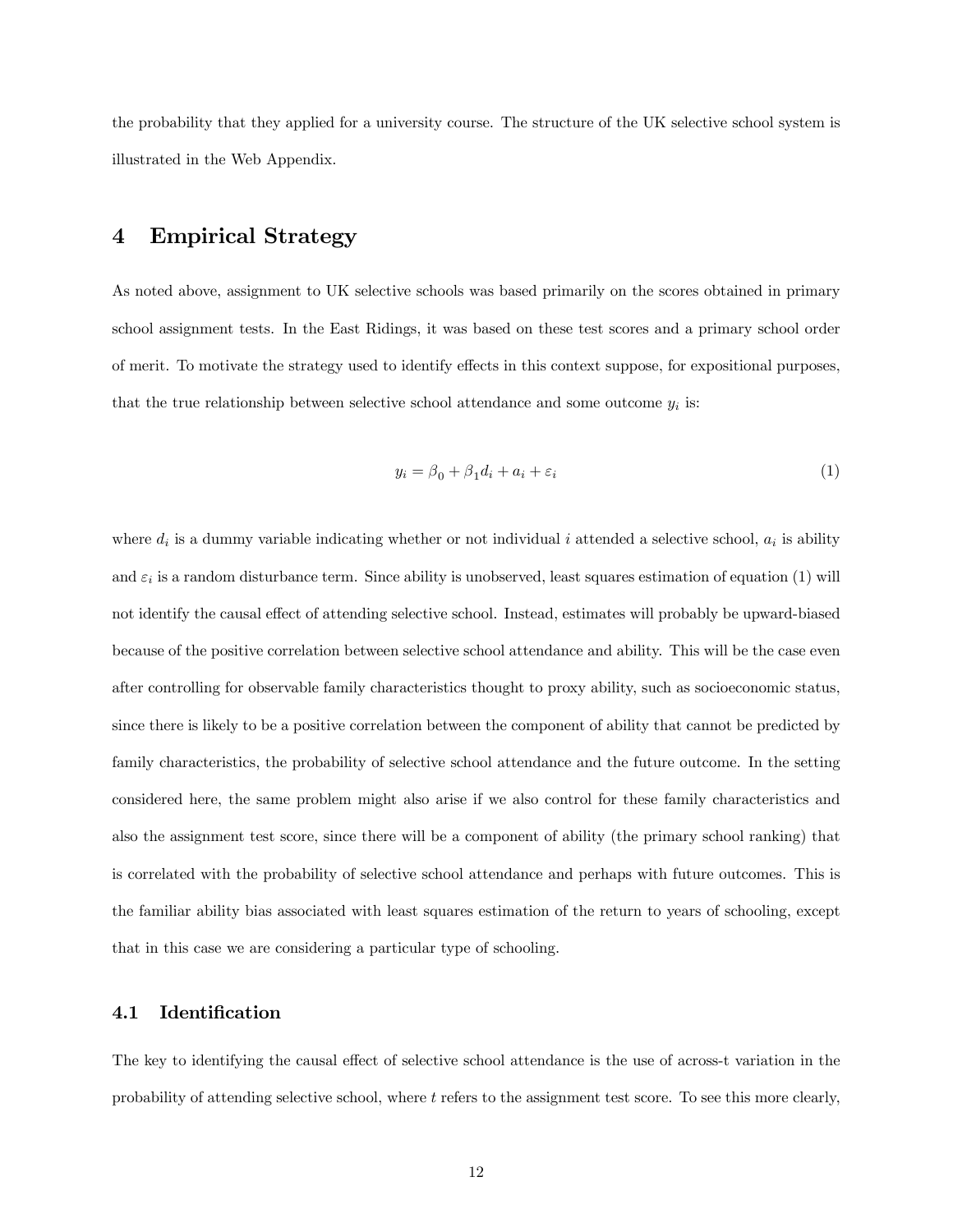we can decompose ability into the part that can be predicted by the assignment test score  $(t_i)$  and the primary school rank  $(p_i)$  and the part that cannot:

$$
a_i = E(a_i | t_i, p_i) + u_i
$$

where  $u$  is by definition independent of  $t$  and  $p$ . Substituting into (1) gives:

$$
y_i = \beta_0 + \beta_1 d_i + E(a_i|t_i, p_i) + u_i + \varepsilon_i
$$

and taking expectations with respect to  $t_i$  gives:

$$
E(y_i|t_i) = \beta_0 + \beta_1 P(d_i = 1|t_i) + E(a_i|t_i)
$$

where we use the law of iterative expectations and exploit the properties of  $\varepsilon$  and u. Since  $E(a_i|t_i)$  is a function of  $t_i$  we can write:

$$
\overline{y_t} = \beta_0 + \beta_1 P(d = 1|t) + f(t) + \nu_t \tag{2}
$$

where  $\nu_t$  is sampling error hence independent of  $P(d = 1|t)$ . Equation (2) then relates cell-mean outcomes to the cell probability of selective school attendance and the control function  $f(.)$ .

If the function  $P(d = 1|t)$  was known, least squares estimation of equation (2) would identify the causal effects of interest provided three conditions held. Although the function  $P(d = 1|t)$  is not known, it is still useful to consider these three conditions. First,  $f(.)$  would have to be specified correctly, or else there could be a correlation between the misspecification error and  $P(.)$ , leading to biased estimates of  $\beta_1$ . In practice, since  $f(.)$  would probably be specified as a low-order polynomial such as a quadratic, underlying ability would have to be a smooth function of t over the range in which  $P(.)$  varied. To return to the issue of private schools, the concern is that since a fraction of the high-ability students that were not admitted to selective schools might have enrolled in private schools (hence will not be in my data), there may in the sample be a sharply increasing relationship between ability and t that is not picked up by  $f(.)$ .

Second, the selective school treatment effect would have to be constant over the range in which  $P(.)$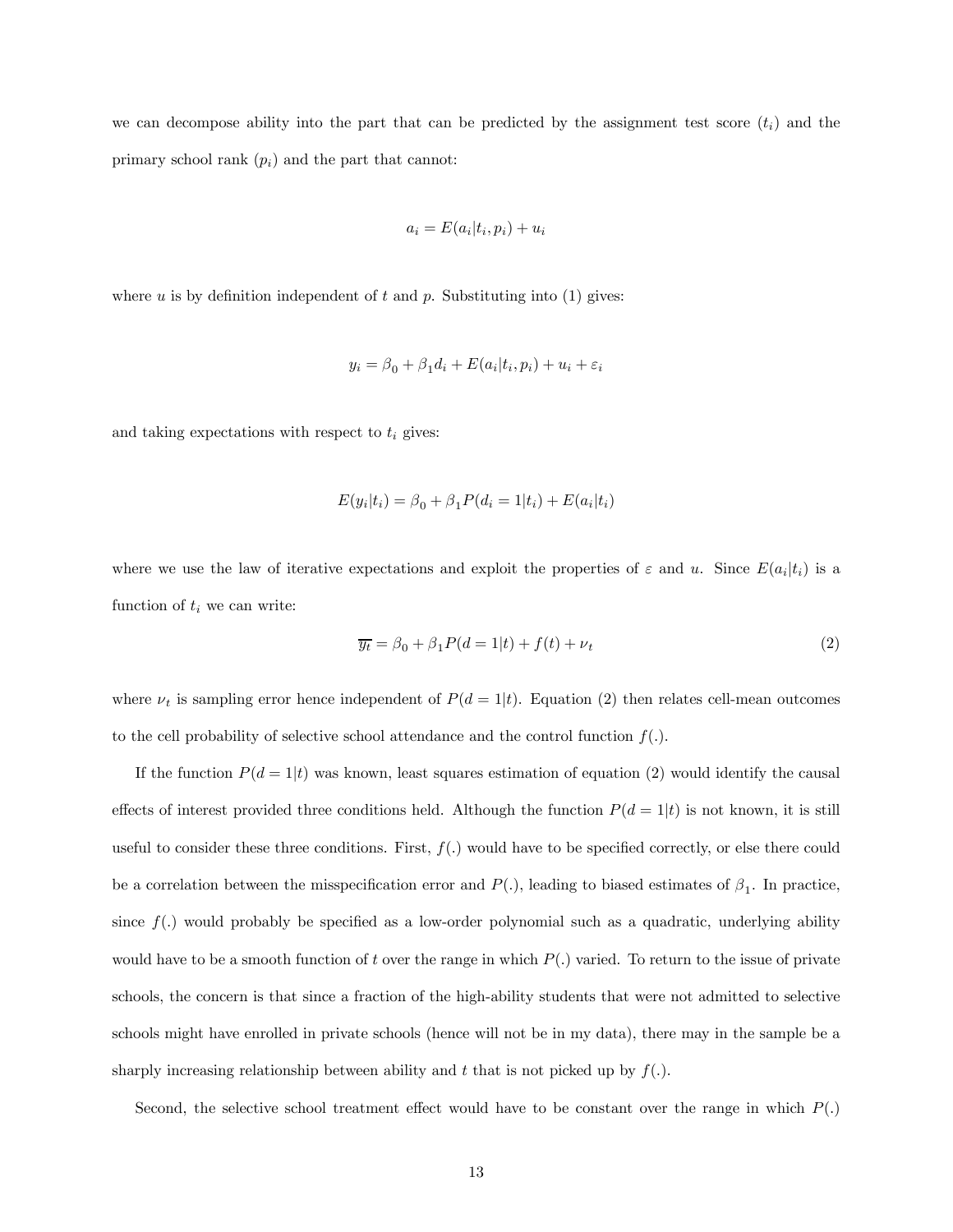varied. In equation (1), the implicit assumption is that this effect is constant across the whole range of assignment test scores (since  $\beta_1$  is a constant), but the assumption could be relaxed so that the effect was a function of t provided  $\beta_1(t)$  was constant over the assignment test score interval in which  $P(.)$  varied. Both the simple case and this more plausible case ensure there are no omitted variables biases introduced by a correlation between selective school returns and  $P(.)$ . This more plausible case also implies however that the selective school effects being identified are local to students on the selective school margin, and cannot therefore be generalized to students at other points of the assignment test score distribution. This interpretation issue is not unique to the setting considered here: all instrumental variables estimates must be interpreted as local average treatment effects when effects are heterogenous (Angrist, Imbens, and Rubin (1996)). In the discussion below, I consider the implications of interpreting selective school effects as local to marginal students. Finally, to ensure that estimates are reasonably precise,  $P(.)$  and  $f(.)$  would have to be only weakly correlated. Since  $f(.)$  will vary across outcomes, this implies that this might be an effective means of identifying selective school effects on some outcomes but not others.

#### 4.2 Instrumental Variables strategy

As noted above, we do not know the precise form of  $P(.)$  hence could not estimate equation (3) even if all three conditions held. There is, however, a simple alternative strategy that also uses across-t variation in  $P(.)$  and also identifies the selective school effects under the same three conditions. This strategy involves working with data at the individual level (i.e., equation (1)), proxying  $a_i$  with  $f(t_i)$  and instrumenting  $d_i$ with the predicted probability of attending selective school  $P(d_i = 1|t_i)$  estimated for example by a logit model. Wooldridge (2002) discusses this procedure in more technical detail (Procedure 18.1, Chapter 18) and notes its advantages and disadvantages. The main advantage is that when  $f(t<sub>i</sub>)$  is specified correctly and treatment effects are constant (the first two conditions discussed above),  $P(.)$  is a valid instrument for  $d_i$ . Note that this is true even if the probability model is misspecified (e.g., a logit is used when the true model suggests a probit would be more appropriate); note also that the standard errors in the second stage do not need to be corrected for the sampling variability inherent in estimating the predicted probability (Wooldridge (2002)). This predicted probability is also likely to be a powerful instrument, since the correlation between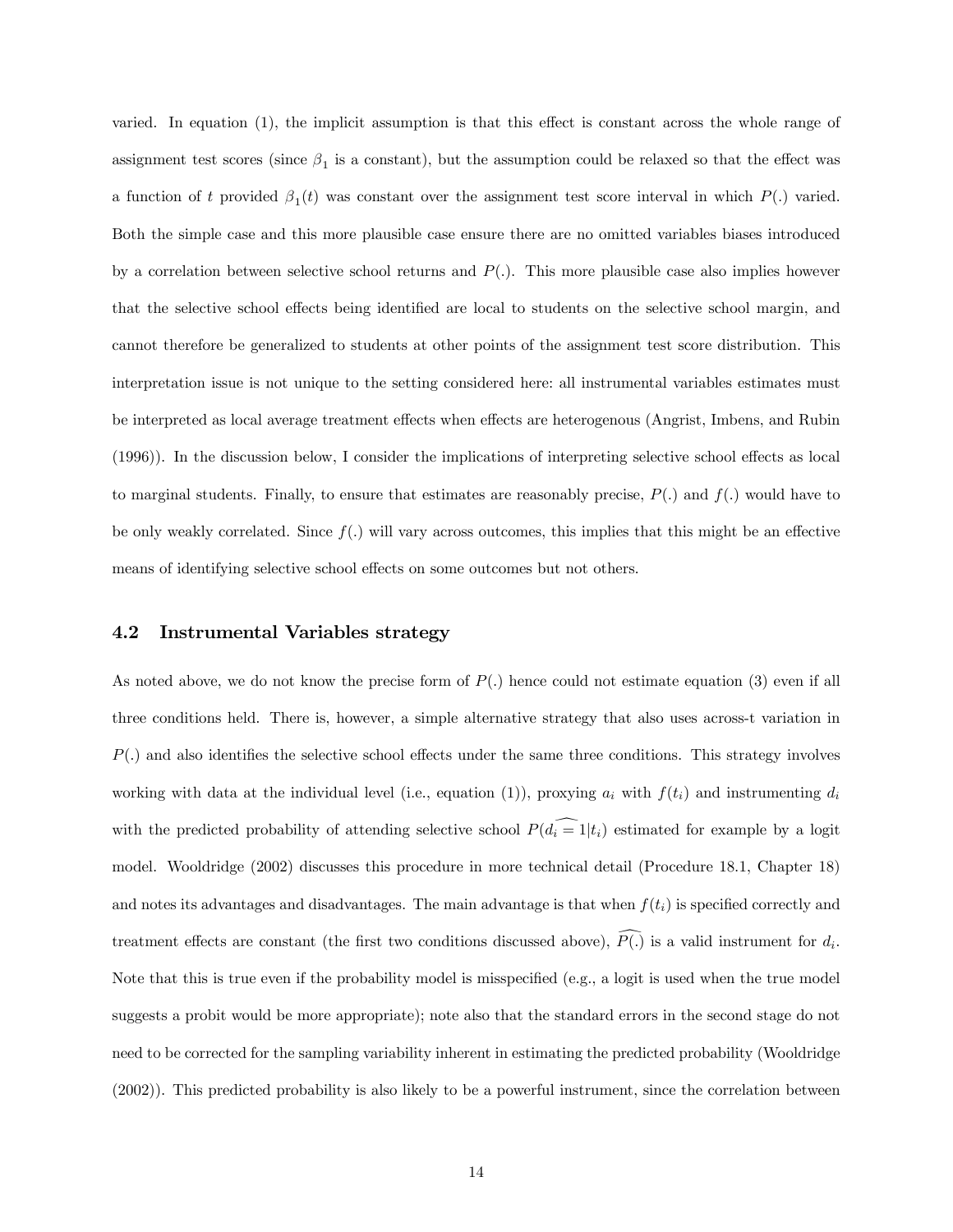attending selective school  $d_i$  and the predicted probability of attending selective school  $P(.)$  will be high. The disadvantage is that since identification is via functional form (the difference in the shape of  $P(.)$  relative to  $f(.)$ , IV estimates will only be precise when  $P(.)$  and  $f(.)$  are not collinear (the third condition discussed above).

I use this instrumental variables strategy to identify the effects of selective school attendance on test scores. I predict the probability of attending selective school using a logit model with a fourth-order polynomial in assignment test scores. This turns out to be a powerful instrument, since the predicted probability tracks the empirical probability of selective school attendance very closely. Moreover, this model can be expanded to include sex and cohort interactions to take account of the separate selective school competitions taking place each year. This instrument will be valid provided  $f(.)$  captures the underlying relationship between assignment test score and the outcome. My choice of  $f(.)$  is guided by the data, and for the most part is specified as a quadratic in assignment test scores. I also present the results of experiments with alternative functional forms and, for the most part, the estimates remain broadly unchanged.

Regarding the correlation between  $f(.)$  and  $P(.)$  and the precision of these estimates, this will, as noted above, depend on the outcome being considered. In the case of test scores, the instrumental variables estimates are consistently small and precise. The precision derives from the contrast between the predicted probability of selective school attendance  $P(.)$ , which increases sharply over a narrow interval of assignment test scores (as seen in Figure 1), and the shape of  $f(.)$ , which appears smooth across the entire range of assignment test scores. The absence of a sharp change in outcomes despite a sharp change in the probability of selective school attendance suggests the absence of large selective school effects on these outcomes.

#### 4.3 Regression Discontinuity strategy

There is a close connection between equation (2) and the "pure" and "fuzzy" regression discontinuity (RD) approaches. In particular, the standard RD framework with discrete running variable (in this case assignment test score) is a special case of (2) in which  $P(.)$  jumps from zero to one at a particular threshold  $t^R$ . In that case, equation (2) can be rewritten:

$$
\overline{y_t} = \beta_0 + \beta_1 I(t \ge t^R) + f(t) + \nu_t \tag{3}
$$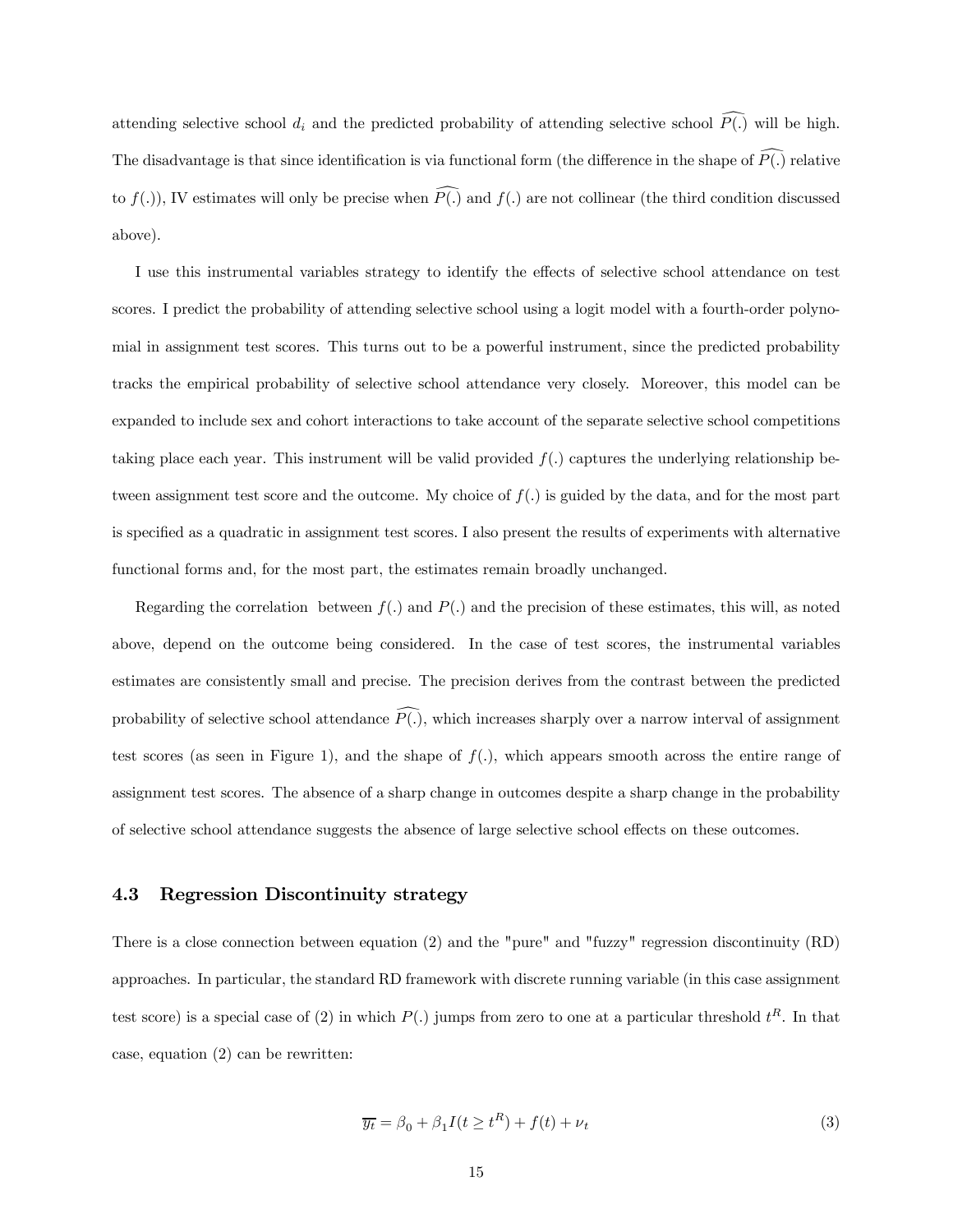where  $I(.)$  is an indicator for whether the assignment test score falls to the right or left of the threshold  $t^R$ . Assuming  $f(.)$  is specified correctly (the first condition noted above), least squares estimates of  $\beta_1$  can be interpreted as the corresponding jump in outcomes at  $t^R$ . This holds without additional assumptions on the nature of treatment effect heterogeneity (Lee and Card (2006)). The "fuzzy" RD is a special case of equation (2) in which there is a discontinuity in the probability of treatment at the threshold  $t^R$ , but where this discontinuity can be smaller than unity. In that case, least squares estimates of  $\beta_1$  continue to identify the corresponding jump in outcomes, but estimates of this jump must be scaled up by the inverse of the estimated first-stage discontinuity and the standard errors corrected to reflect the sampling variation inherent in this first-stage estimate (Lee and Card (2006)).

I estimate selective school effects on course-taking using a variation on these RD approaches. Specifically, I exploit the sharp change in the probability of selective school attendance over a relatively narrow interval of test scores  $[t^L, t^R]$  by discarding data in this marginal interval and specifying an equation similar to (3) in which  $I(.)$  indicates whether the assignment test score falls to the right or the left of this interval. Again, provided  $f(.)$  is specified correctly,  $\beta_1$  can be interpreted as the jump in outcomes at  $t^R$ . Again, since the probability of selective school attendance increases by less than unity over this interval, the interpretation of the estimated jump in outcomes must take this "first stage discontinuity" into account.

The key drawback of this approach relative to the standard RD approaches is that this marginal interval is to some extent arbitrary. I deal with this by using the data to define it. Specifically, I find the sexand cohort-specific assignment test score that comes closest to predicting a probability of selective school attendance of one half and define the marginal area to be the eight-point symmetric interval around this (the probability of attending selective school is estimated to increase by roughly 0.85 when moving from one side of this eight-point interval to the other). There is a clear trade-off between choosing a narrow interval to minimize the number of observations dropped from the sample and a wider interval to maximize the size of the first-stage discontinuity in the probability of selective school attendance. Although the eight-point interval seemed to do the best job of balancing this trade off, this choice is to some extent arbitrary and so I present robustness checks based on intervals of varying width.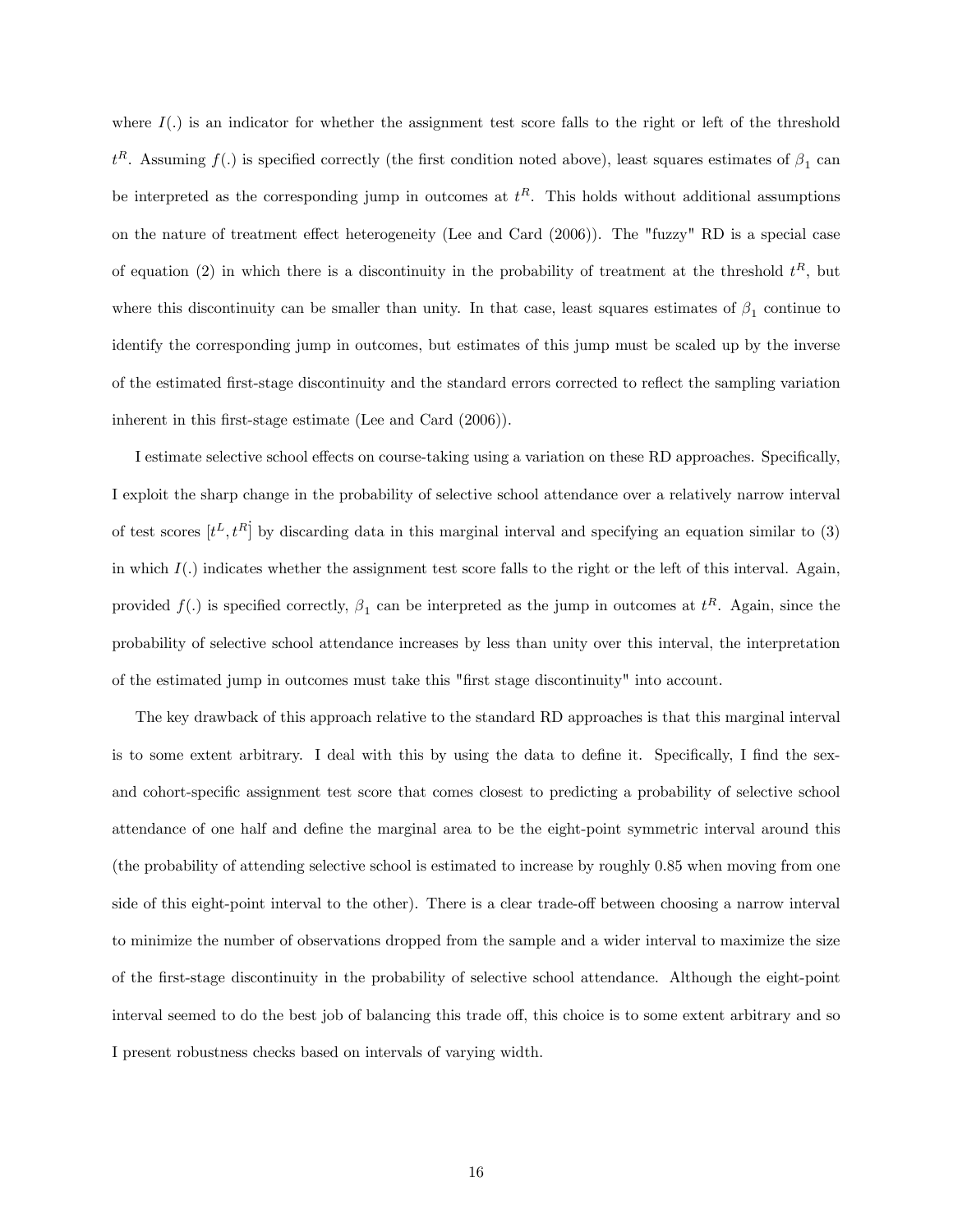#### 4.4 IV versus RD approaches

Both the IV and RD approaches identify selective school effects by exploiting across-t variation in  $P(.)$ . As a result, they will work well under similar conditions and I estimate all of the outcomes using both approaches. However, I present the main test score results using the IV approach and the main course results using the RD approach. The test score results are almost identical across the two approaches but I present the IV results because these exploit all of the data hence are expected to be more precise. The course outcomes are typically binary (such as the probability of taking any courses), and since these take us out of the linear IV framework, I present the RD results. I check their robustness using IV methods, although these are now based on maximum likelihood models that make stronger distributional assumptions (Wooldridge (2002), Chapter 15.7.3). Ultimately, the qualitatively important results in this paper - that selective schools have small test score and large course-taking effects - are clear from visual inspection of the graphs and apparent in the least squares estimates.

Finally, since the probability of university enrollment is correlated with the probability of attending selective school, neither approach works well and I instead fall back on simple probit models of university enrollment. One must be careful not to give these a causal interpretation, but they can provide useful suggestive evidence on the longer run effects of attending an selective school.

#### 5 Data

The East Ridings database was assembled by Miles and Skipworth (1974) as part of their project "The Correlates of Academic Performance in Secondary Schools" and was subsequently deposited in the U.K. Data Archive (study numbers 49, 120 and 197). The database consists of "test" files and "course" files.<sup>22</sup>

#### 5.1 The Test Files

For three cohorts of students (those in grade nine in 1969, 1970 and 1971), the main student file (the "test" file) contains basic demographic information (date of birth and gender), the scores obtained on the

 $22$ The database also includes a "schools" file used to produce the bottom two panels of Figure 1b.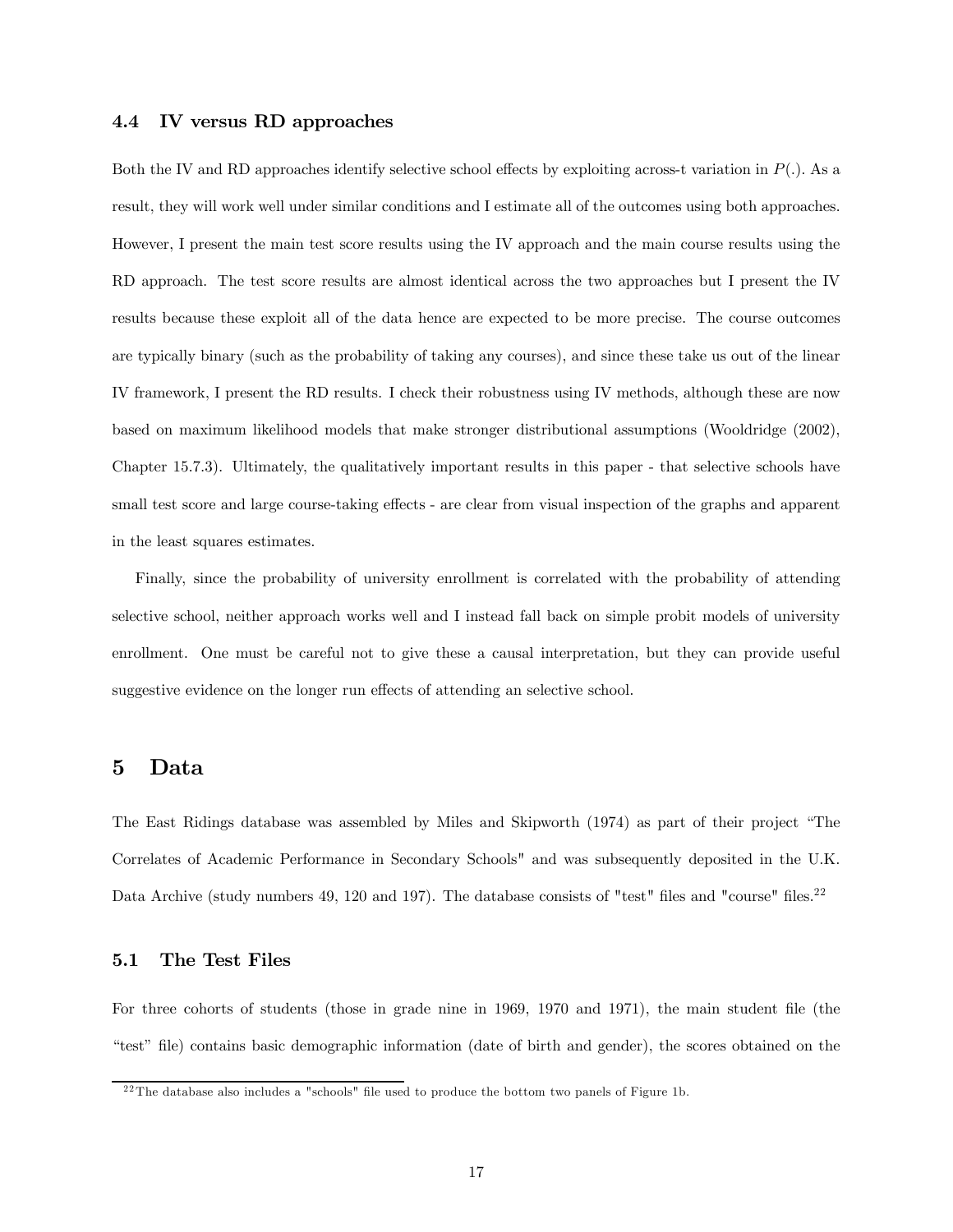assignment test taken in grade five and a measure of socioeconomic status  $(SES).^{23}$  It also contains the scores obtained on the tests given to students in their final year of compulsory schooling (grade nine). These tests were designed by an independent testing company (the National Foundation for Educational Research (NFER)) and were intended to provide information on performance across the full range of abilities. In a Web Appendix, I provide examples of the types of questions asked in these tests. These tests are similar to those used in the National Child Development Study (the mathematics test is identical). As these items demonstrate, the tests are comparable to contemporary standardized tests such as the Florida FCAT grade ten tests.24 The Web Appendix also plots the distribution of these scores.

Ideally, I would like the test file sample to include information on all students in the relevant cohorts that took an assignment test in grade five. In fact, the data cover all students in the sampled schools that took one or more of the grade nine tests. There are three reasons why these two populations may differ. First, there will be students that took the assignment test but do not appear in my data because they attended a school that is not in my sample (e.g., a private school). As discussed above, only a small number of students attend private schools and any sample selectivity will bias the estimates upwards. Second, there will be students in my sample that did not take the assignment test, either because they were in the district in grade five but did not take the test, or because they moved into the district after grade five.<sup>25</sup> Since all of my analyses are based on students for whom I observe assignment test scores, this is only an issue to the extent that selection into test-taking and heterogenous treatment effects mean these estimates should be interpreted as those relevant to the sample that took the test (and scored close to the selective school cutoff).<sup>26</sup>

Finally, there will be students that took the assignment test and attended one of the schools in my sample but do not appear in my data because they did not take any of the grade nine tests. A comparison of the test-taking samples with published data on the number of 13 year olds in the sampled schools two years

<sup>&</sup>lt;sup>23</sup> Since SES was reported by the school, observed SES may not be completely predetermined and one must be cautious about presenting results that condition on it. For example, if elite schools incorrectly categorize some low-SES students as mid-SES students (because most student are at least mid-SES), a comparison of low-SES students in elite and non-elite schools will be biased in favor of the latter. I present results with and without SES controls.

 $24$  Florida is chosen because it is one of few states to make these items publicly available. It is also a large state that has been closely associated with the US accountability movement.

 $^{25}$  According to Secondary and Further Education Sub-Committee (1964, p.108), all students took the test: "Each pupil in the appropriate age group, together with a few really outstanding pupils in the age group below, take two verbal reasoning tests in their own schools". However, it is plausible to imagine that a small number of students would have been excluded from the test, either at the request of their parents or for other reasons. In addition, a small number of secondary school students may have moved into the district after taking a test elsewhere.

 $^{26}$ A regression of outcomes on demographics, school fixed effects and a dummy variable for missing assignment test score suggests no obvious differences between students with and without missing scores.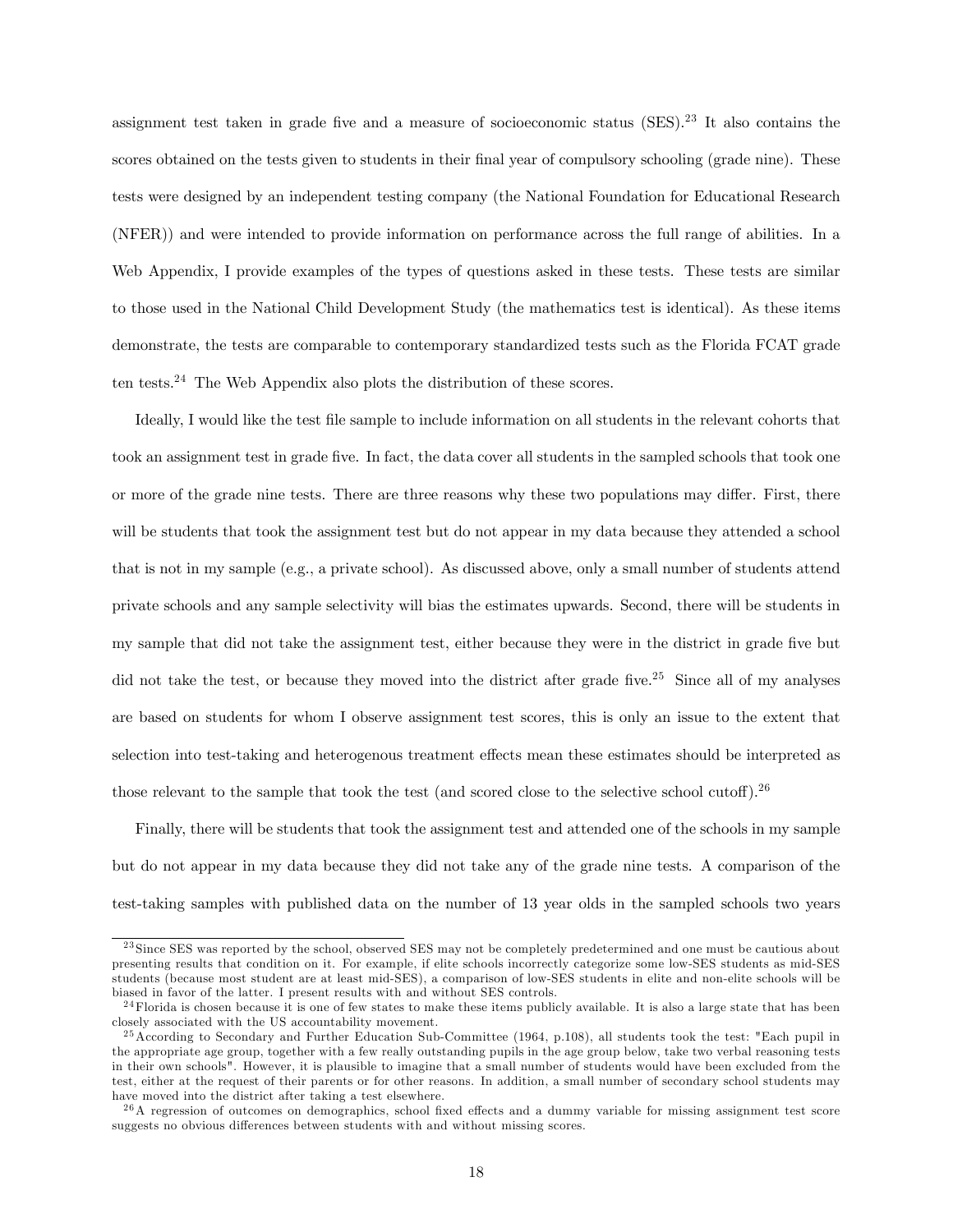previously suggests that around 10% of these 13 year old cohorts do not appear in the test data two years later.<sup>27</sup> This may because these students are not in school when the tests are administered (e.g., because they were ill) or because they had left the district before reaching age 15. While these and other explanations for attrition could lead to biased estimates of the selective school effects, there are at least two reasons to suppose that any attrition problems are not large. First, because the estimated effects reflect the impact of selective schools on students at the selective school margin, these are almost completely unaffected by attrition among the lowest-performing students, the highest-performing students or a random sample of students. Trimming a further 10% of the data in any of these fashions has almost no impact on the results. Only attrition among the worst-performing marginal non-selective school students or the best-performing marginal selective school students could lead to selective school effects being under-estimated. Second, although I have no data on students with missing scores on all tests, an analysis of students with missing scores on some tests but not others (around  $3\% - 5\%$ ) does not support this.<sup>28</sup> Moreover, I show that coding missing scores as zero has ambiguous effects on the results, increasing the selective school estimates on some outcomes but not others.29 Descriptive statistics associated with these test files are presented in panel A of Appendix Table 3.

#### 5.2 The Course Files

The "course" file contains information on advanced courses pursued in tenth grade. These data are available for six cohorts of students pursuing these courses  $-$  those in grade ten in 1965 through 1970  $-$  and they contain detailed information on all of the advanced courses pursued by these students, including the grade obtained on the end-of-course exam (graded from one to nine). Descriptive statistics for these data are reported in Panel B of Appendix Table 3. These two files overlap for only one cohort of students, that taking the tests in grade nine in 1969 and pursuing courses in grade ten in 1970 (Appendix Table 3 Panel C).<sup>30</sup>

 $27$ The published data come from the "Statistics of Education: Schools" volumes 1967, 1968 and 1969. The number of 13 year olds in these years is 2,960, 3,033 and 3,157 and the corresponding test file samples are 2,353, 2,474 and 2,584. From the Secondary and Further Education Sub-Committee (1964), we know that around 200 students included in the first set of numbers attended private schools or schools outside of the County; around 100 students included in the first set of numbers attended the one non-elite school that did not take part in the study. The remaining difference - roughly 200-300 students per cohort - accounts for about 10% of the expected cohort size.

<sup>&</sup>lt;sup>28</sup> Linear models of the probability of having missing math or english scores suggests that higher-ability students (measured by assignment test scores) are slightly less likely to have missing scores. The effect of elite school on these probabilities is positive, but always small (less than half of a percentage point) and not statistically significant.

 $29$ While there are no missing values in the test files, I presume test scores are missing when the sum of correct and incorrect answers is zero.

<sup>3 0</sup>As the Table shows, a small fraction of students appear in the course data but cannot be matched back to the test data. These may have moved into the area after grade ten or switched schools after grade ten. I drop these students from the matched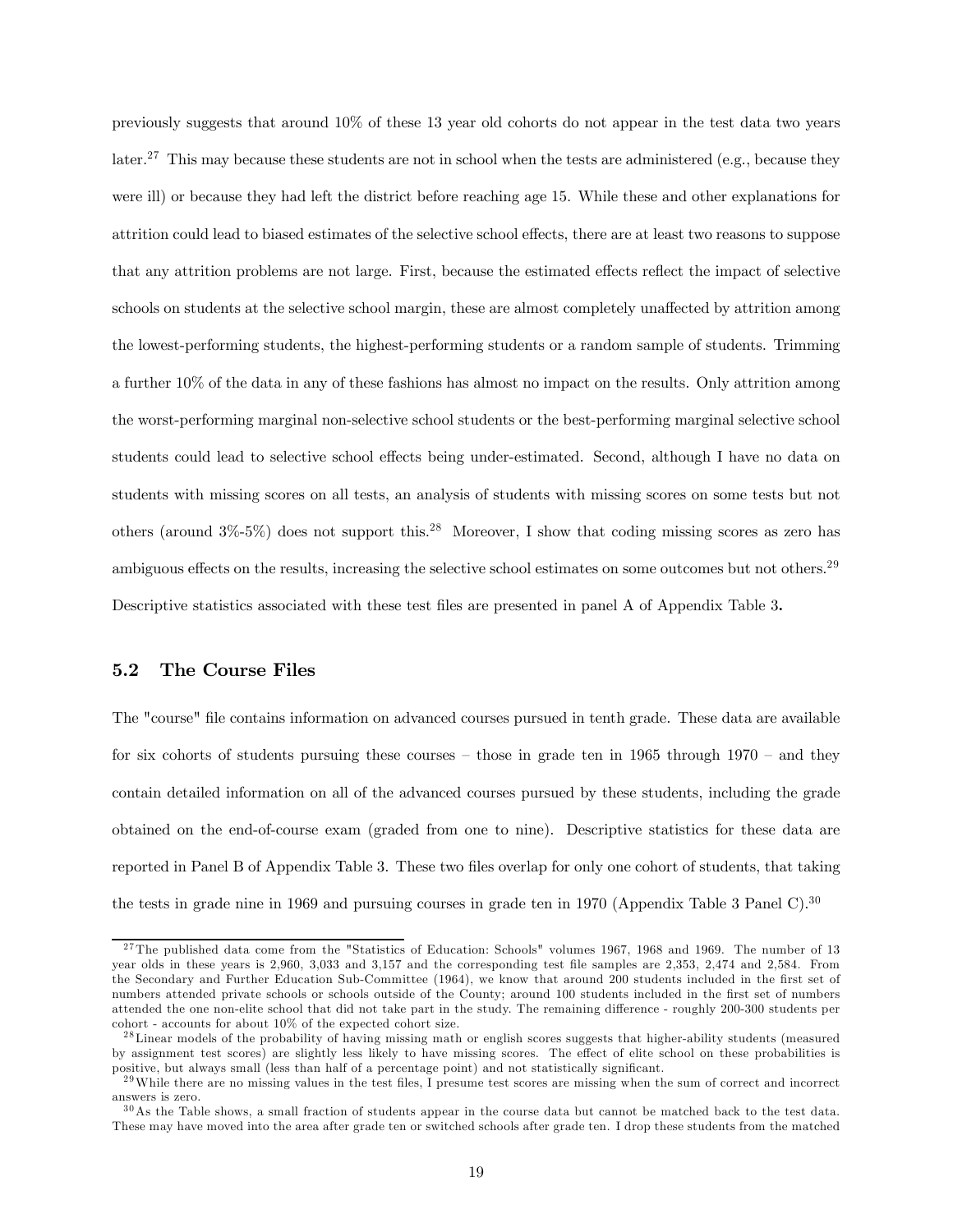I can also match this cohort to administrative university data, to calculate the fraction of all students that subsequently enroll in university.<sup>31</sup> To improve the quality of this match, I restrict attention to the set of cohort members that pass five or more academic courses. If selective schools have positive causal effects on the probability that students reach this threshold, this could bias selective school university enrollment effects downwards. In fact, as shown below, I find large positive selective school university enrollment effects.<sup>32</sup> Appendix Table 3 Panel C shows that overall university enrollment is around 4%. This appears low, but is not inconsistent with other university enrollment data.33

#### 6 The Impacts of Selective Schools

In this section I report the estimated impacts of attending a selective school. I discuss the impacts on test scores before turning to other outcomes related to the longer run effects of selective schools.

#### 6.1 Test Scores

Table 1a considers the impact of selective school attendance on math test scores. Column (1), which reports least squares estimates without any regression adjustment, confirms the expected large difference in mean scores between selective and non-selective school students. This difference amounts to around 1.5 standard deviations.34 The second column presents least squares estimates that regression-adjust for a quadratic in the assignment test scores. This results in a substantial reduction in the selective school effect. The estimate is further reduced when cohort, birth month and sex are added (column (3)) and reduced again when socioeconomic status terms are added (column (4)).

The least squares estimate in column (4) can be compared with the mean outcome among non-selective

data.

 $31$  university records more accurately report which students are observed in university three or four years after they began their course, hence I define attendance as being enrolled for at least three years. Since drop-out from UK Universities is low, this is not an important decision. university enrollment data come from the ESRC Data Archive (the Universities Statistical Record, Study Number 3456).

 $32$ The match is done via school, sex and date of birth, a combination which does not always uniquely identify students. The restriction reduces the number of students that might have attended college, hence increases the probability that students are uniquely identified in these data. Passing five or more academic courses was typically the minimum standard needed to advance to twelfth grade.

<sup>&</sup>lt;sup>33</sup>The overall percentage of students aged 19 attending university (defined to exclude Further Education institutions such as Teacher Training Colleges) in 1969 was 13%. This fraction includes students that attended private school, students who enrolled in college before/after their cohort and students who dropped out of college before completing three years. These reasons and the fact that the East Ridings is a relatively poor district can account for the difference.

<sup>3 4</sup> Since the standard deviation in these scores is 5.563 (see panel A of Table 1b).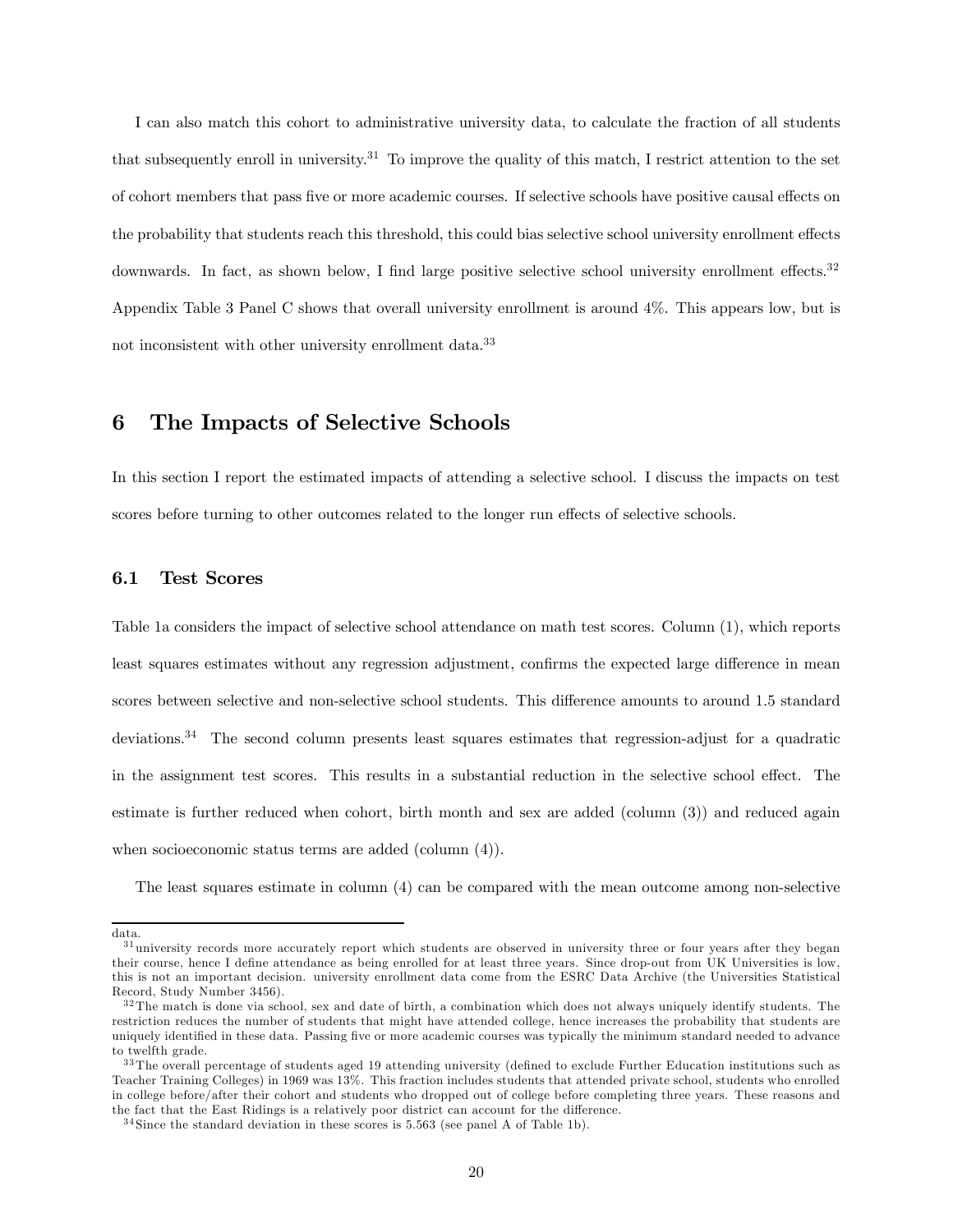school students scoring just below the range over which the probability of selective school attendance is increasing (roughly the assignment test score range [112,116]) and with the overall standard deviation in math scores. These statistics are presented in the heading to panel A of Table 1b and suggest an effect of around 13% of this mean and around a third of the math score standard deviation. Since this is the cumulated effect of four years of selective school, one could argue that it is a small one (I interpret these results below). It is also likely to be an upward-biased estimate of the true causal effect of attending an selective school, since the other piece of information determining selective school attendance (primary school order of merit) is likely positively correlated with omitted variables that positively impact math test scores.

As discussed above, estimates based on an instrumental variables strategy that uses as an instrument the predicted probability of attending selective school will be robust to this concern. This estimate is presented in column (5). The predicted probability is derived from a logit model that predicts selective school attendance using a fourth-order polynomial in assignment test scores. Not surprisingly, the predicted probability is highly correlated with actual selective school attendance (the coefficient is close to one with a t-statistic in excess of 30). Also as expected, the resulting instrumental variables estimate (-0.258) is smaller than the least squares estimate reported in column (4) and is in fact negative. Although less precise than the least-squares estimate, the estimate suggests that while a zero effect of selective school attendance cannot be ruled out, effects larger than one third of a standard deviation can be. The same basic pattern of estimates — large mean differences, small least-squares estimates and even smaller instrumental variable estimates — is repeated for Reading, Science and IQ test scores in columns (1)-(5) of Panels B, C and D of Table 1b. In each case, zero effects cannot be ruled out, while effects larger than one third of a standard deviation can be.35

Since the estimates presented in column (5) of Tables 1a and 1b did not make use of any covariates, they can be given a graphical interpretation. In particular, the estimated selective school effects can be viewed as the difference between the predicted outcomes in the treatment and non-treatment regime (since the probability of selective school attendance increases from almost zero to almost one over this range, it is only in this range that the two lines can be distinguished on the graphs). As seen in Figure 2, the two predicted

<sup>3 5</sup>Math estimates are relatively less precise in part because these are based on only two of the three cohorts used in the English test score analyses.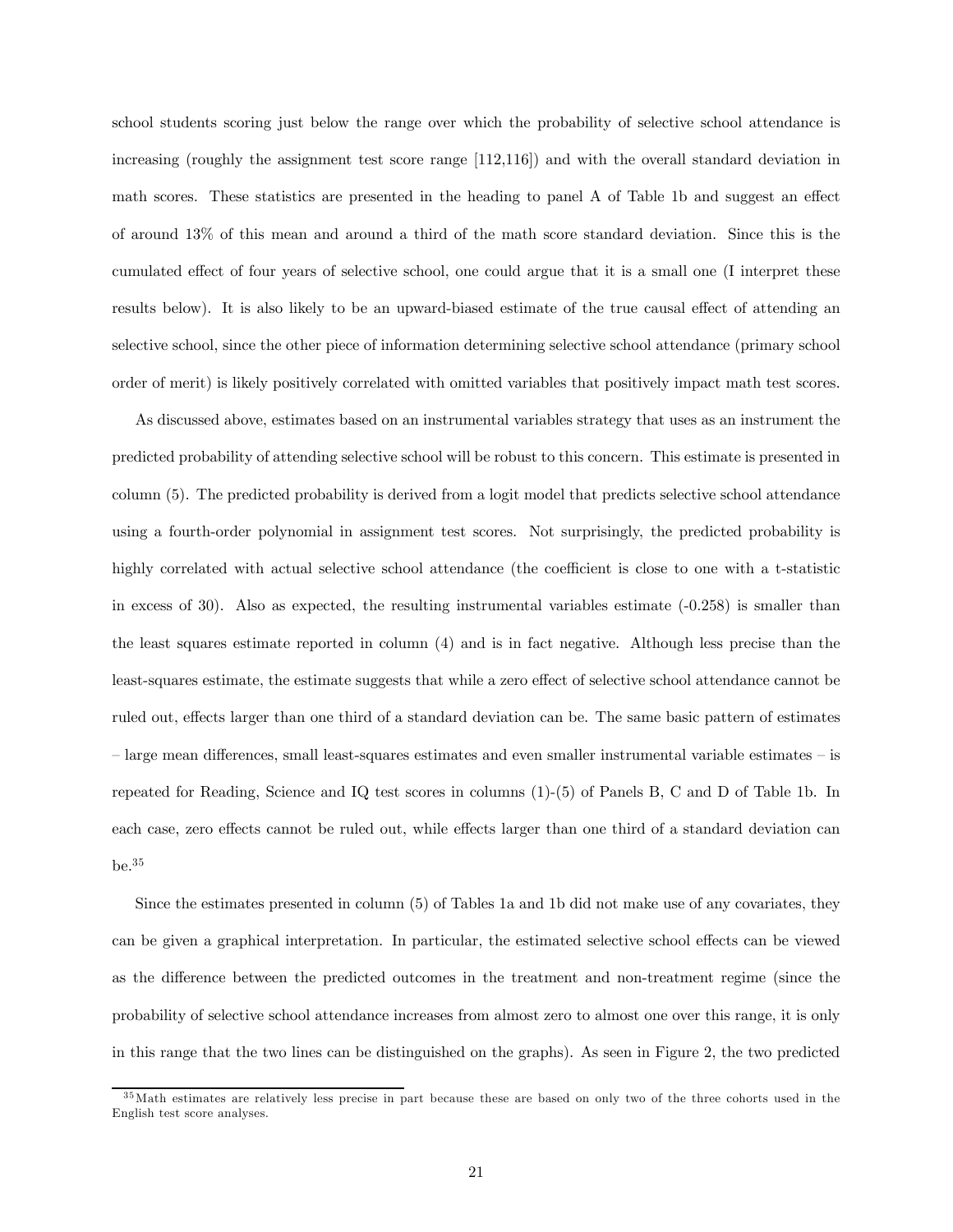outcomes are often indistinguishable (i.e., the two lines lie almost on top of one another) and only for the IQ test does there seem to be a positive gap. While this IQ effect is statistically significant (see column (5) of panel D of Table 1b), it is small relative to the standard deviation in IQ test scores and, as I discuss below, at the top end of the range of estimates produced by my robustness checks. As well as enabling one to visualize the effect sizes, the graphical presentation is a useful means of assessing the adequacy of the assignment test control function, in this case a quadratic. Visual inspection of these graphs suggests that the control function used to capture the relationship between the assignment test score and the outcome fits the data well, although I present robustness checks based on alternative functional forms below.

The estimates in column (5) do not take account of the sex- and cohort-specific nature of the assignment process (i.e., separate competitions by sex and cohort), hence the full power of the IV approach was not exploited. Moreover, since outcomes were not regression adjusted for sex and cohort, these estimates may have been biased by correlations between variables that determine selective school attendance conditional on assignment test score (such as being in a particular cohort) and outcomes. The estimates reported in column (6) deal with this by predicting the probability of selective school attendance using assignment test scores interacted with sex and cohort and including sex and cohort in the outcome equation. As expected, the estimates in column (6) of Table 1b are more precise. They are also slightly larger, although none increase by more than one point and SES controls (column (7)) reduce them slightly. As a result, the overall conclusion remains: effects larger than one third of a standard deviation can be ruled out, while zero effects cannot be.

To probe the robustness of these results I assess whether they are sensitive to the assumptions underlying Tables 1a and 1b. For comparison, column (1) of Appendix Table 1 reports the estimates obtained from the baseline model (column (6) of Table 1b). This model was based on the subsample of students with nonmissing outcomes and assignment test scores in the [90,140] interval. This sample restriction was imposed so that the estimated control function was not influenced by outliers in the left tail of the assignment test score distribution and the model used a quadratic function to control for assignment test scores. Columns (2)-(4) of Appendix Table 1 report the results obtained when each of these restrictions is relaxed: column (2) reports the estimates obtained when missing outcomes are coded as zero, column (3) reports the estimates obtained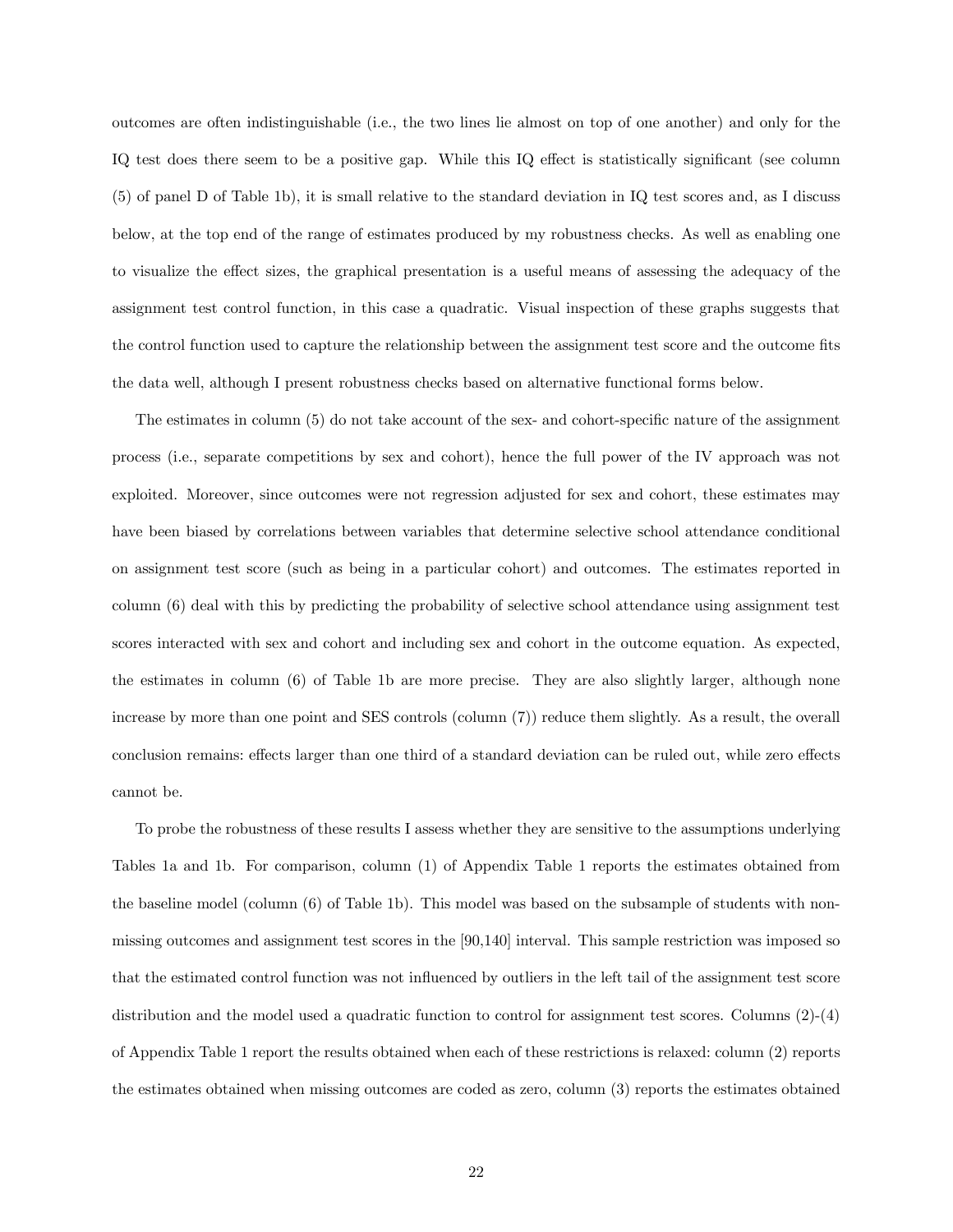using the full range of assignment test scores and column (4) reports estimates based on a more flexible assignment test score control function (cubic). Coding non-missing outcomes as zero has no obvious effect on the results and results are similar when a more flexible control function is used. Estimates are smaller when the full sample of assignment test scores are used and in some cases are negative and significant.<sup>36</sup> This suggests that the decision to eliminate the left tail of the assignment test score distribution is a sensible one. Not surprisingly, estimates based on a regression discontinuity approach - with a quadratic (column (5)) or a cubic (column (6)) - generate similar point estimates and further reinforce the conclusion that these selective schools had small effects on standardized test scores. These regression discontinuity estimates are graphed in Web Appendix Figure 1.

Although I interpret these results in the next section, a potential concern is that they are influenced by ceiling effects. These could prevail if the tests were so easy that a large fraction of marginal students obtained maximum scores or so hard that a large fraction of marginal students obtained very low scores. In either case, selective school students would be unable to demonstrate their superior learning and selective school effects would be biased towards zero. In fact, there are several reasons to think that this is not a concern here. First, Figure 2 shows that marginal students obtained neither very low or very high scores (the horizontal lines in those graphs represent the maximum score). Second, the almost linear relationship between these scores and the assignment test scores suggests that students of higher ability at age eleven were still of higher ability in grade ten and were able to demonstrate this on these tests. Third, both of these findings are consistent with the intentions underlying the design of these tests, namely to test the full range of grade nine abilities. Fourth, estimated effects on particular quantiles of the test score distribution do not point to significant selective school effects. In particular, there is no consistent evidence for effects at the 25th or the 75th percentile, as one might expect if these tests were too hard or too easy to detect differences in the middle of the ability (conditional on the assignment test score) distribution.<sup>37</sup> Interestingly, when the dependent variable is changed to questions attempted rather than questions correctly answered, selective school effects are again small (Appendix Table 1, column (3)).

 $36$  Heuristically, this is because the control function must be "curved" to fit the left tail of the assignment test score distribution and "linear" to fit the right part of the distribution. These requirements can only be reconciled via negative elite school effects.

 $37$ Regression discontinuity estimates (standard errors) at the 25th percentile are  $-0.784$  (1.345) for math,  $-0.781$  (0.792) for reading, -1.141 (0.732) for science and -0.0145 (1.488) for IQ. Similar estimates at the 75th percentile are 0.727 (1.052), -0.483 (0.560), -1.330 (0.601) and 1.254 (1.444).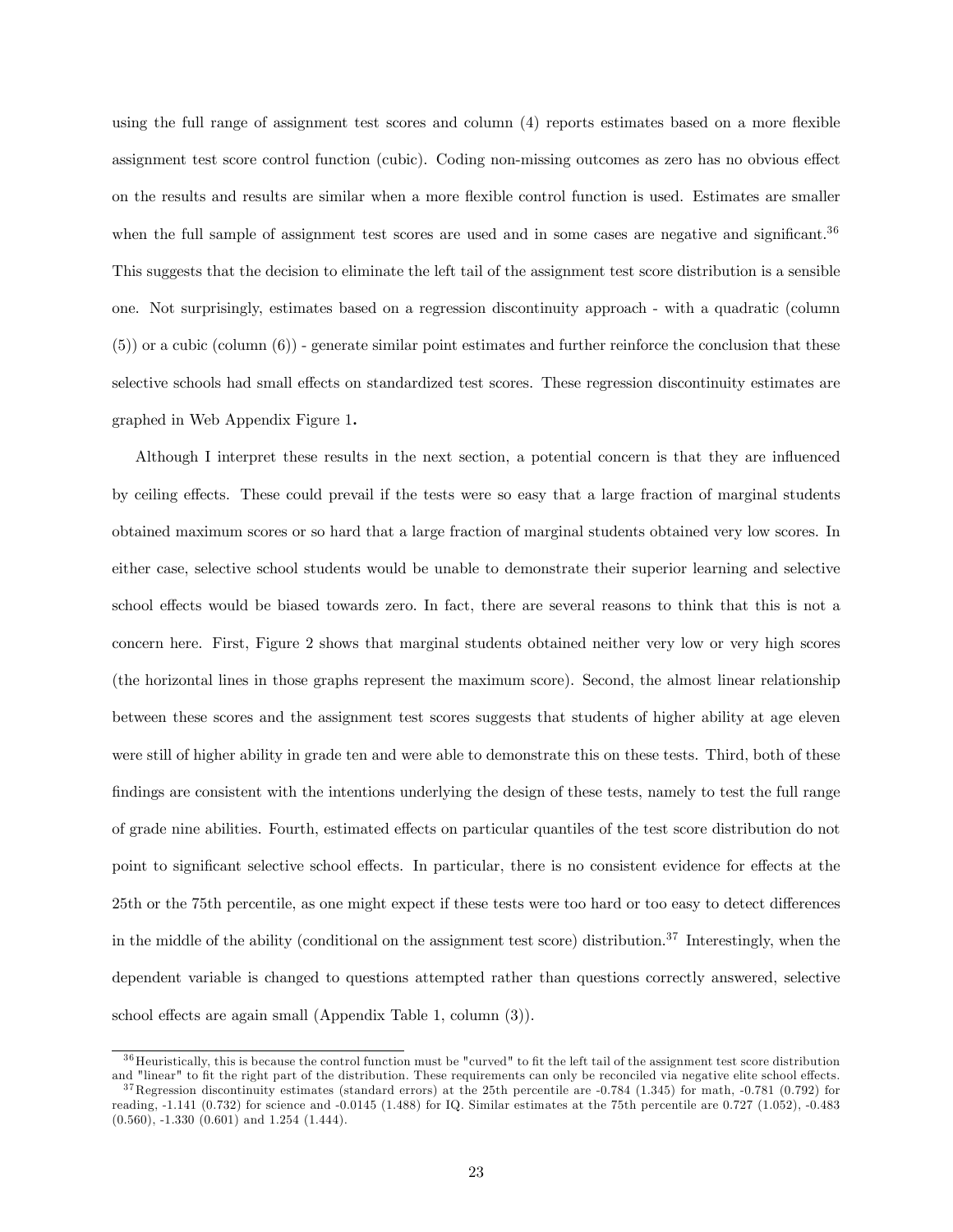Although the evidence strongly suggests that average selective school effects are small, it may be that selective school effects differ for boys and girls and across SES groups. To examine this possibility, I estimated models that interact the selective school variable with gender and SES. There are no obvious trends to emerge from these estimates (reported in Web Appendix Tables 1c and 1d). While point estimates are sometimes larger for boys than for girls on the Math test, the point estimates are not large (around one third of a standard deviation) and the same pattern is not repeated across the other tests. Similarly, looking at estimated effects by SES category, there are no consistent patterns either within particular tests (i.e., both low- and high-SES students outperform mid-SES students on the math test) or across tests (i.e., selective school effects are greatest for low-SES students in math and smallest for low-students in Reading and Science). The overall conclusion then is that when assessed in terms of test score performance, selective school effects are small.

#### 6.2 Other Outcomes

Unfortunately, I do not have information on earnings. I do have information on university enrollment, but as discussed above, I cannot estimate these effects using RD-IV methods and must instead use probit models. Before presenting these results, I first discuss selective school effects on course-taking since, as discussed above, we would expect course-taking outcomes given the university admission rules facing the students in this sample. I present the results for four course outcomes: any course, any academic course, Mathematics course and number of courses. The first is an indication of high school dropout, since students that took no courses very likely dropped out at the end of ninth grade (the compulsory school leaving age), not at the end of tenth grade, when these courses finished.<sup>38</sup> The second and third are outcomes that we would not expect selective schools to affect mechanically. In other words, while no non-selective schools offered Advanced Mathematics or Classics, all offered some academic courses and all offered a Mathematics course. The fourth is related to the requirements these students must meet in order to continue on to post-compulsory education.39

<sup>3 8</sup>Personal communication with non-elite school teachers suggests few students would stay beyond the compulsory school age and puruse only lower-level courses. Since I cannot be sure that this did not apply to some students, and since the elite school effect on the probability of taking at least one course is small (around 8 percentage points), I choose not to interpret these as high school graduation effects.

 $39$ The formal requirement was that students pass five of these courses. I do not focus on this outcome because the requirement was not a hard one and because this outcome mixes course-taking with course performance. Since selection into course-taking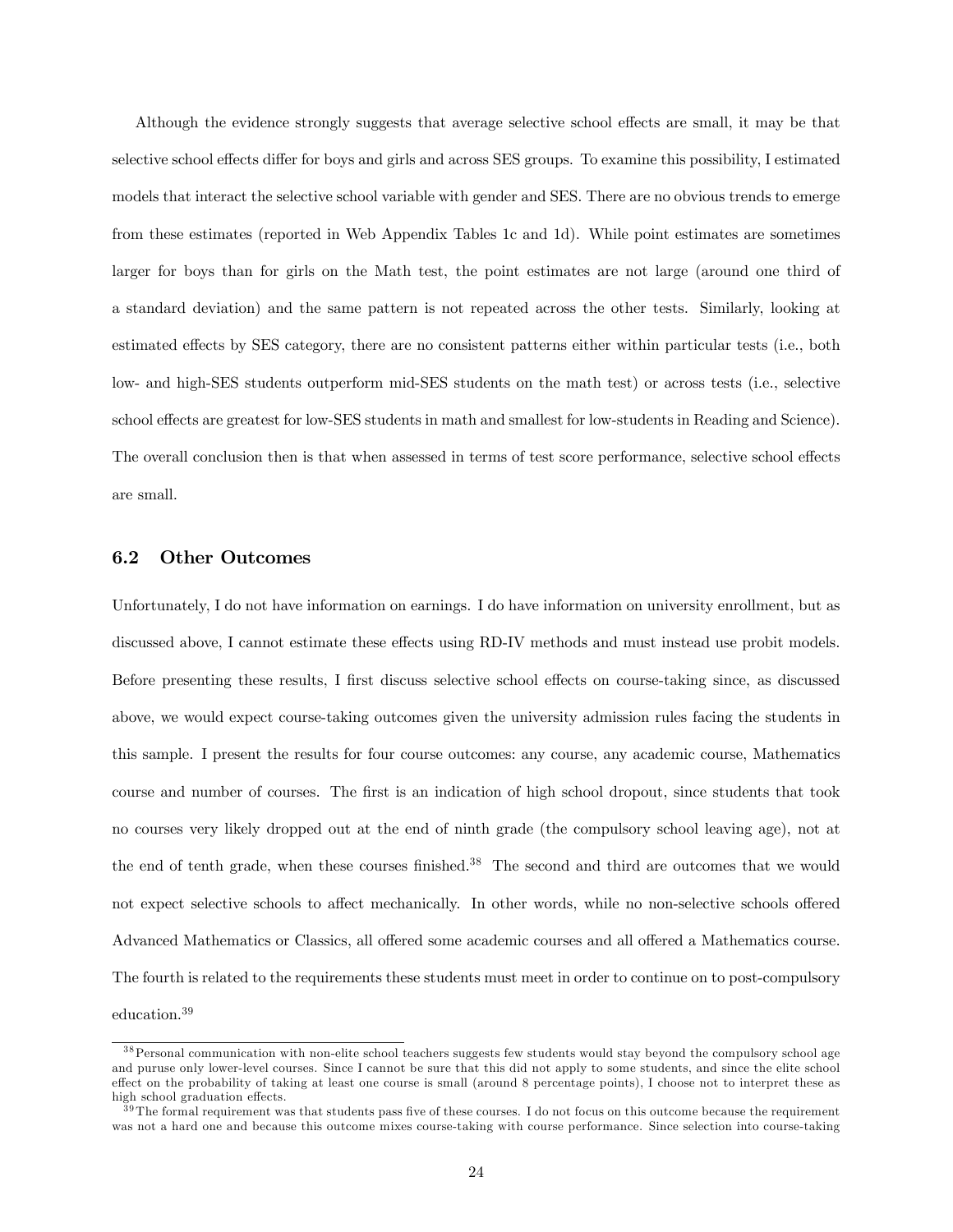Figure 3 illustrates the relationship between these normalized assignment test scores and mean outcomes. Since these course-taking outcomes are binary, the linear IV approach used in the previous section is no longer appropriate, and I choose instead to estimate selective school effects using an RD-probit approach. As a first step to implementing this approach, I define a sex- and cohort-specific eight-point marginal interval and normalize the assignment test scores on it. To the left of the marginal interval I graph mean outcomes among non-selective school students; to the right I graph mean outcomes among selective school students. In the marginal interval, over which the probability of selective school attendance increases from around 0.1 to around 0.9, I present mean outcomes for both sets of students. Although students with assignment test scores in this marginal interval are excluded from the sample used to generate the RD estimates, it is interesting to compare outcomes among selective and non-selective school students with the same assignment test scores. Focusing on these mean outcomes (the selective school means are represented by open circles), it seems that a higher fraction of selective than non-selective school students pursue at least one course and at least one academic course. Differences between selective and non-selective school students are even more marked with respect to the fraction pursuing a math course and the mean number of courses pursued. Above the first three graphs in Figure 3 are the associated RD-probit estimates. In each case, the outcome is modeled as a function of a dummy for being on the right-hand side of the marginal interval and a linear spline in the (normalized) assignment test score. I use a spline because the data in Figure 3 suggest that the relationship between assignment test scores and outcomes may be different among selective and non-selective school students (I check the robustness of the results to this assumption). Predicted outcomes from these models are then superimposed on these graphs, and the estimated effect is the difference between the predicted outcomes for students in selective and non-selective schools with (normalized) assignment test scores of zero.

These regression discontinuity estimates suggest effects of around 8 percentage points for the probability of taking at least one course (academic or any), around 15 percentage points for the probability of taking a math course and around two academic courses on the total number of courses pursued. These estimates can be compared with mean outcomes among non-selective school students with scores to the left of this interval (75%, 57% and 3.5 courses respectively). These numbers are reported in the panel headings of Table 2a, which

means that I cannot estimate course performance, I choose to examine the total number of courses taken.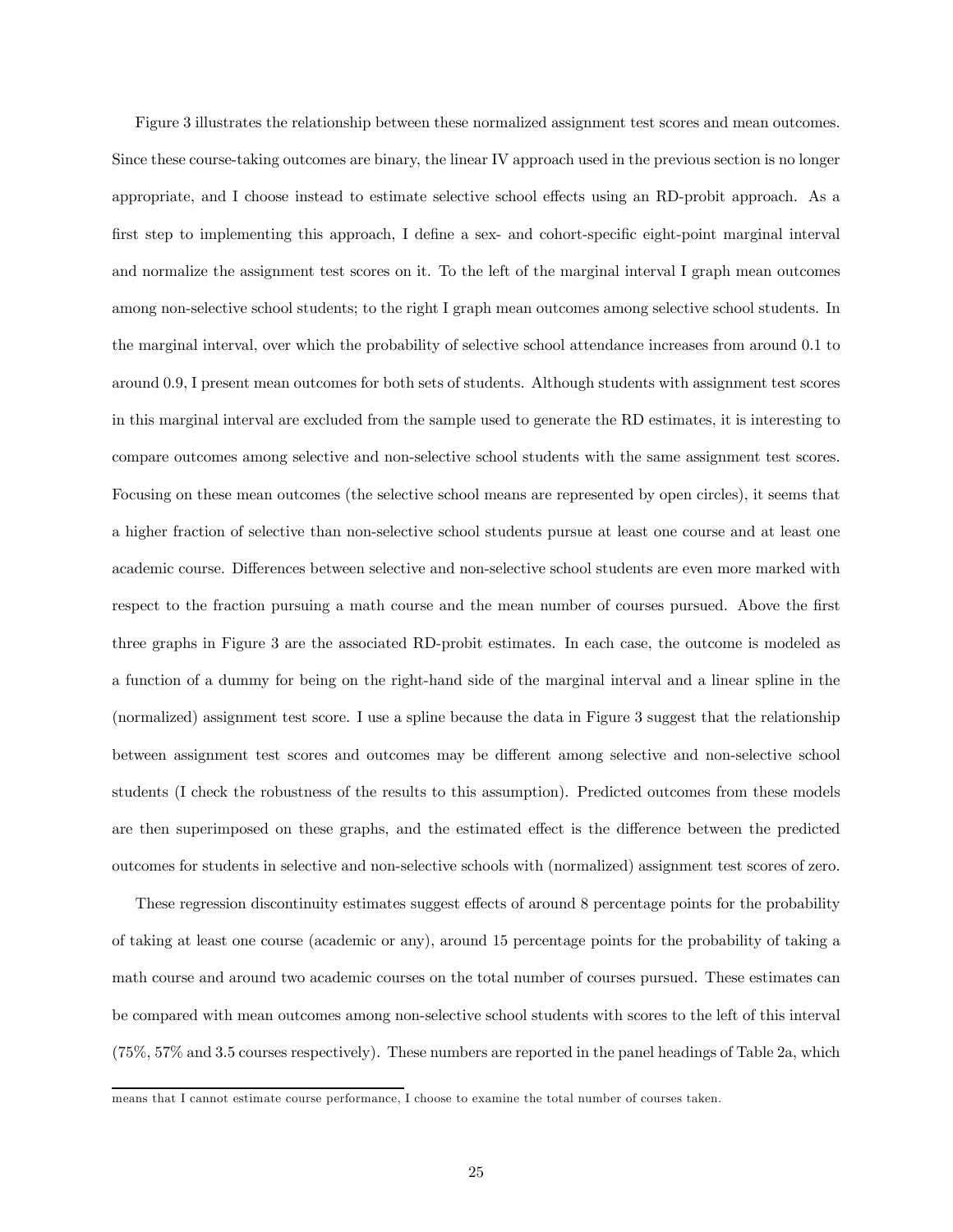also contrasts these RD estimates (presented in column (4)) with those based on probit and linear regression models that do not exclude students in the marginal area (columns  $(1)-(3)$ ) and other RD estimates that include sex (column (5)) and SES (column (6)) controls. As expected, the point estimates reported in columns (1)-(3) are typically larger than those report in column (4), which are in turn of comparable magnitude to those reported in columns (5) and (6). Again, dealing with selection biases reduces the estimated selective school effects, although the confidence intervals around these estimates overlap. This suggests that these effects do not rely on the precise method used to estimate them and the robustness analysis in Appendix Table 2a shows that the positive estimates are robust, even though the precise magnitudes vary across the particular robustness checks. As seen in the bottom-right graph in Figure 3, in panel D of Table 2a and in Appendix Table 2b, similarly firm conclusions can be drawn regarding the selective school impact on the total number of courses taken, which is to almost double them.<sup>40</sup>

Tables 2b and 2c allow selective school impacts on course-taking to differ across sex and SES group (to save space I present only the outcomes showing the largest mean differences; estimates for all outcomes are reported in Web Appendix Tables 2b and 2c). Unlike the impacts on standardized test scores, these Tables reveal some interesting patterns. In particular, it seems that selective school effects are largest for students with the lowest base course-taking rates (i.e., the lowest course-taking rates in non-selective schools). For example, among students in non-selective schools, the probability of taking a math course is significantly smaller for girls than boys. In turn, selective school effects on the probability of taking a math course are larger for girls. Among students in non-selective schools, both course-taking outcomes are consistently lower among low-SES students. In turn, the estimated selective school effects are consistently larger. Indeed, for low-SES students, the impact of attending a selective school is to more than double the probability of taking a math course and more than double the total number of courses pursued. While the point estimates are not always precise enough to reject the hypothesis that the various effects are the same across subgroup, this pattern is a consistent one.

<sup>4 0</sup>Although this is the combined effect on the probability of taking any courses and on the number of courses taken given that at least one is taken, Web Appendix Figure 2 provides evidence as to the importance of the second effect. This graph uses all cohorts of students appearing in the course files, including those that cannot be matched to the test files. Since this is a selected sample of students that pursue at least one course, the first graph is not presented and I do not base any estimates on these graphs. Nevertheless, they provide suggestive evidence that the differences seen in Figure 3 are at least partly driven by differences in course-taking behavior among students that pursue at least one course.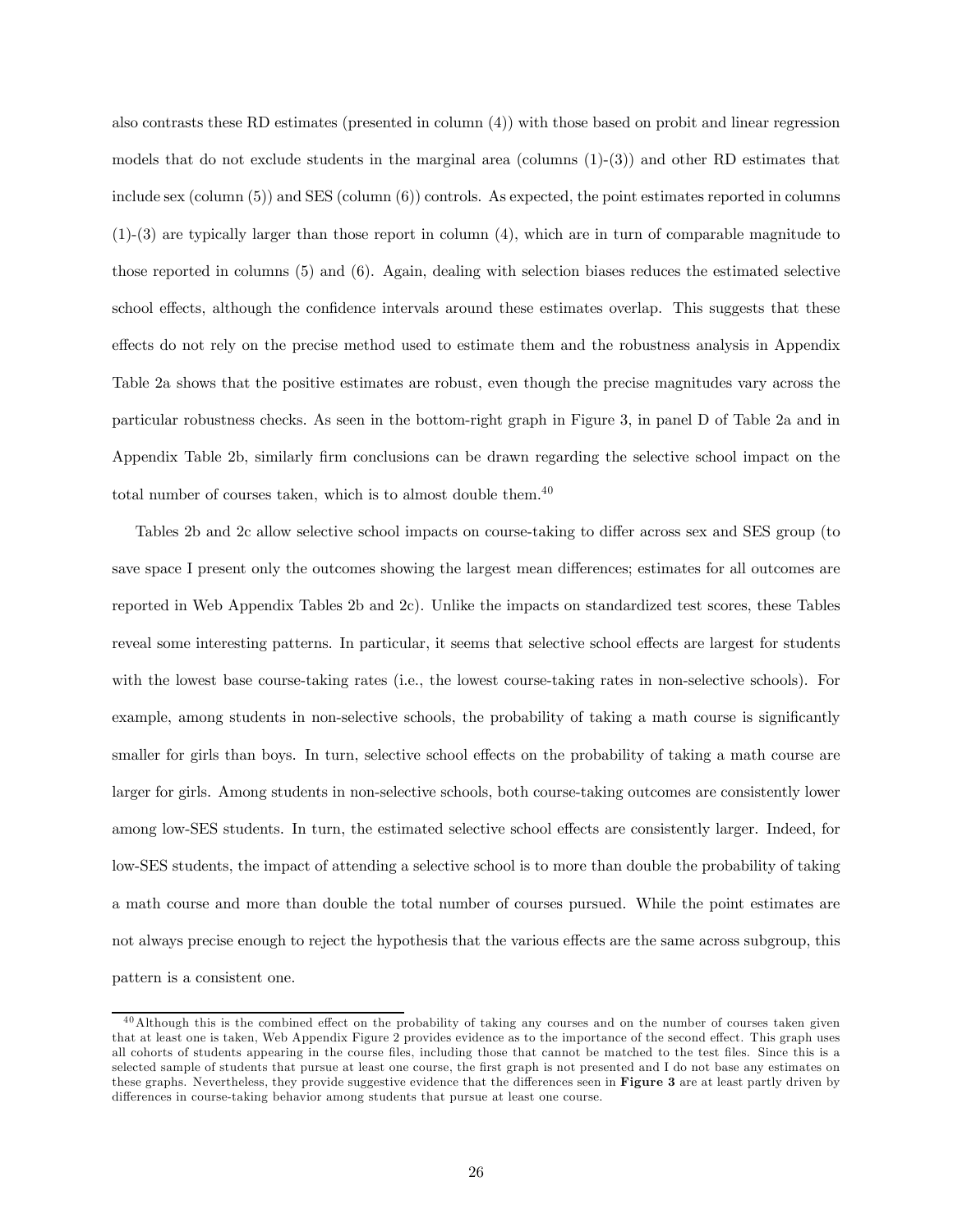To summarize, there appear to be large selective school effects on course-taking. This is true for outcomes not thought to be mechanically affected by selective school attendance (any academic course, Mathematics course) and for outcomes that may in part be mechanically affected by selective school attendance but which are likely to affect progression to post-compulsory education (total number of courses pursued). To assess whether or not these effects are associated with post-compulsory enrollment, Figure 4 graphs university enrollment against assignment test scores for the subsample of students for whom university enrollment data is available. As seen in Figure 4, university enrollment is low among this sample of students, and positive only for students with high assignment test scores.41 For this reason, instrumental variables and regression discontinuity estimates of selective school effects are imprecise and sensitive to the function used to control for trends in outcomes by assignment test scores. This is especially true for women, among whom enrollment is low. For men, the estimates presented in Table 3 are consistent with strong selective school effects that are large relative to the sample mean enrollment probabilities.

#### 7 Interpretation and Discussion

The selective school impact on test scores measures the cumulated effects of the selective school treatment over four years of schooling - from grade six to grade nine. Considered in this way, the effects seem surprisingly small. The least squares estimates point to total effects of only one third of a standard deviation, equivalent to moving students less than ten percentile points up the overall test score distribution; the IV estimates suggest that these are at the top of the range of possible effects, with the IV point estimates around one sixth of a standard deviation and not statistically distinguishable from zero.

It is useful to compare these effect sizes with those found in the previous literature and with the estimated effects of other student characteristics. The study most closely related is Sullivan and Heath (2004), which uses the nationally representative National Child Development Study (NCDS) to analyze the impacts of various student and school characteristics on mathematics test scores and other outcomes. For the purposes of assessing the external validity of these results, the study is attractive, since the NCDS cohort is only two

<sup>&</sup>lt;sup>41</sup>There are several reasons for low non-elite school means (and low means in general). First, the particular district being studied may have had lower means than average (at a time when university enrollment was generally low). Second, the university enrollment data do not include the full range of Higher Education institutions, excluding for example teacher training colleges. This may be why measured university enrollment is twice as high among boys than girls in this sample.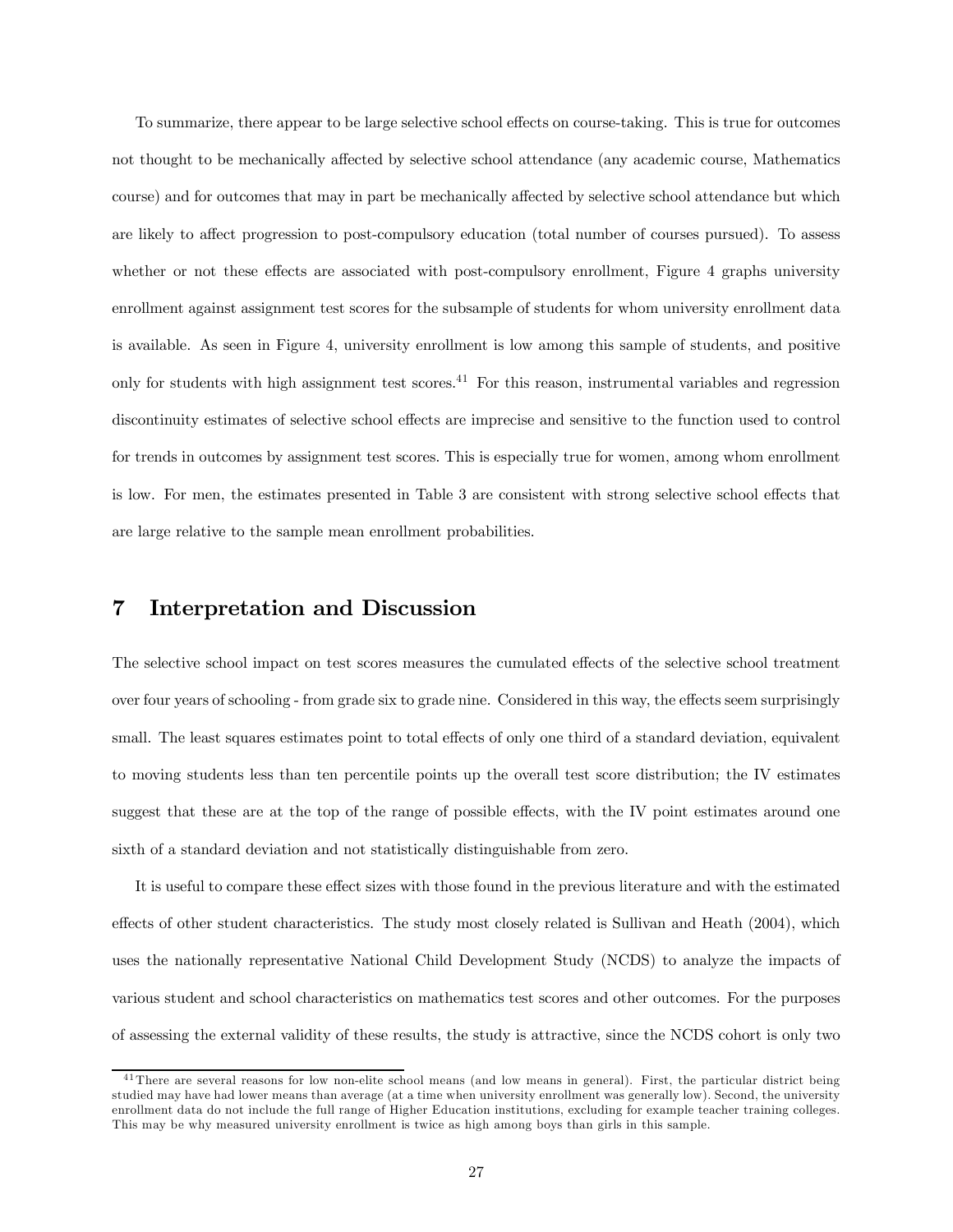years younger than the cohorts observed in these data and the mathematics test administered was the same as the one administered in the East Ridings. With this in mind, it is interesting to note that their least squares estimates are similar to the least squares estimates obtained here.<sup>42</sup> While there are some important differences between the two studies, this suggests the East Ridings findings may be similar to those that would be found in other parts of the country.<sup>43</sup> It is also interesting to compare these least squares selective school estimates with least squares estimates of the effects of other family characteristics. For example, Sullivan and Heath (2004) estimate that conditional on assignment test score, the effect of having professional parents that left school at age 19 or older (relative to unskilled parents without post-compulsory schooling) is 50% larger than the effect of attending a selective school.<sup>44</sup> Although these least squares estimates cannot be given a causal interpretation, they suggest the effects of attending selective school may be smaller than the effects of having high-SES and highly-educated parents, even conditional on the assignment test score. This conclusion is consistent with the evidence presented above since, conditional on assignment test score, my preferred test score models typically produced larger coefficients on the high-SES parents dummy variable than on the selective school variable.

There are several explanations for the discrepancy between these effects and those that would be predicted by a simple education production function in which student achievement is a linear function of peer quality. One class of explanation centers on the particular schools studied and the tests used. First, because the selective schools are single sex, peer effects may differ from those that would be observed in mixed-sex schools. Yet while there is evidence to suppose that peer effects might differ across boys and girls (?), it is hard to reconcile the hypothesis of strong linear-in-means peer effects in mixed-sex schools with small selective school effects for both boys and girls. Second, because the tests were "low stakes," one could argue that students and schools would not care about them. Yet there is a strong correlation between ability (as demonstrated on the assignment test) and these test scores, and even if students exerted less effort than they would on a high-stakes test, we would still expect peer effects to generate selective school test score

 $^{42}$ They find that elite schools are associated with a 6.03 point increase in percentage of questions answered correctly. Using this dependent variable and the same specification as presented in column (4) of Table 1a, I find an effect of 6.42 (standard error 1.36).

<sup>&</sup>lt;sup>43</sup>The main differences are that the NCDS models are estimated using the full set of districts in England and Wales and include a richer set of family background controls.

<sup>4 4</sup> Sullivan and Heath (2004), Table 4, model 2.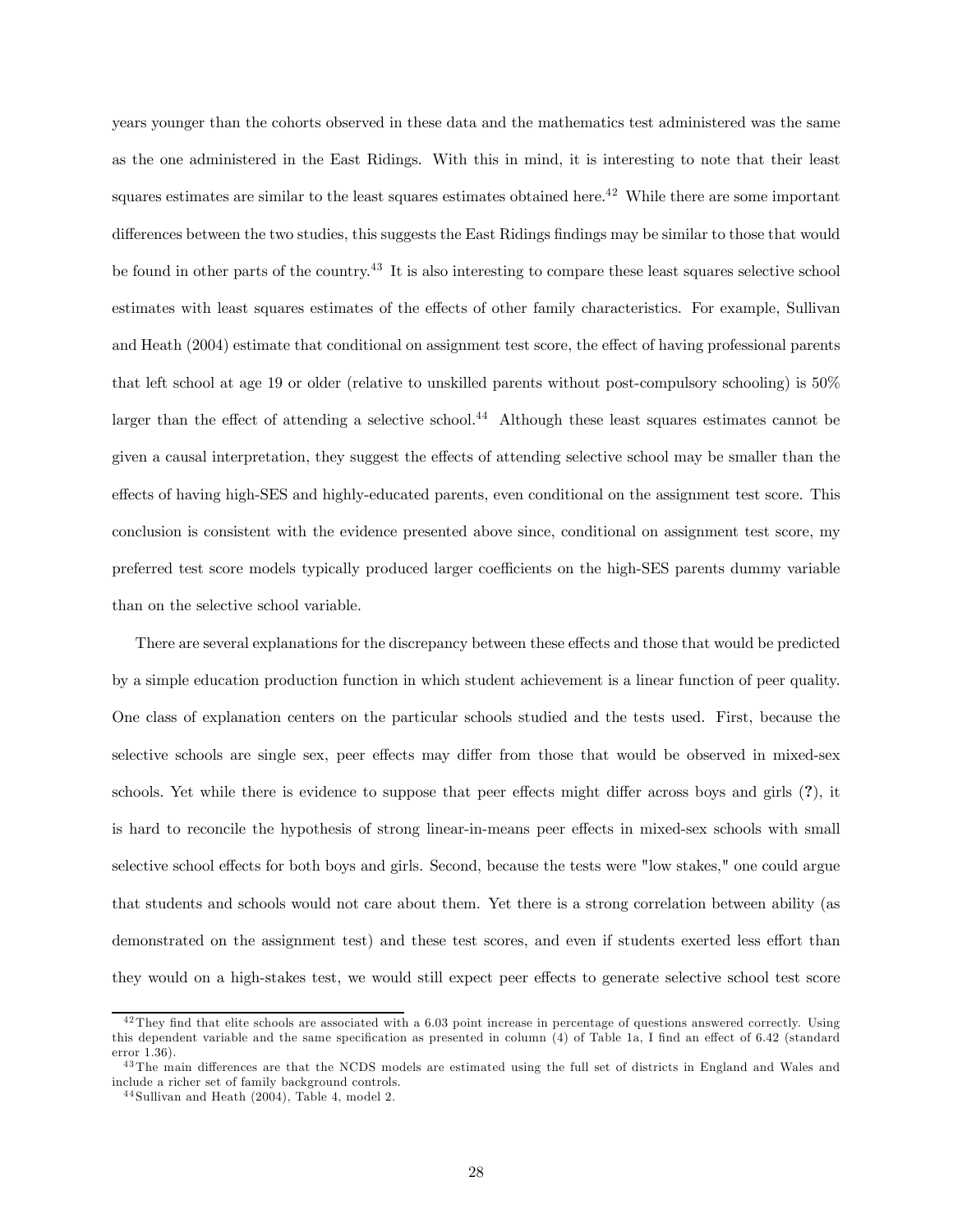impacts. Indeed, these low-stakes tests may be attractive, since they ensure the incentives to perform well do not differ across schools and students. Third, because I do not find strong effects on these scores, one might worry that they do not measure learning, but rather some permanent characteristic impervious to school influences. This seems unlikely. While one of these tests was designed to measure IQ, the Math, Reading and Science tests were designed to test material common to the curricula studied by students at both non-selective and selective schools.

A second explanation is that peer effects may be weaker in high schools. This could be because older students are less susceptible to peer influences or because there is more within-school grouping at high school, so that students spend most of their time with peers of similar ability. Miles and Skipworth (1974) provide evidence of these practices in this setting, although only in the later high school grades. Certainly, the most convincing evidence in support of academic peer effects is at the elementary level (Hoxby (2000)).<sup>45</sup> Of course this research design only identifies effects among students close to the selective school cutoff. As such, if peer effects do not correspond to the linear-in-means specification commonly assumed in the literature, and if they are weaker here than at other points of the ability distribution, a selective school analysis may not capture the most important peer effects. As discussed above however, since the linear-in-means specification is the workhorse model, it is nevertheless interesting that I find limited support for it.

The discrepancy between the effects estimated here and those predicted by an education production function in which student achievement is a linear function of teacher quality may be easier to explain, since evidence on the relationship between teacher effectiveness and characteristics such as aptitude, college selectivity and experience is mixed.<sup>46</sup> Although it would be surprising if aptitude and subject-area expertise did not improve students' performance on advanced courses, it would be less surprising if teachers with these characteristics were no more effective at teaching the basic material captured by standardized tests. More generally, one can imagine that selective schools are more focussed on advanced outcomes and devote fewer resources to more basic material. This would be consistent with East Ridings evidence suggesting that in the early grades in which this material would have been taught, selective school students were set the same

<sup>&</sup>lt;sup>45</sup> Although I know of no studies focussed exclusively on high schools, Sacerdote (2001) does not find peer effects on academic outcomes among college students.

 $^{46}$  Summers and Wolfe (1977) find that teacher quality is positively related to undergraduate college selectivitiy; Hanushek (1971) finds that teacher quality is positively related to verbal ability; Rivkin, Hanushek, and Kain (2005) find no relationship between teacher quality and whether or not teachers hold masters degrees.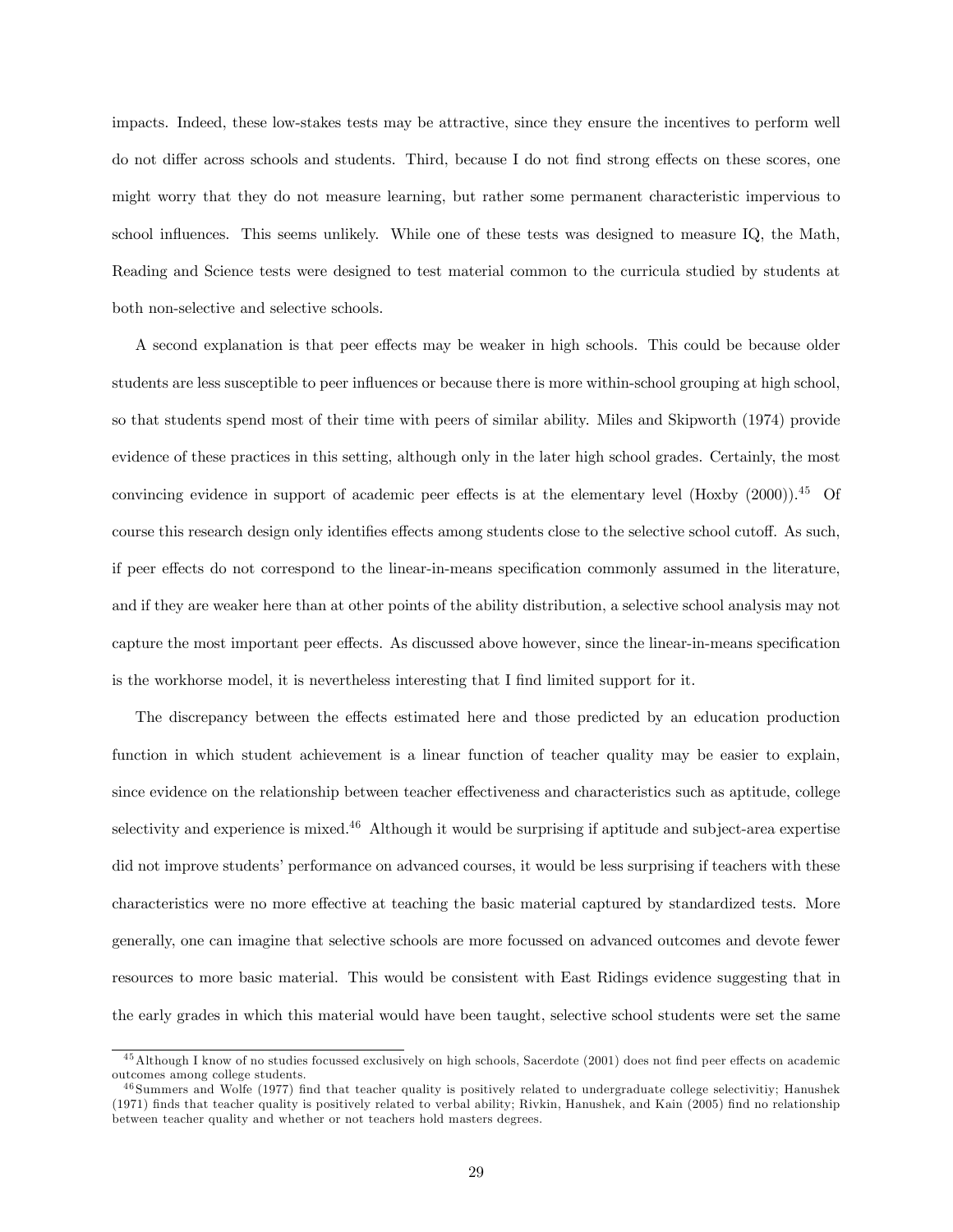amount of homework as non-selective school students.

In contrast to my test score findings, I find much larger effects on outcomes likely to influence the longerrun effects of attending an selective school, including course-taking and university enrollment. As discussed above, some of these course-taking findings are not surprising, since it is well known that non-selective schools did not offer advanced academic courses. Other course-taking effects, such as the selective school effect on the probability of taking a Mathematics course are less easily explained in this way, and could instead be due to other factors. For example, it may be that while non-selective schools offer these courses, the costs of taking them were nevertheless higher in non-selective schools, perhaps because non-selective schools rationed access to these courses or because of non-selective school peer effects. It may also be that non-selective school students anticipate (relatively) small gains to pursuing these courses, perhaps because non-selective school teachers were (relatively) less qualified to teach them. To obtain evidence on this last point, one could use data on the (externally evaluated) grade obtained on each course to estimate selective school impacts on course performance. Given the extent of selection into course-taking however, these are likely to be biased against selective schools. Alternatively, one can look at evidence from settings in which between-school variation in the number of courses taken is smaller. In particular, Maurin and McNally (2006) study an expansion of the selective school track in Northern Ireland and find a large increase in the probability of passing five or more courses at grade C or above and Atkinson, Gregg, and McConnell (2006) use age-in-grade to instrument selective school attendance and find that selective school attendance has a significant impact on average course points. Assuming that selective schools do not affect the number or type of courses taken, these results would be consistent with positive selective school effects on course performance.

Whatever the mechanism underpinning these curricula effects, there is reason to expect them to impact longer-run educational outcomes. This expectation is based on the rules governing progression into postcompulsory education and the evidence for university enrollment effects found here. There is also reason to expect these effects to generate longer run selective school impacts on earnings, based on both the evidence relating additional years of education to earnings (see for example Oreopoulos (2006)) and on the estimated earnings returns to advanced qualifications. For example, in a careful study of the returns to various UK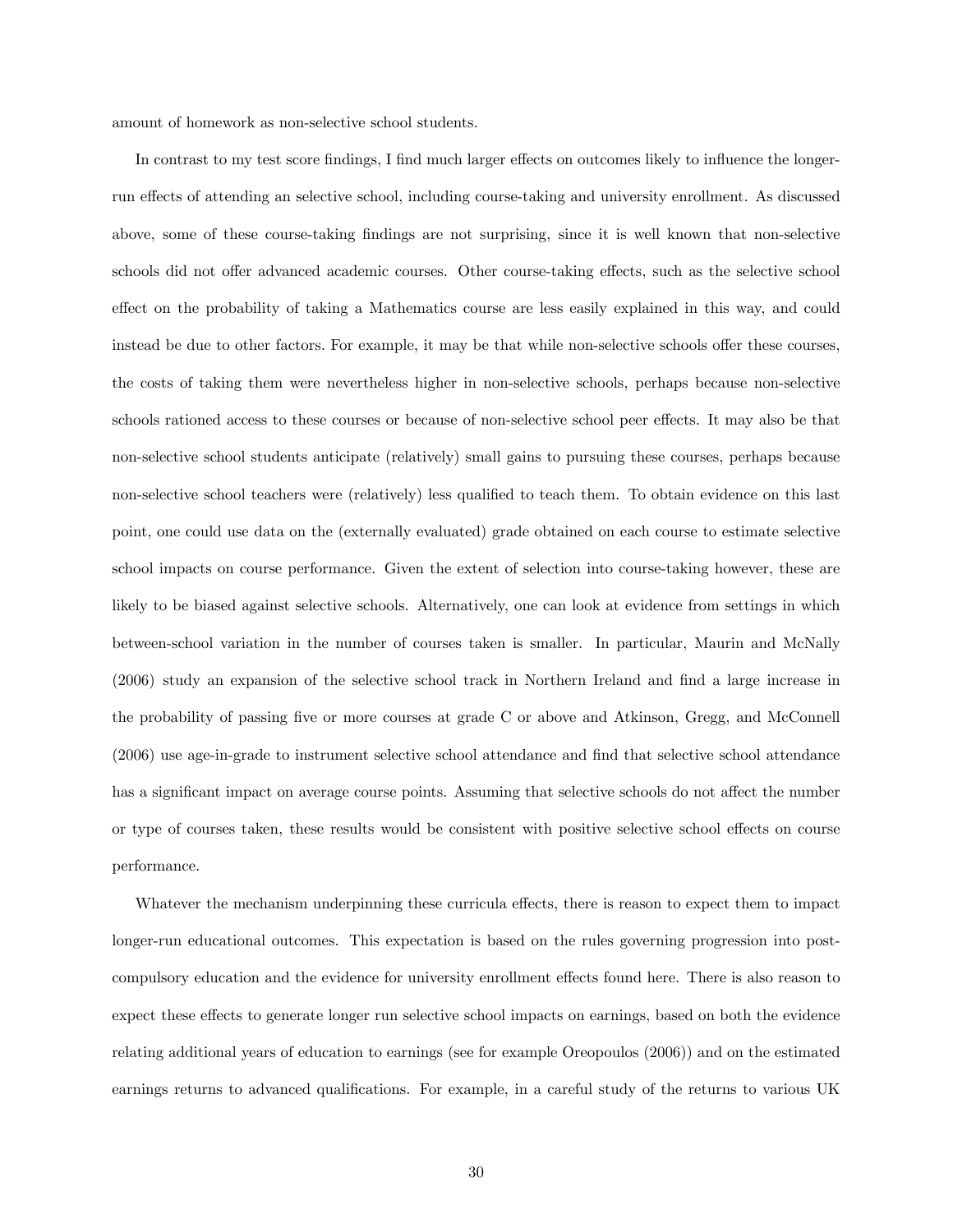qualifications, Mcintosh (2006) estimates a wage return to passing five or more courses (versus one to four courses) of over 20%. Since these effects are found for cohorts exposed to selective schools and cohorts not exposed to selective schools, they are not simply capturing the impacts of attending an selective school.<sup>47</sup> Although they may in part be driven by ability biases, Dearden, Ferri, and Meghir (2002) show that the returns to these types of qualifications remain significant when test scores at ages seven, eleven and sixteen are held constant.

#### 8 Conclusions

The paper estimated the effect of attending a selective school in a particular UK school district. Selective school places were allocated to the top 20% of the district's students, and this assignment rule generated dramatic differences in peer quality across schools. These differences, in addition to differences in teacher qualifications, might lead one to expect these schools to improve the test scores of the students that attended them. In contrast, I find small effects on a range of standardized test scores. This is consistent with papers showing small test score effects of attending private high schools and high-achieving public high schools in the US (Altonji, Elder, and Taber (2005) and Cullen, Jacob, and Levitt (2006)) and suggests these results may generalize to other countries and other settings in which across-school differences in peer and teacher quality are even larger. In turn, this suggests that peer and teacher quality have more subtle effects than those implied by linear-in-means specifications of the education production function.

Despite these small test score effects, I show that selective schools had large impacts on course-taking and, more suggestively, on university enrollment. Given the university admission rules facing students in my sample, it is not surprising that course-taking effects were associated with university enrollment effects; given other estimates from the UK literature, it would not be surprising if these course and university effects had a longer run impact on labor market earnings. The combination of large effects on longer run outcomes despite small effects on test scores is consistent with the US private schools literature and would explain why UK selective schools appear popular with parents.<sup>48</sup> More generally, because selective schools typically offer

 $47$  Since this variation in elite school exposure operates at the cohort level (there are large returns for cohorts of all ages), the implicit assumption is that there are no offsetting cohort effects.

 $^{48}$ Evidence supportive of the claim that these schools are popular comes from the vigorous campaigns to prevent their closure and anecdotal evidence of the efforts expended by parents to ensure their children meet the admission requirements.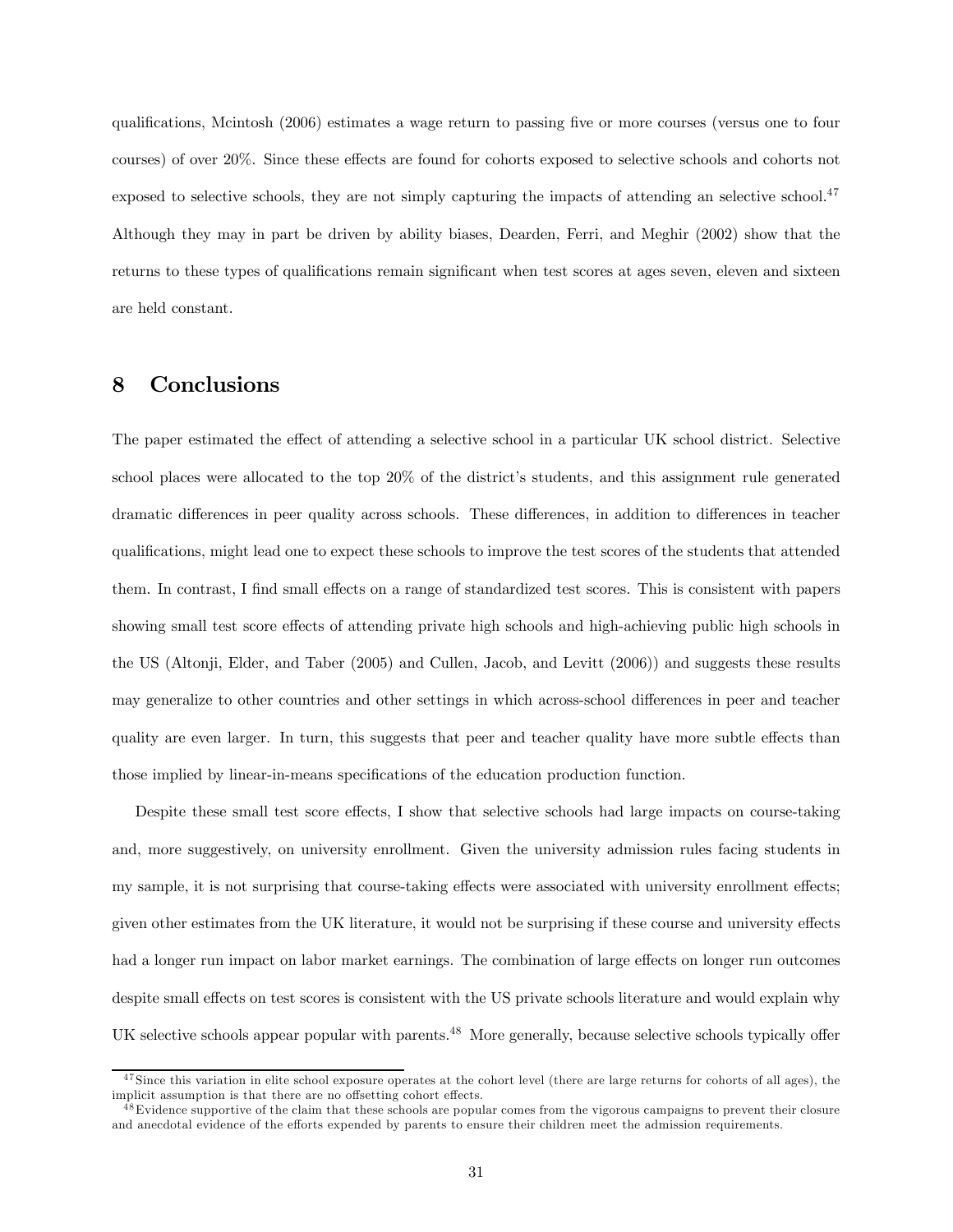an advanced curriculum, they are likely to exhibit differences between their effects on test scores and their effects on longer run outcomes; because this curriculum and its interaction with college admission rules may vary across settings, these longer run effects are also likely to be setting-specific. The obvious implication is that where possible, these types of evaluations should consider effects on longer run outcomes as well as those on outcomes more readily available in standard administrative datasets.

#### References

- ALTONJI, J., T. ELDER, AND C. TABER (2005): "Selection on Observed and Unobserved Variables: Assessing the Effectiveness of Catholic Schools," Journal of Political Economy, 113(1), 151—184.
- Angrist, J., G. W. Imbens, and D. B. Rubin (1996): "Identification of Causal Effects Using Instrumental Variables," Journal of the American Statistical Society, 91(434), 448—458.
- ATKINSON, A., P. GREGG, AND B. MCCONNELL (2006): "The Result of 11 Plus Selection: An Investigation Into Opportunities and Outcomes for Pupils in Selective Schools," Centre for Market and Public Organisatio Working Paper 06/150, Bristol University, England.
- BALLOU, D., E. GOLDRING, AND K. LIU (2006): "Magnet Schools and Student Achievement," Paper presented at the annual meeting of the American Educational Research Association, 2006.
- BETTS, J., AND H. ROSE (1996): "The Effect of High School Courses on Earnings," Review of Economics and Statistics, 86(2), 497—513.
- BRUNELLO, G., AND D. CHECCHI (2007): "Does School Tracking Affect Equality of Opportunity? New International Evidence," Economic Policy, 52, 781—861.
- Coleman, J., T. Hoffer, and S. Kilgore (1982): High School Achievement: Public, Catholic and Private Schools Compared. Basic Books, Inc., New York, NY.
- Cullen, J., B. Jacob, and S. Levitt (2005): "The Impact of School Choice on Student Outcomes: An Analysis of the Chicago Public Schools," Journal of Public Economics, 89(5-6), 729—760.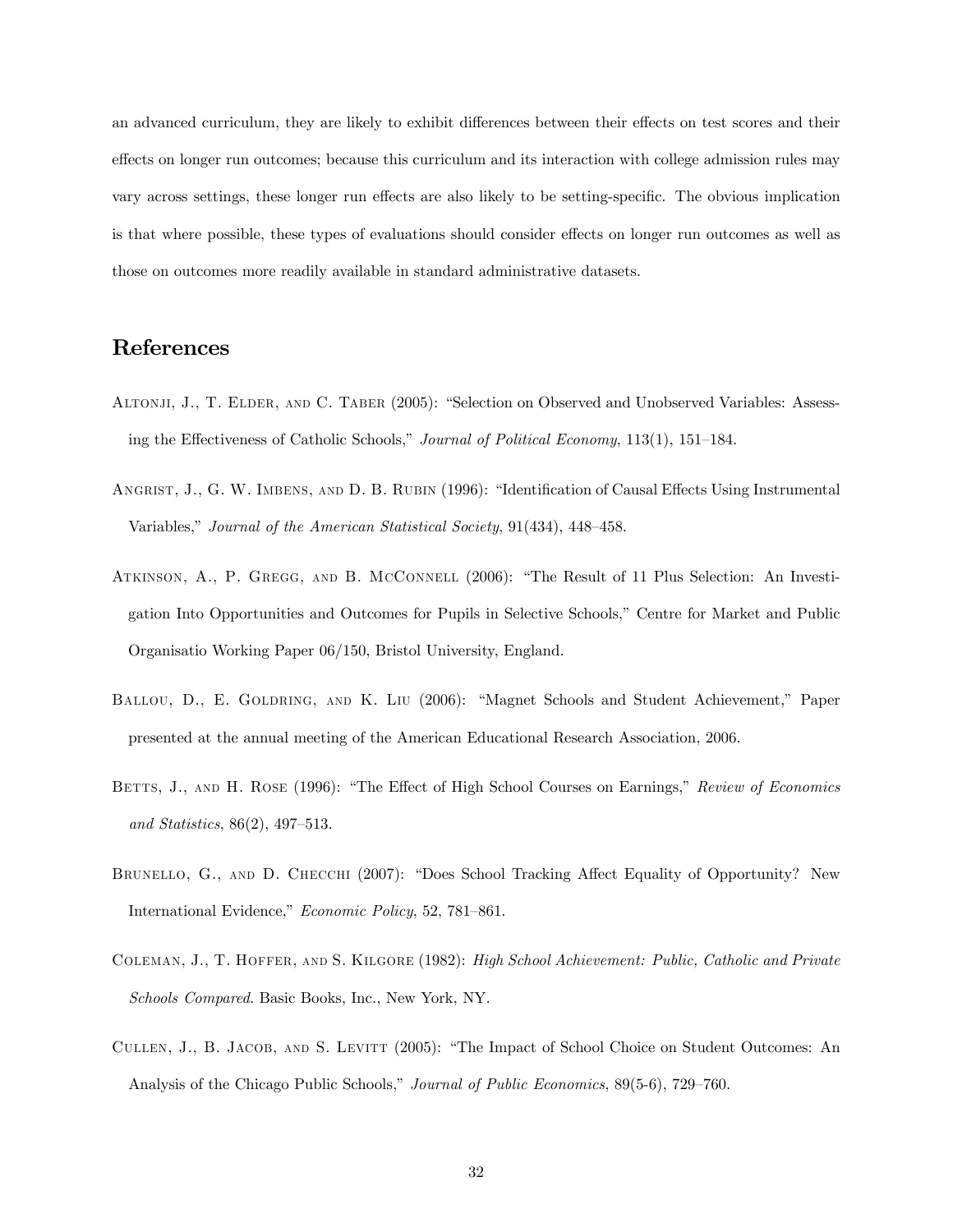(2006): "The Effect of School Choice on Student Outcomes: Evidence from Randomized Lotteries," Econometrica, 74(5), 1191—1230.

- DALE, S. B., AND A. B. KRUEGER (2002): "Estimating the Payoff to Attending A More Selective College: An Application of Selection on Observables and Unobservables," The Quarterly Journal of Economics, 117(4), 1491—1527.
- DEARDEN, L., J. FERRI, AND C. MEGHIR (2002): "The Effect of School Quality on Educational Attainment and Wages," The Review of Economics and Statistics, 84(1), 1—20.
- Dustmann, C. (2004): "Parental Background, Secondary School Track Choice and Wages," Oxford Economic Papers, 56, 209—230.
- Evans, W., and R. Schwab (1995): "Finishing High School and Starting College: Do Catholic Schools Make a Difference?," Quarterly Journal of Economics, 110(4), 941–974.
- Gamoran, A. (1996): "Student Achievement in Public Magnet, Public Comprehensive, and Private City High Schools," Educational Evaluation and Policy Analysis, 18, 1—18.
- Hanushek, E. (1971): "Teacher Characteristics and Gains in Student Achievement," American Economic Review, 61, 280—288.
- Hastings, J. S., T. J. Kane, and D. O. Staiger (2006): "Preferences and Heterogenous Treatment Effects in a Public Choice School Lottery," NBER Working Paper 12145, April 2006.
- Hoekstra, M. (2007): "The Effect of Attending the Flagship State University on Earnings: A Discontinuity-Based Approach," mimeo, University of Pittsburgh.
- Hoffman, L. (2007): "Numbers and Types of Public Elementary and Secondary Schools From the Common Core of Data: School Year 2005-06," U.S. Department of Education.Washington, DC: National Center for Education Statistics. NCES 2007-354.
- HOXBY, C. M. (2000): "Peer Effects in the Classroom: Learning from Gender and Race Variation," NBER Working Paper No. 7867, August 2000.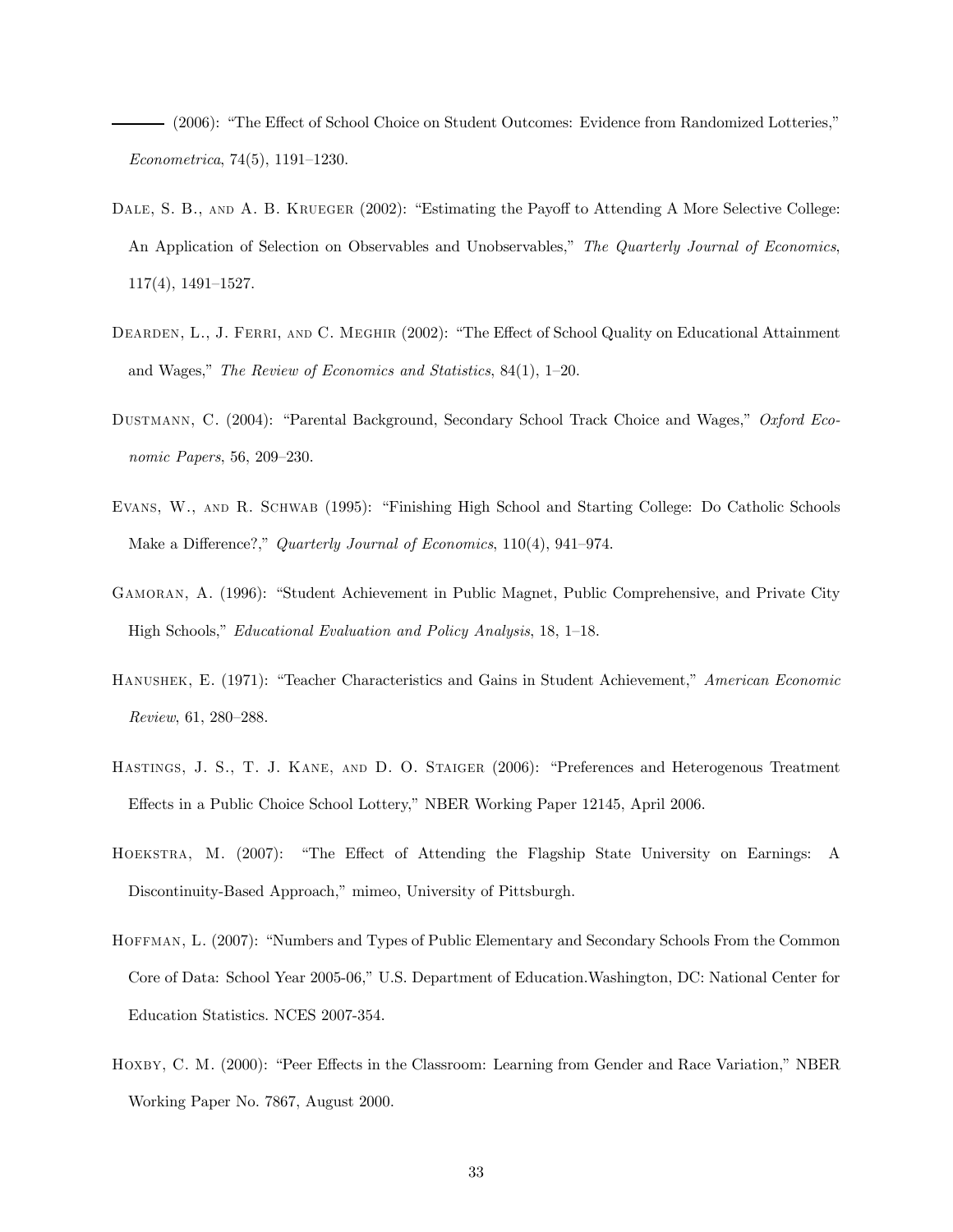- HOXBY, C. M., AND G. WEINGARTH (2005): "Taking Race out of the Equation: School Reassignment and the Structure of Peer Effects," mimeo, Harvard University.
- Klopfenstein, K. (2004): "The Advanced Placement Expansion of the 1990s: How Did Traditionally Underserved Students Fare?," Education Policy Analysis Archives, 12(68).
- Klopfenstein, K., and K. Thomas (2006): "The Link Between Advanced Placement Experience and Early College Success," mimeo, Texas Christian University, 2006.
- LEE, D. S., AND D. CARD (2006): "Regression Discontinuity Inference with Specification Error," NBER Technical Working Paper 322, March 2006.
- Manning, A., and J.-S. Pischke (2006): "Comprehensive versus Selective Schooling in England and Wales: What Do We Know," NBER Working Paper 12176, April 2006.
- Maurin, E., and S. McNally (2006): "Selective Schooling," London School of Economics, mimeo.
- Mcintosh, S. (2006): "Further Analysis of the Returns to Academic and Vocational Qualifications," Oxford Bulletin of Economics and Statistics, 68(2), 225—251.
- Miles, H. B., and G. E. Skipworth (1974): "Final Report to The Social Science Research Council on an Investigation of Some Correlates of Academic Performance of Pupils in Secondary Schools," University of Hull, Department of Educational Studies.
- Milewski, G. B., and J. M. Gillie (2002): "What are the Characteristics of AP Teachers? An Examination of Survey Research," College Board Research Report No. 2002-10.
- Mortimore, M. (1999): Bridlington School: A History. Alan Twiddle Publishing, Driffield, England.
- Neal, D. (1997): "The Effects of Catholic Secondary Schooling on Educational Achievement," Journal of Labor Economics, 15(1), 98—123.
- Oreopoulos, P. (2006): "Estimating Average and Local Average Treatment Effects of Education when Compulsory Schooling Laws Really Matter," The American Economic Review, 96, 152—174.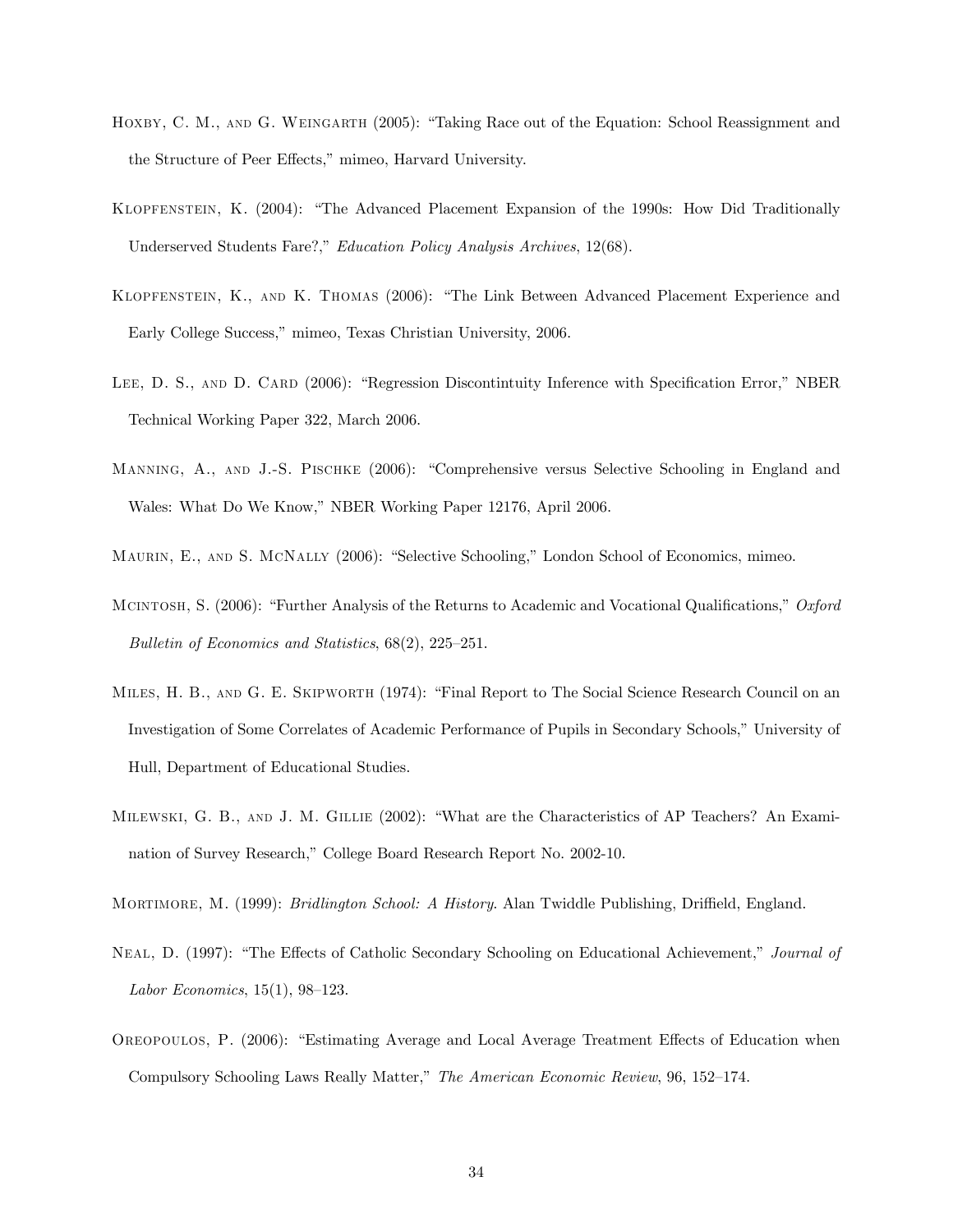- Planty, M., S. Provasnik, and B. Daniel (2007): "High School Coursetaking: Findings from The Condition of Education 2007," U.S. Department of Education.Washington, DC: National Center for Education Statistics. NCES 2007-065.
- Rivkin, S., E. Hanushek, and J. Kain (2005): "Teachers, Schools and Academic Achievement," Econometrica, 73(2), 417—458.
- SACERDOTE, B. (2001): "Peer Effects with Random Assignment: Results for Dartmouth Roommates," Quarterly Journal of Economics, 116(2), 681—704.
- Secondary and Further Education Sub-Committee (1964): "Allocation to Secondary Schools, 1964: Memorandum by Chief Education Officer," Appendix to Minute No. 10, East Ridings Secondary and Further Education Sub-Committee, 4th September 1964.
- STEEL, L., AND R. LEVINE (1996): *Educational Innovation in Multicultural Contexts: The Growth of Magnet* Schools in American Education. American Institutes for Research, Palo Alto, CA.
- SULLIVAN, A., AND A. HEATH (2004): "Students' academic attainments and British state and private schools," mimeo, Department of Sociology, University of Oxford, Oxford, England.
- Summers, A., and B. Wolfe (1977): "Do Schools Make a Difference?," American Economic Review, 67, 639—652.
- Woessman, L., and E. A. Hanushek (2006): "Does Educational Tracking Affect Performance and Inequality? Differences-in-Differences Evidence across Countries," Economic Journal, 116(510), C63–C76.
- WOOLDRIDGE, J. (2002): Econometric analysis of cross section and panel data. The MIT Press, Cambridge, MA.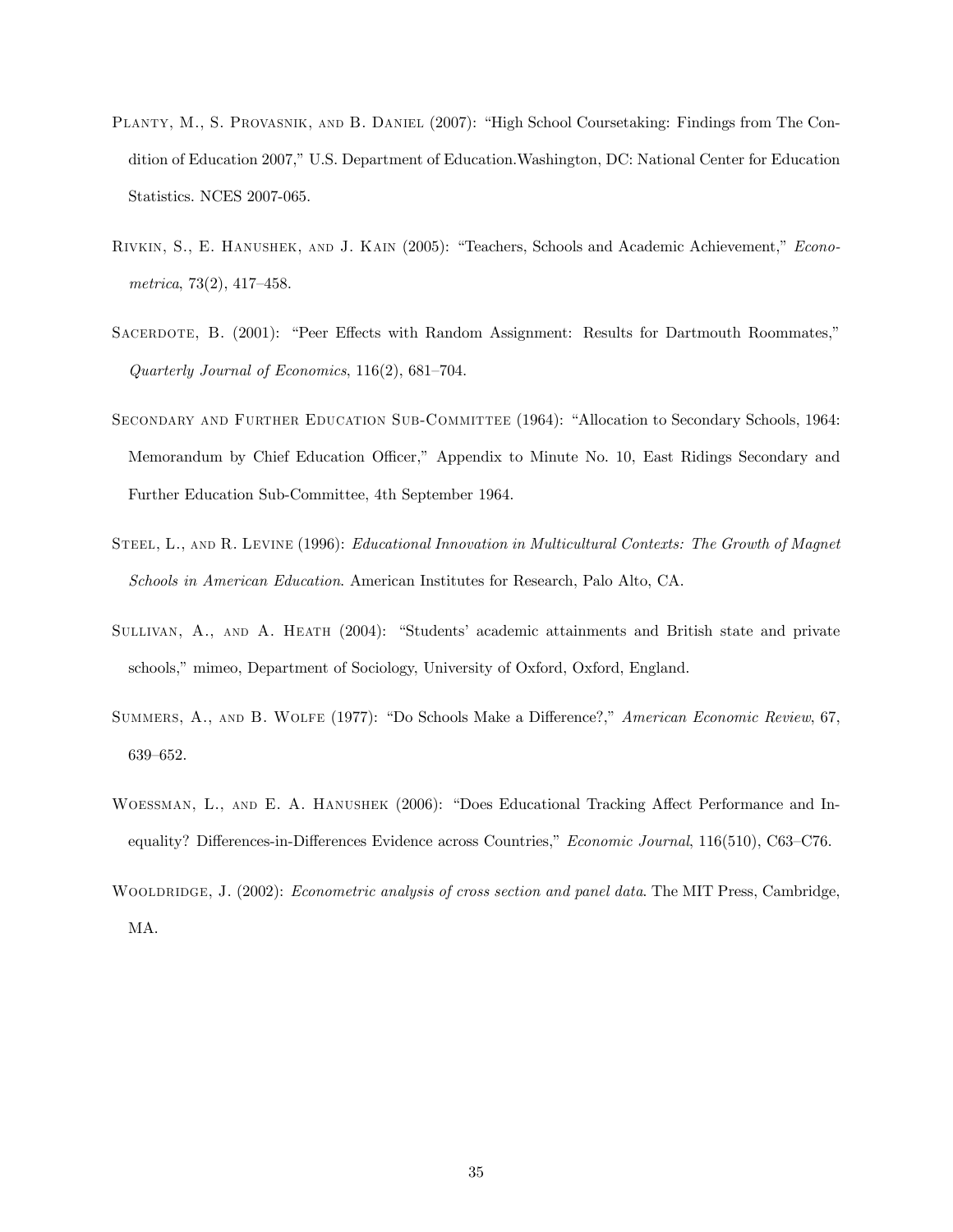

Figure 1a: Assignment test scores, fraction in selective schools, socio-economic status (SES)

Notes: In top two panels, sample includes all students in test data with non-missing assignment test scores. In bottom panel, sample includes all students with non-missing assignment test score and non-missing SES.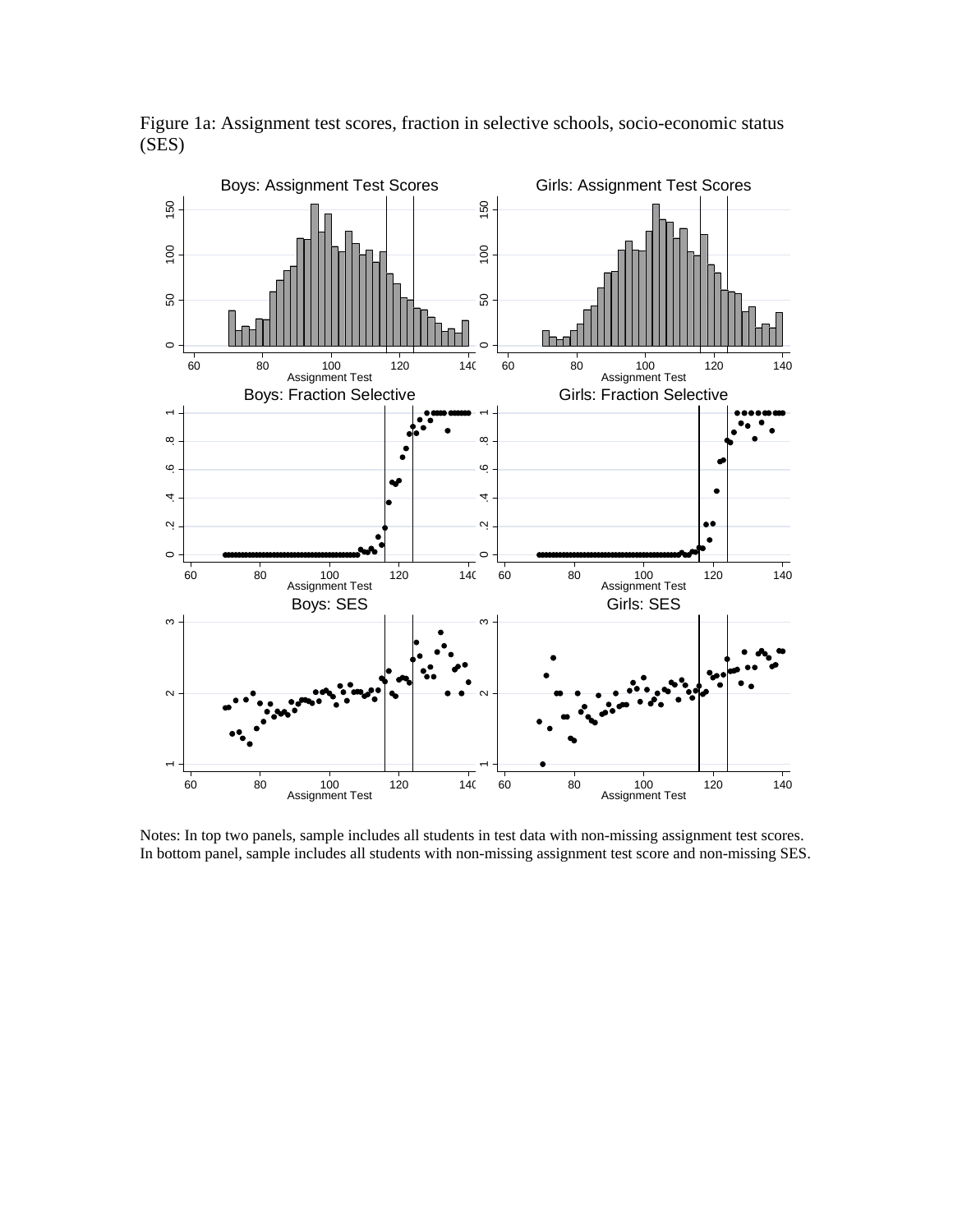

Figure 1b: School characteristics by assignment test score

Notes: In top panel, peer quality measured by average assignment test score of students in test data; in second and third panels % graduate teachers and hours homework calculated by Skipworth and Miles (1974).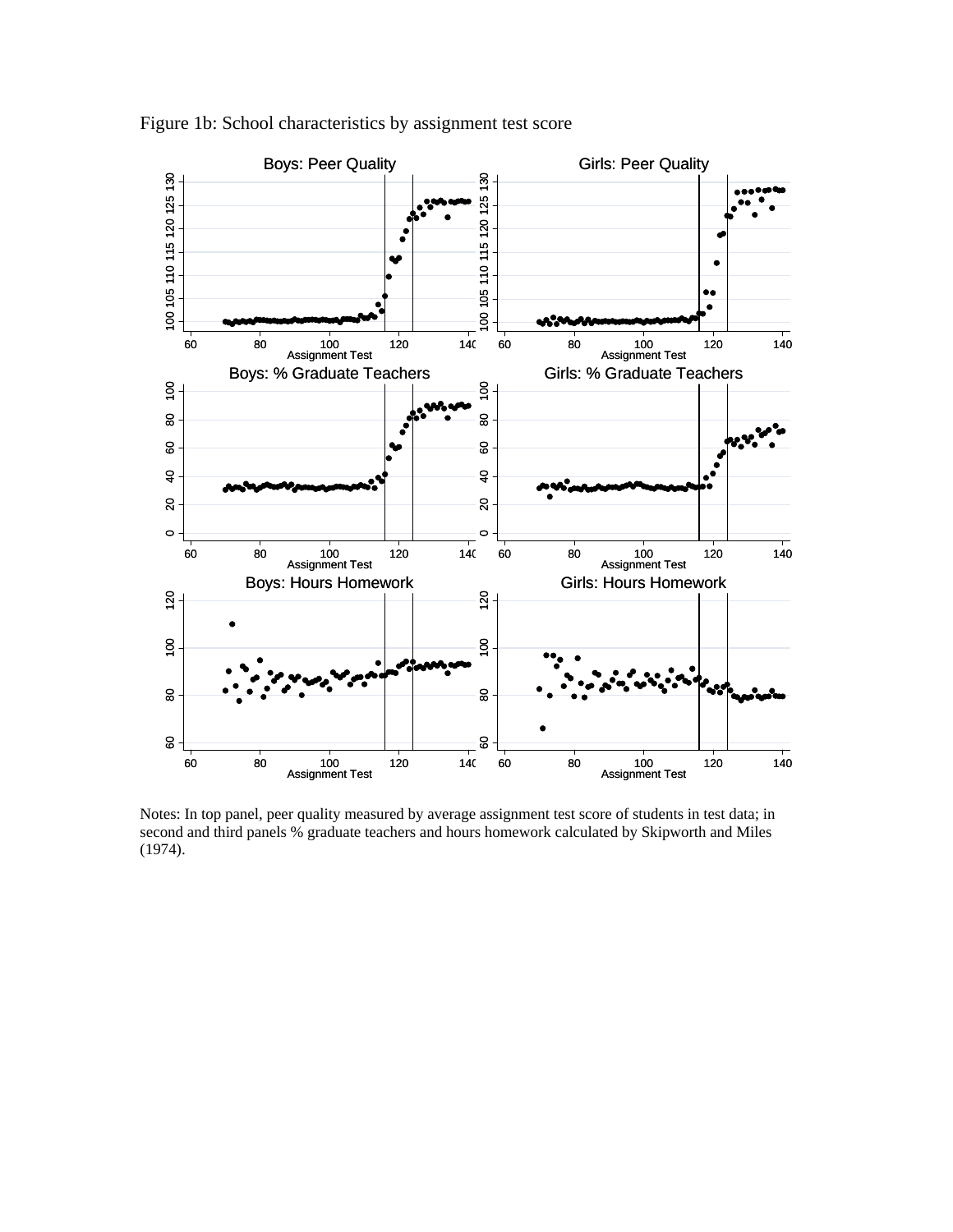

Figure 2: Impact of selective schools on grade nine test scores

Notes: Solid (open) circles are mean scores among non-selective (selective) school students with the corresponding assignment test score. The horizontal line represents the maximum score on this test. The broken vertical lines indicate the "marginal interval" over which the probability of attending an selective school given the assignment test score rises from around 0.2 to 0.9. The superimposed solid (and broken) lines represent the predicted test score from the instrumental variables model described in the text (which includes no covariates). The vertical distance between the solid and the broken lines in the marginal area is the IV estimate reported above each panel.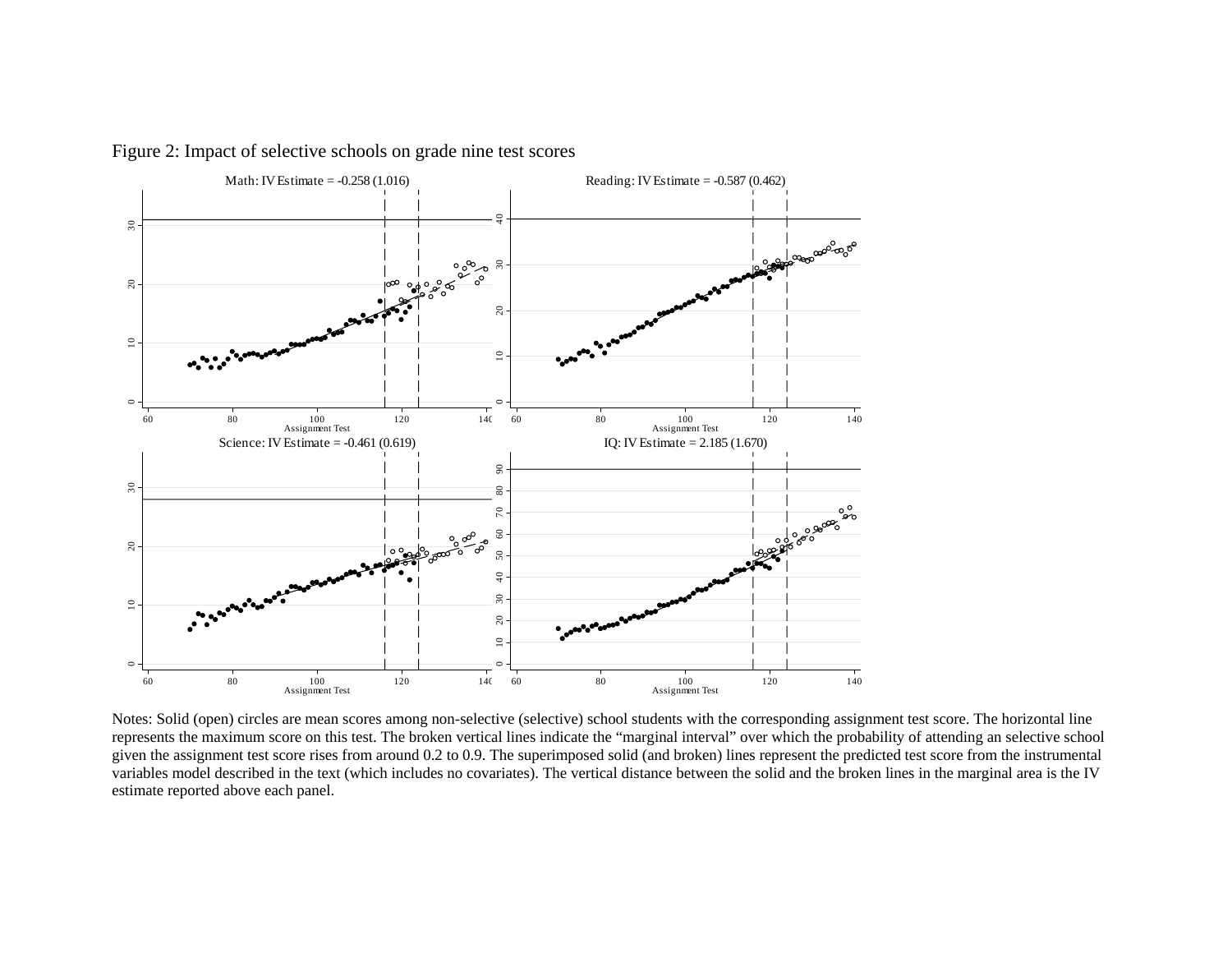

Figure 3: Impact of selective school on advanced course-taking in grade ten

Notes: Solid (open) circles are mean scores among non-selective (selective) school students with the corresponding assignment test score. The assignment test score is normalized to be four at the point at which the predicted probability of selective school attendance is closest to 0.5. Over the eight-point interval around this (indicated by the broken vertical lines), the probability of attending an selective school given the assignment test score rises from around 0.2 to 0.9. The superimposed line represents the predicted test score from the regression discontinuity probit model described in the tezt (which does not include covariates). The vertical distance between these lines corresponding to a standardized test score of zero is the RD estimate reported above each panel.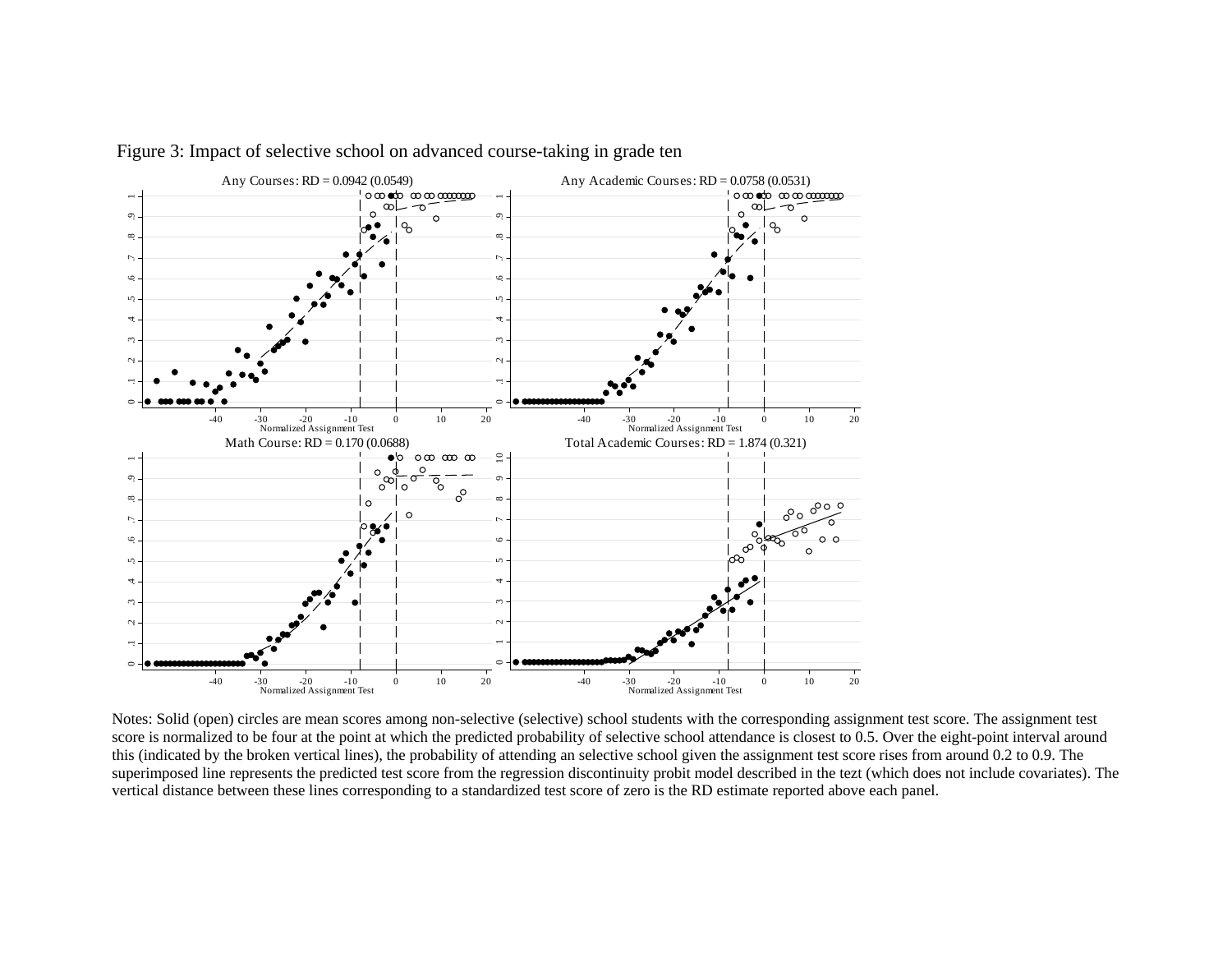

Figure 4: Fraction enrolling in University by assignment test score and school type

Notes: Solid (open) circles are mean scores among non-selective (selective) school students with the corresponding assignment test scores (each circle is the average over two test scores). The assignment test score is normalized to be four at the point at which the predicted probability of selective school attendance is closest to 0.5. Over the eight-point interval around this (indicated by the broken vertical lines), the probability of attending an selective school given the assignment test score rises from around 0.2 to 0.9.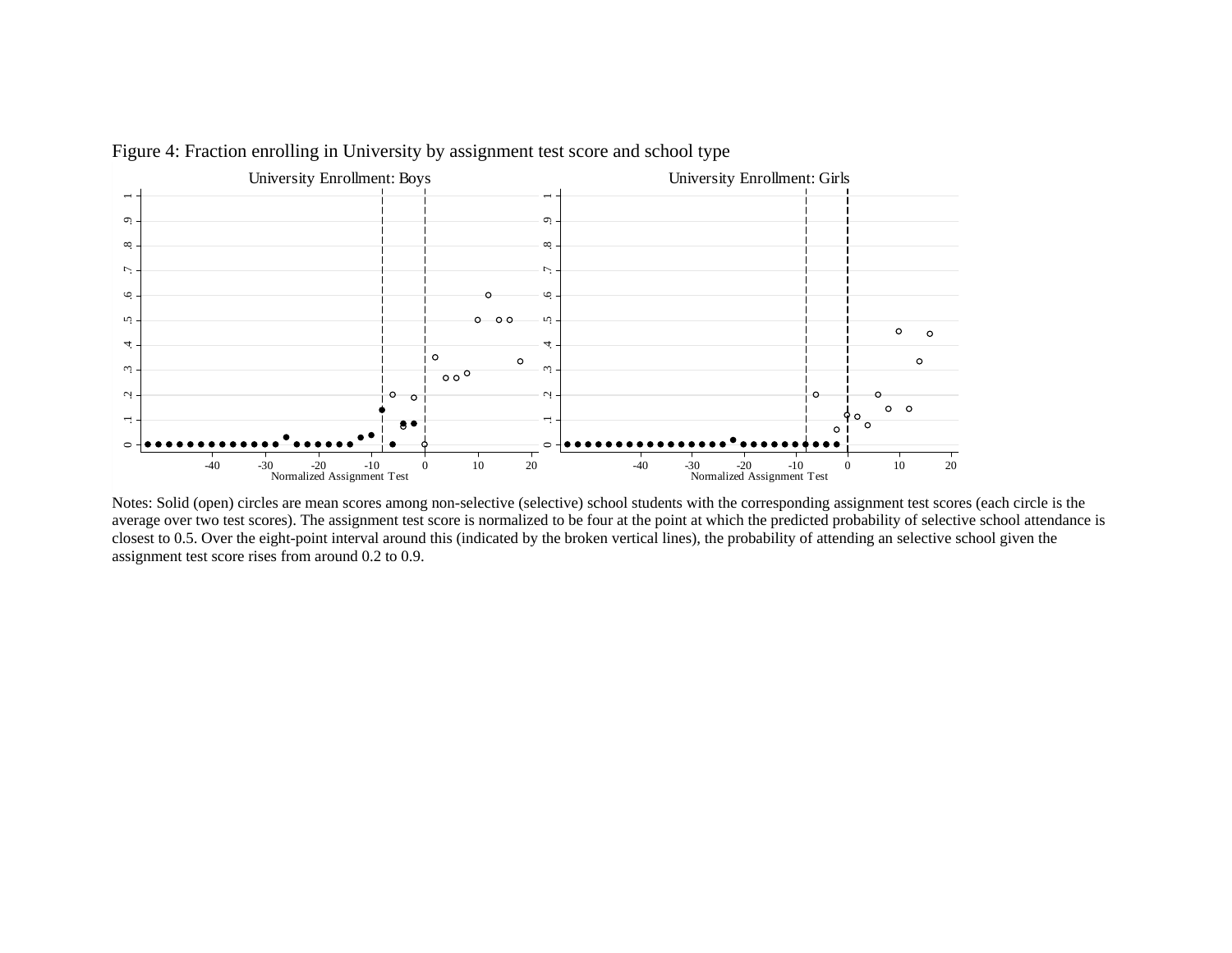

Appendix Figure 1: Fraction taking specific advanced courses by assignment test score and school type

Notes: Solid (open) circles are mean scores among non-selective (selective) school students with the corresponding assignment test score. The assignment test score is normalized to be four at the point at which the predicted probability of selective school attendance is closest to 0.5. Over the eight-point interval around this (indicated by the broken vertical lines), the probability of attending an selective school given the assignment test score rises from around 0.2 to 0.9.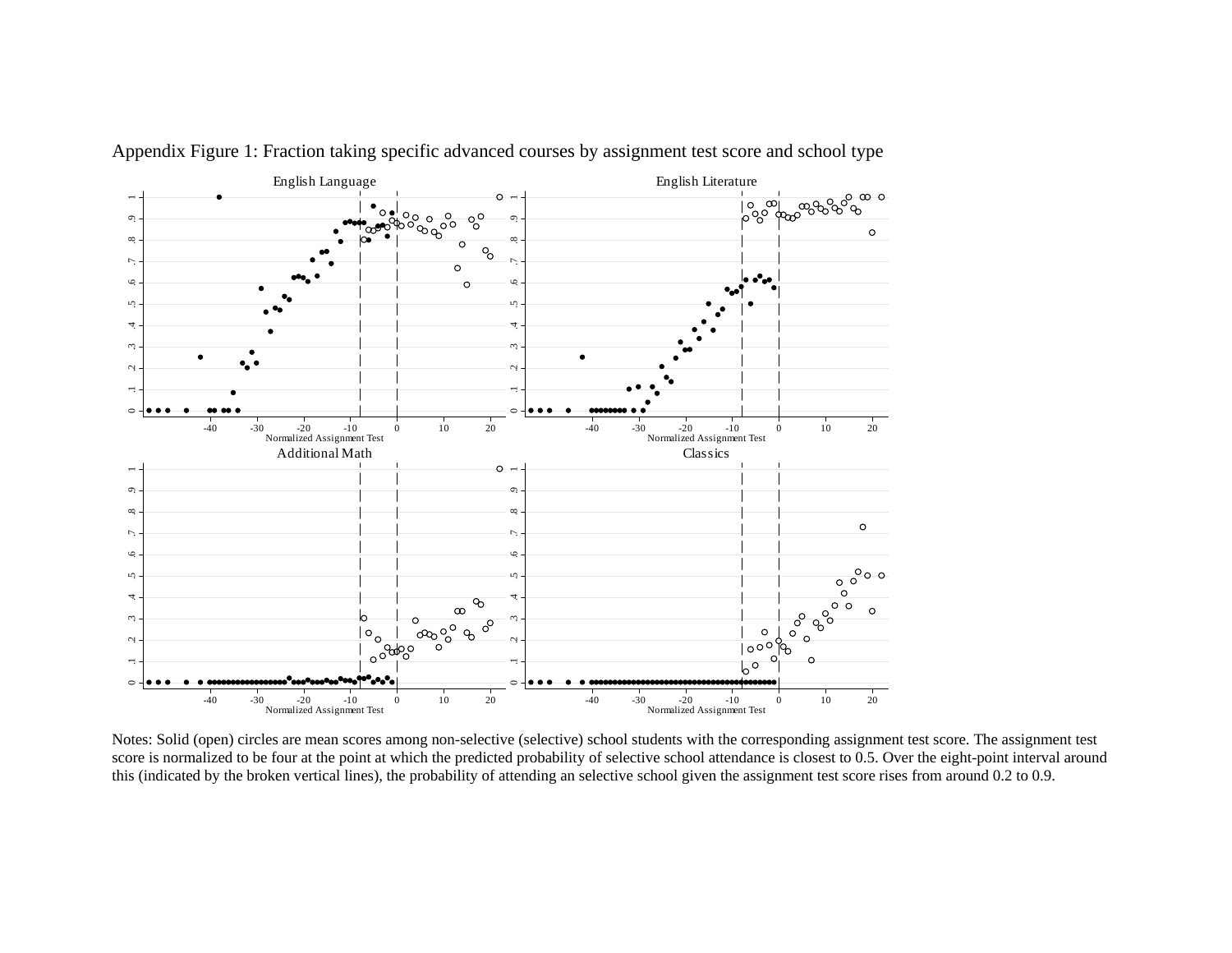|                         |         |          | <b>OLS</b> |                  |          | IV         |            |
|-------------------------|---------|----------|------------|------------------|----------|------------|------------|
|                         | (1)     | (2)      | (3)        | $\left(4\right)$ | (5)      | (6)        | (7)        |
| Selective               | 7.890   | 2.559    | 1.996      | 1.927            | $-0.258$ | 0.997      | 0.897      |
|                         | (0.575) | (0.463)  | (0.413)    | (0.408)          | (1.027)  | (0.860)    | (0.858)    |
| Assign_Test             |         | 0.588    | 0.565      | 0.563            | 0.122    | 0.402      | 0.396      |
|                         |         | (0.142)  | (0.128)    | (0.129)          | (0.182)  | (0.147)    | (0.149)    |
| $\text{Assign\_Test}^2$ |         | $-0.156$ | $-0.136$   | $-0.137$         | 0.080    | $-0.054$   | $-0.052$   |
|                         |         | (0.065)  | (0.058)    | (0.059)          | (0.089)  | (0.071)    | (0.072)    |
| Sex*Cohort              |         |          | <b>YES</b> | <b>YES</b>       |          | <b>YES</b> | <b>YES</b> |
| SES-Mid                 |         |          |            | 0.277            |          |            | 0.275      |
|                         |         |          |            | (0.243)          |          |            | (0.246)    |
| SES-High                |         |          |            | 0.768            |          |            | 0.795      |
|                         |         |          |            | (0.237)          |          |            | (0.238)    |
| $R^2$                   | 0.27    | 0.42     | 0.47       | 0.47             | 0.40     | 0.46       | 0.46       |
| N                       | 2690    | 2690     | 2690       | 2690             | 2690     | 2690       | 2690       |

Table 1a: The impact of selective schools on math test scores

Notes: Sample includes all students with non-missing math score and assignment test scores in the [90,140] interval.

Table 1b: The impact of selective schools on test scores

|           | $\left(1\right)$ | (2)     | (3)         | (4)     | (5)                                              | (6)      | (7)      |
|-----------|------------------|---------|-------------|---------|--------------------------------------------------|----------|----------|
|           |                  |         |             |         | Panel A: Math (mean=14.977, sd=5.563)            |          |          |
| Selective | 7.890            | 2.559   | 1.996       | 1.927   | $-0.258$                                         | 0.997    | 0.897    |
|           | (0.575)          | (0.463) | (0.413)     | (0.408) | (1.027)<br>(0.860)                               |          | (0.858)  |
|           |                  |         |             |         | Panel B: Reading (mean=27.236, sd=7.572)         |          |          |
| Selective | 8.277            | 0.763   | 0.548       | 0.483   | $-0.588$                                         | $-0.543$ | $-0.662$ |
|           | (0.756)          | (0.316) | (0.324)     | (0.317) | (0.467)                                          | (0.410)  | (0.421)  |
|           |                  |         |             |         | Panel C: Science (mean= $16.361$ , sd= $4.560$ ) |          |          |
| Selective | 4.662            | 1.044   | 0.605       | 0.536   | $-0.461$                                         | $-0.177$ | $-0.263$ |
|           | (0.408)          | (0.391) | (0.380)     | (0.376) | (0.626)                                          | (0.529)  | (0.513)  |
|           |                  |         | Panel D: IO |         | $(mean=44.340, sd=15.340)$                       |          |          |
| Selective | 23.470           | 4.082   | 3.207       | 3.101   | 2.185                                            | 2.933    | 2.749    |
|           | (1.860)          | (0.683) | (0.645)     | (0.645) | (1.676)                                          | (1.340)  | (1.321)  |

Notes: Columns refer to specifications in Table 1a. Samples include all students with non-missing test scores and assignment test scores in the interval [90,140]. Mean refers to mean among non-selective school students with assignment test scores in the interval [112,116].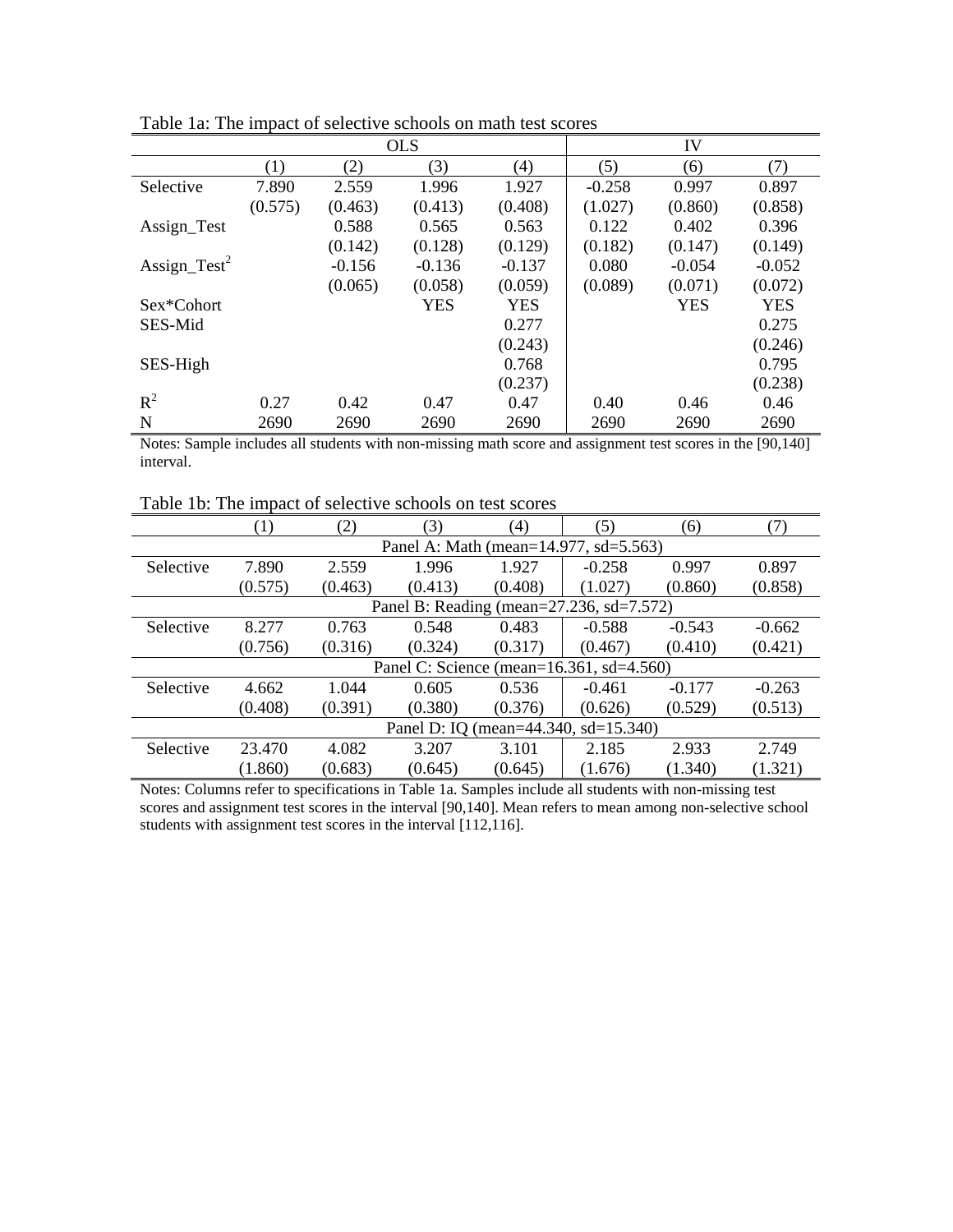|                 |         | "Marginal Area" included (N=1244)                                |                                                   | "Marginal Area" excluded |            |          |  |  |  |  |
|-----------------|---------|------------------------------------------------------------------|---------------------------------------------------|--------------------------|------------|----------|--|--|--|--|
|                 |         |                                                                  |                                                   |                          | $(N=1039)$ |          |  |  |  |  |
|                 | (1)     | (2)                                                              | (3)                                               | (4)                      | (5)        | (6)      |  |  |  |  |
|                 |         |                                                                  | Panel A: P(any course); Non-selective mean=0.783  |                          |            |          |  |  |  |  |
| Selective/Dummy | 0.120   | 0.130                                                            | 0.130                                             | 0.094                    | 0.100      | 0.093    |  |  |  |  |
|                 | (0.053) | (0.055)                                                          | (0.053)                                           | (0.055)                  | (0.056)    | (0.055)  |  |  |  |  |
| <b>Boy</b>      |         | $-0.019$                                                         | $-0.022$                                          |                          | $-0.030$   | $-0.033$ |  |  |  |  |
|                 |         | (0.012)                                                          | (0.013)                                           |                          | (0.017)    | (0.018)  |  |  |  |  |
| Mid-SES         |         |                                                                  | 0.047                                             |                          |            | 0.036    |  |  |  |  |
|                 |         |                                                                  | (0.018)                                           |                          |            | (0.020)  |  |  |  |  |
| High-SES        |         |                                                                  | 0.022                                             |                          |            | 0.026    |  |  |  |  |
|                 |         |                                                                  |                                                   | (0.013)                  |            |          |  |  |  |  |
|                 |         | (0.015)<br>Panel B: P(academic course); Non-selective mean=0.764 |                                                   |                          |            |          |  |  |  |  |
| Selective/Dummy | 0.139   | 0.146                                                            | 0.143                                             | 0.076                    | 0.078      | 0.066    |  |  |  |  |
|                 | (0.055) | (0.057)                                                          | (0.054)                                           | (0.053)                  | (0.054)    | (0.056)  |  |  |  |  |
| <b>Boy</b>      |         | $-0.013$                                                         | $-0.017$                                          |                          | $-0.025$   | $-0.030$ |  |  |  |  |
|                 |         | (0.012)                                                          | (0.013)                                           |                          | (0.016)    | (0.018)  |  |  |  |  |
| Mid-SES         |         |                                                                  | 0.061                                             |                          |            | 0.047    |  |  |  |  |
|                 |         |                                                                  | (0.021)                                           |                          |            | (0.025)  |  |  |  |  |
| High-SES        |         |                                                                  | 0.040                                             |                          |            | 0.044    |  |  |  |  |
|                 |         |                                                                  | (0.018)                                           |                          |            | (0.020)  |  |  |  |  |
|                 |         | Panel C: P(math course); Non-selective mean=0.575                |                                                   |                          |            |          |  |  |  |  |
| Selective/Dummy | 0.209   | 0.199                                                            | 0.185                                             | 0.170                    | 0.166      | 0.146    |  |  |  |  |
|                 | (0.047) | (0.049)                                                          | (0.048)                                           | (0.069)                  | (0.069)    | (0.073)  |  |  |  |  |
| Boy             |         | 0.045                                                            | 0.043                                             |                          | 0.015      | 0.014    |  |  |  |  |
|                 |         | (0.020)                                                          | (0.021)                                           |                          | (0.014)    | (0.014)  |  |  |  |  |
| Mid-SES         |         |                                                                  | 0.137                                             |                          |            | 0.073    |  |  |  |  |
|                 |         |                                                                  | (0.035)                                           |                          |            | (0.030)  |  |  |  |  |
| High-SES        |         |                                                                  | 0.138                                             |                          |            | 0.081    |  |  |  |  |
|                 |         |                                                                  | (0.039)                                           |                          |            | (0.030)  |  |  |  |  |
|                 |         | Panel D: Number of academic courses; Non-selective mean=3.578    |                                                   |                          |            |          |  |  |  |  |
| Selective/Dummy | 1.752   | 1.768                                                            | 1.684                                             | 1.874                    | 1.897      | 1.756    |  |  |  |  |
|                 | (0.180) | (0.181)                                                          | (0.186)                                           | (0.321)                  | (0.337)    | (0.340)  |  |  |  |  |
| <b>Boy</b>      |         | $-0.065$                                                         | $-0.092$                                          |                          | $-0.195$   | $-0.210$ |  |  |  |  |
|                 |         | (0.116)                                                          | (0.114)                                           |                          | (0.135)    | (0.129)  |  |  |  |  |
| Mid-SES         |         |                                                                  | 0.770                                             |                          |            | 0.652    |  |  |  |  |
|                 |         |                                                                  | (0.150)                                           |                          |            | (0.143)  |  |  |  |  |
| High-SES        |         |                                                                  | 0.793                                             |                          |            | 0.813    |  |  |  |  |
|                 |         |                                                                  | (0.201)                                           |                          |            | (0.176)  |  |  |  |  |
|                 |         |                                                                  | Panel E: "First Stage" P(Attend Selective School) |                          |            |          |  |  |  |  |
| Dummy           |         |                                                                  |                                                   | 0.860                    | 0.857      | 0.851    |  |  |  |  |
|                 |         |                                                                  |                                                   | (0.0317)                 | (0.0332)   | (0.0339) |  |  |  |  |

Table 2a: Impact of selective schools on advanced course-taking (matched data)

Notes: Panels A-C use probit models, panel D uses a linear probability model. In each panel, specifications (4)-(6) mirror specifications (1)-(3) with the "marginal area" excluded hence are regression discontinuity estimators. Specifications (1)-(3) same as specifications (1)-(3) in Table 1a. Mean refers to mean among students with normalized assignment test scores in marginal area attending non-selective schools. Estimation sample includes all students with normalized assignment test scores greater than -30. Robust standard errors clustered by Adj\_Test\_11 in parentheses.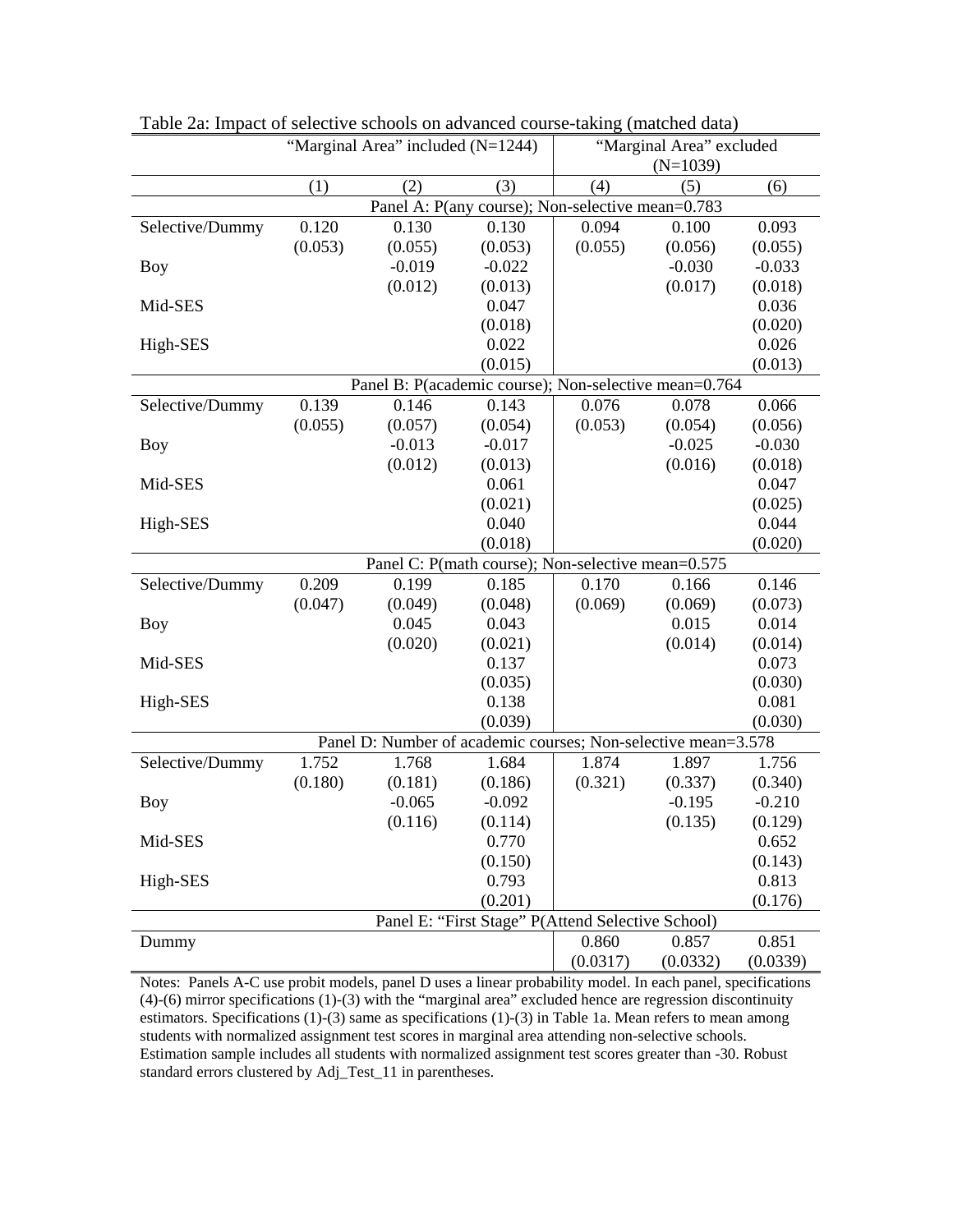|             |                                                                             | Full sample $(N=1244)$                                              |         |         | Marginal area excluded $(N=1039)$ |         |  |  |
|-------------|-----------------------------------------------------------------------------|---------------------------------------------------------------------|---------|---------|-----------------------------------|---------|--|--|
|             | (1)                                                                         | (2)                                                                 | (3)     | (4)     | (5)                               | (6)     |  |  |
|             |                                                                             | Panel A: P(math course) by sex; mean(boys)=0.705; mean(girls)=0.514 |         |         |                                   |         |  |  |
| <b>Boys</b> | 0.044                                                                       | 0.049                                                               | 0.020   | 0.117   | 0.147                             | 0.124   |  |  |
|             | (0.057)                                                                     | (0.063)                                                             | (0.056) | (0.082) | (0.079)                           | (0.086) |  |  |
| Girls       | 0.395                                                                       | 0.419                                                               | 0.419   | 0.215   | 0.199                             | 0.181   |  |  |
|             | (0.072)                                                                     | (0.069)                                                             | (0.071) | (0.076) | (0.078)                           | (0.081) |  |  |
|             | Panel B: Total academic courses by sex; mean(boys)=3.852; mean(girls)=3.388 |                                                                     |         |         |                                   |         |  |  |
| <b>Boys</b> | 0.839                                                                       | 0.794                                                               | 0.663   | 1.712   | 1.818                             | 1.662   |  |  |
|             | (0.343)                                                                     | (0.363)                                                             | (0.362) | (0.601) | (0.605)                           | (0.587) |  |  |
| Girls       | 2.705                                                                       | 2.744                                                               | 2.691   | 2.091   | 2.045                             | 1.911   |  |  |
|             | (0.256)                                                                     | (0.256)                                                             | (0.254) | (0.383) | (0.430)                           | (0.000) |  |  |

Table 2b: Impact of selective schools on advanced course-taking (matched data): by sex

Notes: See notes to Table 2a. Each row reports results of models estimated separately for boys and girls. In full sample, N=814(girls), N=772(boys).

Table 2c: Impact of selective schools on advanced course-taking (matched data): by SES

|                                                                                       |         | Full sample $(N=1244)$ |     |         | Marginal area excluded $(N=1039)$ |     |
|---------------------------------------------------------------------------------------|---------|------------------------|-----|---------|-----------------------------------|-----|
|                                                                                       | (1)     | (2)                    | (3) | (4)     | (5)                               | (6) |
| Panel A: P(Math course) by SES: mean(low)=0.3; mean(mid)=0.512; mean(high)=0.511      |         |                        |     |         |                                   |     |
| Low-SES                                                                               | 0.406   | 0.482                  |     | 0.439   | 0.459                             |     |
|                                                                                       | (0.103) | (0.089)                |     | (0.123) | (0.122)                           |     |
| Mid-SES                                                                               | 0.101   | 0.073                  |     | 0.088   | 0.099                             |     |
|                                                                                       | (0.060) | (0.064)                |     | (0.063) | (0.058)                           |     |
| High-SES                                                                              | 0.170   | 0.165                  |     | 0.130   | 0.119                             |     |
|                                                                                       | (0.074) | (0.076)                |     | (0.148) | (0.149)                           |     |
| Panel B: Total Aca courses by SES: mean(low)=1.900; mean(mid)=3.010; mean(high)=3.021 |         |                        |     |         |                                   |     |
| Low-SES                                                                               | 1.943   | 2.057                  |     | 3.073   | 3.150                             |     |
|                                                                                       | (0.539) | (0.477)                |     | (1.169) | (1.136)                           |     |
| Mid-SES                                                                               | 1.709   | 1.760                  |     | 1.544   | 1.725                             |     |
|                                                                                       | (0.380) | (0.380)                |     | (0.492) | (0.489)                           |     |
| High-SES                                                                              | 1.383   | 1.312                  |     | 1.677   | 1.514                             |     |
|                                                                                       | (0.382) | (0.366)                |     | (0.718) | (0.733)                           |     |

Notes: See notes to Table 2a. Each row reports results of models estimated separately for low-, medium- or high-SES students. Specification (3) excluded since each row reports estimates for single SES category hence no SES controls. In full sample, N=422 (low-SES), N=732 (med-SES), N=422 (high-SES).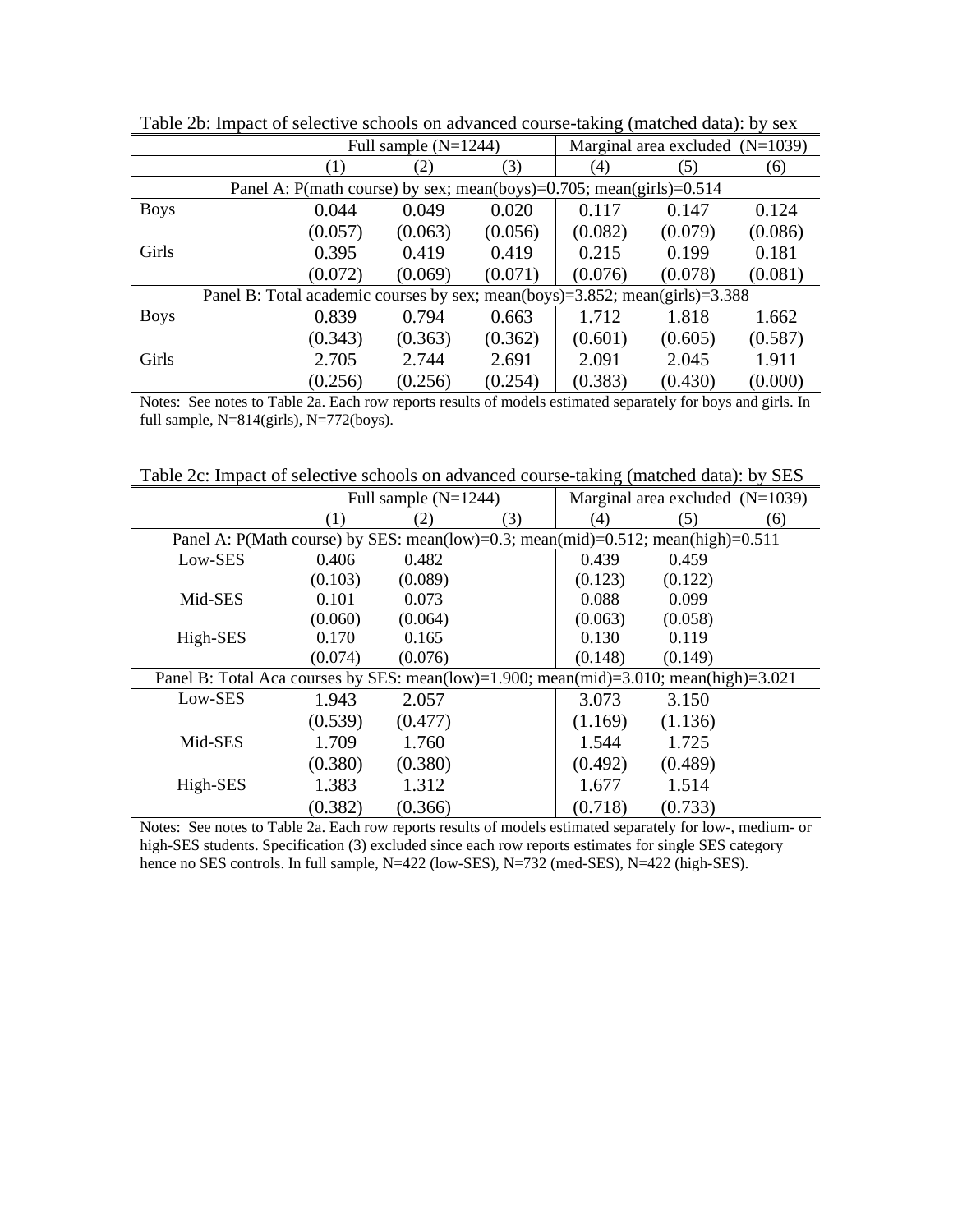|           |         |         | <b>Probit Estimates</b> |            | <b>IV</b> Estimates<br>(8)<br>(6)<br>(7)<br>0.052<br>0.062<br>(0.154)<br>(0.156)<br>0.016<br>0.015<br>(0.007)<br>(0.007)<br><b>YES</b> |     |            |
|-----------|---------|---------|-------------------------|------------|----------------------------------------------------------------------------------------------------------------------------------------|-----|------------|
|           | (1)     | (2)     | (4)                     | (5)        |                                                                                                                                        |     |            |
| Selective | 0.199   | 0.057   | 0.057                   | 0.031      |                                                                                                                                        |     | 0.044      |
|           | (0.050) | (0.088) | (0.090)                 | (0.082)    |                                                                                                                                        |     | (0.148)    |
| Test 11   |         | 0.020   | 0.020                   | 0.018      |                                                                                                                                        |     | 0.015      |
|           |         | (0.004) | (0.004)                 | (0.004)    |                                                                                                                                        |     | (0.007)    |
| Month     |         |         | <b>YES</b>              | <b>YES</b> |                                                                                                                                        |     | <b>YES</b> |
| SES-Mid   |         |         |                         | 0.215      |                                                                                                                                        |     | 0.058      |
|           |         |         |                         | (0.092)    |                                                                                                                                        |     | (0.029)    |
| SES-High  |         |         |                         | 0.330      |                                                                                                                                        |     | 0.124      |
|           |         |         |                         | (0.127)    |                                                                                                                                        |     | (0.051)    |
| N         | 359     | 359     | 359                     | 359        | 359                                                                                                                                    | 359 | 359        |

Table 3: The Impact of Selective Schools on University Enrollment: Boys (Mean=6%)

Notes: Sample includes all students with Test\_11 scores in the [105,140] interval.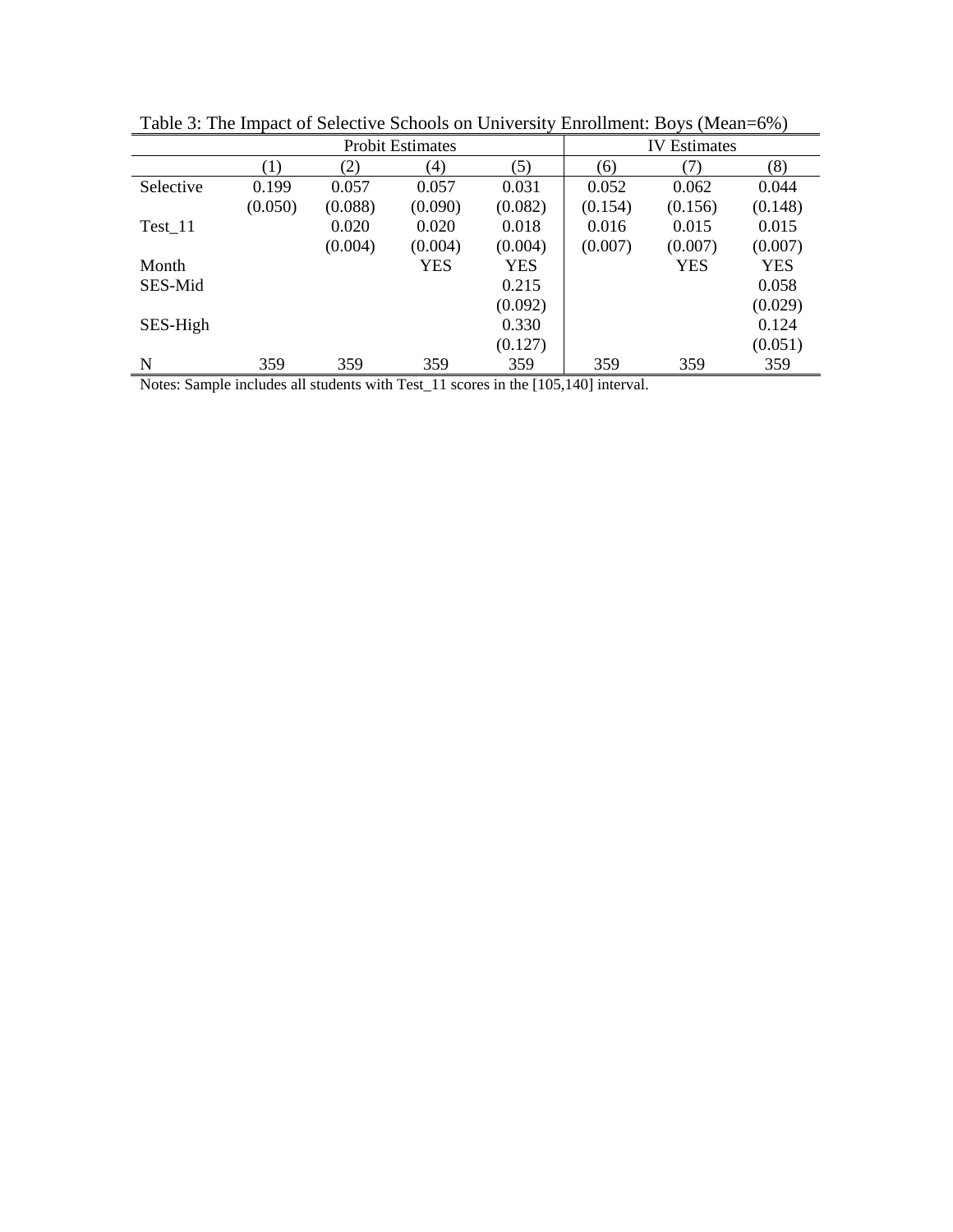|           | (1)             | (2)        | (3)                                      | (4)      | (5)      | (6)             | (7)          |
|-----------|-----------------|------------|------------------------------------------|----------|----------|-----------------|--------------|
|           |                 |            | IV estimates                             |          |          |                 | RD estimates |
|           | <b>Baseline</b> | Missing    | Dep Var:                                 | Full     | Cubic    | <b>Baseline</b> | Cubic        |
|           | model           | $Scores=0$ | Questions                                | Sample   | control  | Model           | control      |
|           |                 |            | Attempted                                |          | function |                 | function     |
|           |                 |            |                                          |          |          |                 |              |
|           |                 |            | Panel A: Math (mean=12.229, sd=5.563)    |          |          |                 |              |
| Selective | 0.919           | 1.297      | 0.241                                    | 0.058    | 0.651    | $-0.062$        | $-0.304$     |
|           | (0.860)         | (0.992)    | (0.937)                                  | (0.876)  | (1.003)  | (0.712)         | (1.043)      |
|           |                 |            | Panel B: Reading (mean=22.562, sd=7.572) |          |          |                 |              |
| Selective | $-0.642$        | $-0.359$   | 0.102                                    | $-3.473$ | $-0.792$ | $-0.377$        | $-0.760$     |
|           | (0.409)         | (0.817)    | (0.995)                                  | (1.222)  | (0.428)  | (0.486)         | (0.607)      |
|           |                 |            | Panel C: Science (mean=14.167, sd=4.560) |          |          |                 |              |
| Selective | $-0.274$        | 1.322      | 1.936                                    | $-0.324$ | $-0.175$ | $-0.698$        | $-0.684$     |
|           | (0.509)         | (0.862)    | (1.245)                                  | (0.507)  | (0.557)  | (0.509)         | (0.640)      |
|           |                 |            | Panel D: IQ (mean=35.636, sd=15.340)     |          |          |                 |              |
| Selective | 2.697           | 1.657      | $-0.675$                                 | $-3.013$ | 2.055    | 0.645           | $-0.372$     |
|           | (1.354)         | (1.551)    | (1.970)                                  | (2.515)  | (1.357)  | (1.521)         | (1.676)      |

Appendix Table 1: Test scores: Robustness checks

Notes: Column (1) refer to specification (5) in Table 1a, which is represented by the graphs in Figure 2. In this baseline specification, sample includes all those with non-missing test scores and assignment test scores in [90,140] interval and model controls for a quadratic in the assignment test score. Specifications (2)-(7) consider various departures from these assumptions. Column (3) corresponds to the specification in column (1), but the dependent variable is the number of questions answered (i.e., correct plus incorrect).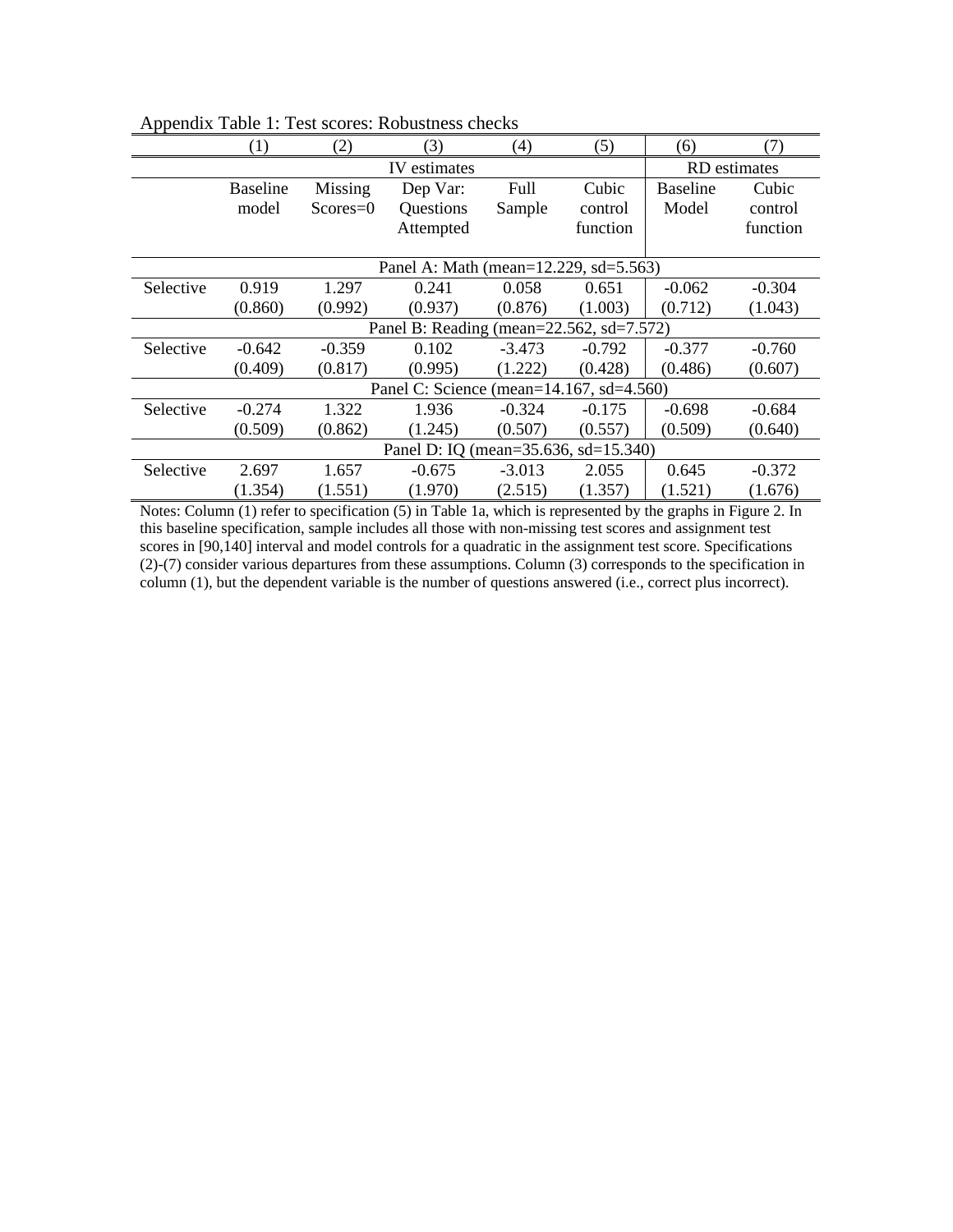|        | who cannot recuently the |               |               |                             |           |              |         |  |  |  |
|--------|--------------------------|---------------|---------------|-----------------------------|-----------|--------------|---------|--|--|--|
|        |                          |               | Probit Models |                             |           | <b>RD-IV</b> | ML-IV   |  |  |  |
|        | (1)                      | (2)           | (3)           | (4)                         | (5)       | (6)          | (7)     |  |  |  |
|        | Base                     | <b>Narrow</b> | Wide          | Full                        | Quadratic |              |         |  |  |  |
|        |                          | interval      | interval      | sample                      | spline    |              |         |  |  |  |
|        |                          |               |               | Panel A: P(Any Courses)     |           |              |         |  |  |  |
| Select | 0.093                    | 0.110         | 0.065         | 0.0871                      | 0.248     | 0.0824       | 0.180   |  |  |  |
| ive    |                          |               |               |                             |           |              |         |  |  |  |
|        | (0.055)                  | (0.043)       | (0.064)       | (0.0517)                    | (0.228)   | (0.0702)     | (0.068) |  |  |  |
|        |                          |               |               | Panel B: P(Academic Course) |           |              |         |  |  |  |
| Select | 0.066                    | 0.084         | 0.033         | 0.0386                      | 0.240     | 0.0708       | 0.152   |  |  |  |
| ive    |                          |               |               |                             |           |              |         |  |  |  |
|        | (0.056)                  | (0.044)       | (0.063)       | (0.0501)                    | (0.192)   | (0.0670)     | (0.071) |  |  |  |
|        |                          |               |               | Panel C: P(Math Course)     |           |              |         |  |  |  |
| Select | 0.146                    | 0.162         | 0.140         | 0.112                       | 0.336     | 0.268        | 0.327   |  |  |  |
| ive    |                          |               |               |                             |           |              |         |  |  |  |
|        | (0.073)                  | (0.058)       | (0.088)       | (0.066)                     | (0.211)   | (0.082)      | (0.075) |  |  |  |
| N      | 1039                     | 1096          | 981           | 1383                        | 1039      | 1039         | 1244    |  |  |  |

Appendix Table 2a: Advanced course-taking: robustness checks

Notes: Each column refers to a different specification, starting with the base specification (column (6) of Table 2a). Column (2) uses a marginal interval of width six points; column (3) an interval of width ten points. Column (4) uses the full sample of data and column  $(5)$  uses a quadratic spline in the (normalized) assignment test score. Column (6) uses an RD-IV strategy (see text) with first stage coefficient (standard error) 0.857 (0.0230)); column (7) estimates uses an ML-IV strategy (see text).

|                |         |          | <b>Linear Regression Models</b> |         |         | LPM-IV  | IV      |
|----------------|---------|----------|---------------------------------|---------|---------|---------|---------|
|                | (1)     | (2)      | (3)                             | (4)     | (5)     | (6)     |         |
|                | Base    | Narrow   | Wide                            |         |         |         |         |
|                |         | interval | interval                        |         |         |         |         |
| Select         | 1.756   | 1.749    | 2.065                           | 2.804   | 2.406   | 2.047   | 2.731   |
| <sub>1ve</sub> |         |          |                                 |         |         |         |         |
|                | (0.340) | (0.282)  | (0.362)                         | (0.332) | (0.563) | (0.607) | (0.449) |
| N              | 1039    | 1096     | 981                             | 1383    | 1039    | 1039    | 1244    |

Appendix Table 2b: Advanced Course-Taking: Robustness Checks

Notes: Each column refers to a different specification, starting with the base specification (column (6) of Table 2a). Column (2) uses a marginal interval of width six points; column (3) an interval of width ten points. Column (4) uses the full sample of data and column (5) uses a quadratic spline in the (normalized) assignment test score. Column (6) uses an RD-IV strategy (see text) with first stage coefficient (standard error) 0.857 (0.0230)); column (7) uses an IV strategy (see text).